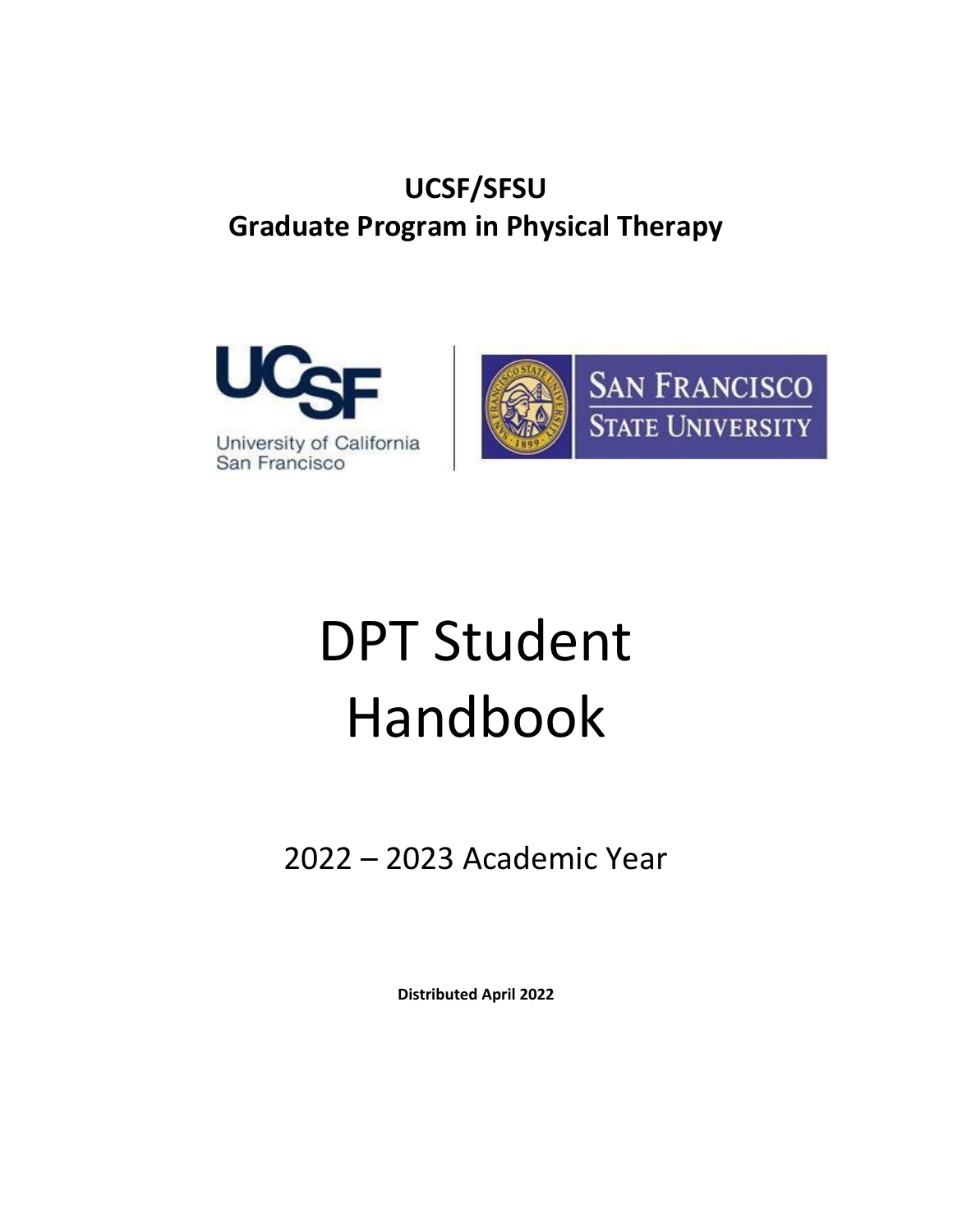# <span id="page-1-0"></span>Introduction

Dear students,

Welcome to the UCSF/SFSU Graduate Program in Physical Therapy! We look forward to working with you over the next three years. This Student Handbook has been assembled to acquaint you with the philosophy of the program and to familiarize you with the policies and procedures of the program not addressed in University publications. Please keep this manual in an accessible place, as this information will be relevant throughout your time in the graduate program. Sincerely,

Jet Lee, PT, PhD, CLT, CSCS Professor & Program Director/Chair, SFSU

Theresa Jaramillo PT, DPT, MS Professor & Associate Director, UCSF

Amber Fitzsimmons, PT, MS, DPTs Associate Professor & Program Chair, UCSF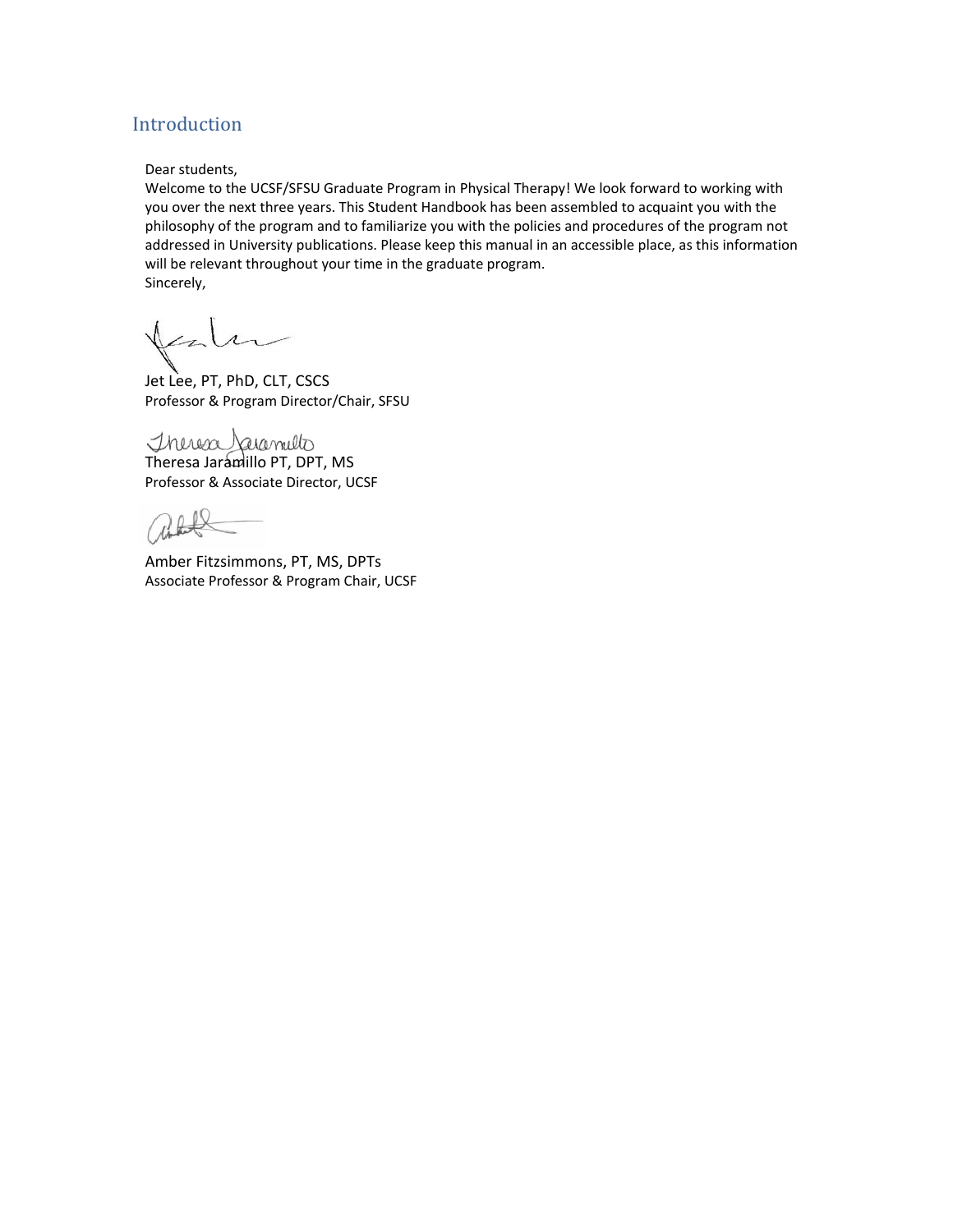# <span id="page-2-0"></span>Signature Page

By signing this form, you indicate that you reviewed the UCSF/SFSU DPT Student Handbook for the 2022-2023 Academic Year and are informed of the program's policies related to academic, clinical, and professional expectations. Your signature confirms your understanding of these expectations and your willingness to be responsible for your conduct associated with these expectations. Your signature also confirms your agreement to abide by the Student Statement of Principles, as outlined below, at all times while a student in the program. You understand that policies may change and that it is your responsibility to review and follow any changes as they are provided to you by the program. Program policies will also be made available on the Physical Therapy Student Resources CLE page.

Sign and upload to your DPT Orientation Page in the CLE by **June 1.**

Print Name:

Signature:

Date: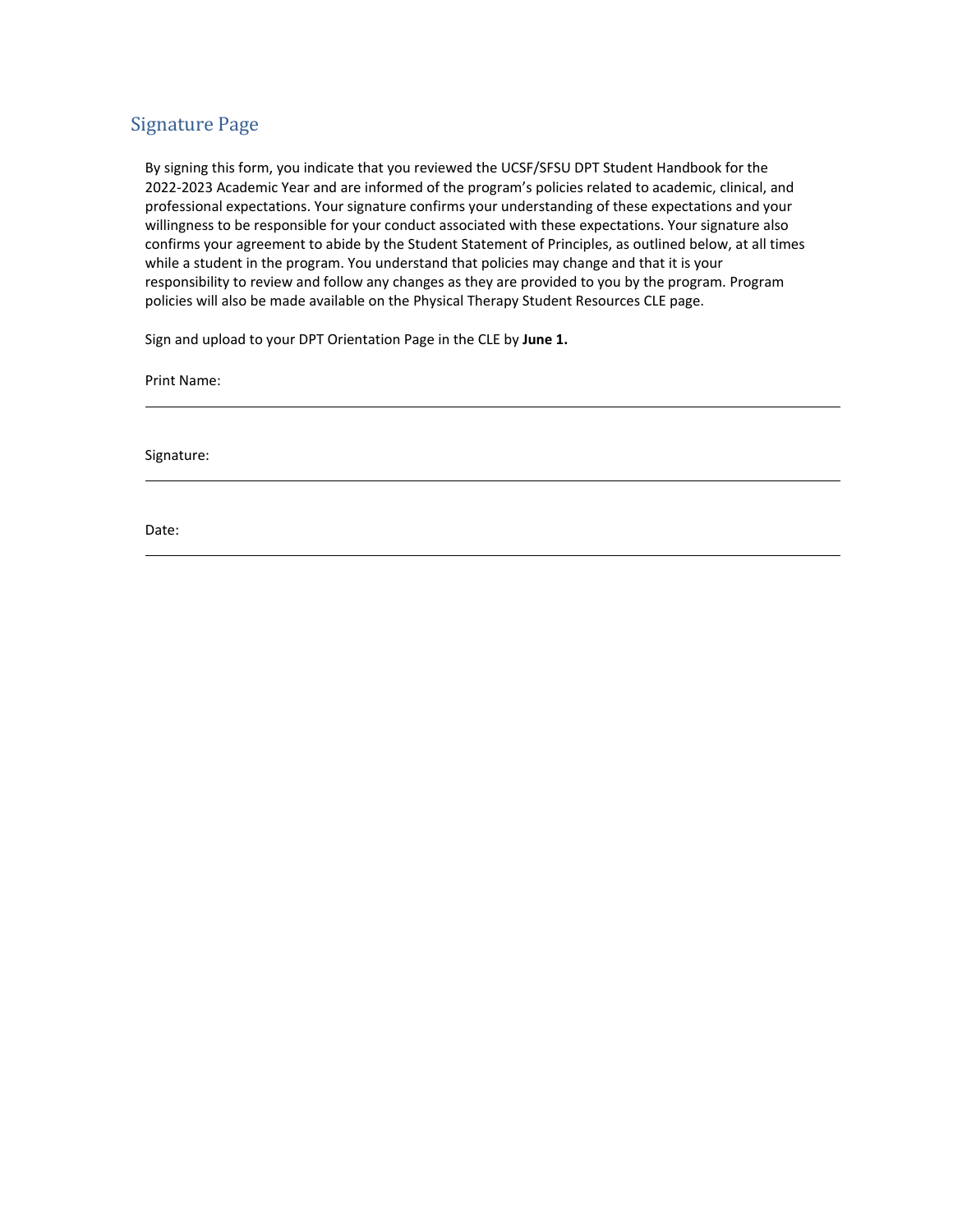# <span id="page-3-0"></span>Student Statement of Principles

As a student in the UCSF/SFSU DPT program, I understand that it is a great privilege to study physical therapy. Over the course of my training, I will assume extraordinary responsibility for the health and wellbeing of others. This undertaking requires that I uphold the highest standards of ethical and compassionate behavior. Accordingly, I have adopted the following statement of principles to guide me throughout my academic, clinical, and research work. I will strive to uphold both the spirit and the letter of this code in my years in the UCSF/SFSU DPT program.

Honesty

- I will maintain the highest standards of academic honesty.
- I will neither give nor receive aid in examinations or assignments unless such cooperation is expressly permitted by the instructor.
- I will be truthful with patients and will report accurately all historical and physical findings, test results, and other information pertinent to the care of the patient.
- I will conduct research in an unbiased manner, report results truthfully, and credit ideas developed, and work done by others.

#### Confidentiality

- I will regard confidentiality as a central obligation of patient care.
- I will limit discussions of patients to members of the health care team in settings removed from the public ear (e.g., not in elevators, hallways, cafeterias, etc.).

#### Respect for Others

- I will uphold a classroom atmosphere conducive to learning.
- I will treat patients and their families with respect and dignity, both in their presence and in discussions with other members of the health care team.
- I will interact with patients in a way that ensures their privacy and respects their modesty.
- I will interact with all members of the health care team in a considerate and cooperative manner.
- I will not tolerate discrimination on the basis of race, gender, religion, sexual orientation, age, disability, or socioeconomic status.
- I will judge my colleagues fairly and attempt to resolve conflicts in a manner that respects the dignity of every person involved.

#### **Responsibility**

- I will set patient care as the highest priority in the clinical setting.
- I will recognize my own limitations and will seek help when my level of experience is inadequate to handle a situation on my own.
- I will conduct myself professionally in my demeanor, use of language, and appearance in the presence of patients, in the classroom, and in health care settings.
- I will not use alcohol or drugs in any way that could interfere with my clinical responsibilities.
- I will not use my professional position to engage in romantic or sexual relationships with patients or members of their families.

### Expectations of Faculty and Fellows

- I have the right to expect clear guidelines regarding assignments and examinations, as well as to have testing environments that are conducive to academic honesty.
- I cannot be compelled to perform procedures or examinations that I feel are unethical or beyond the level of my training.
- I have the right not to be harassed and not to be subjected to romantic or sexual overtures from those who are supervising my work.
- I have the right to be challenged to learn, but not to be abused or humiliated.
- I have the right to expect prompt, frequent, and constructive feedback from faculty and clinical instructors that will enhance my training in physical therapy.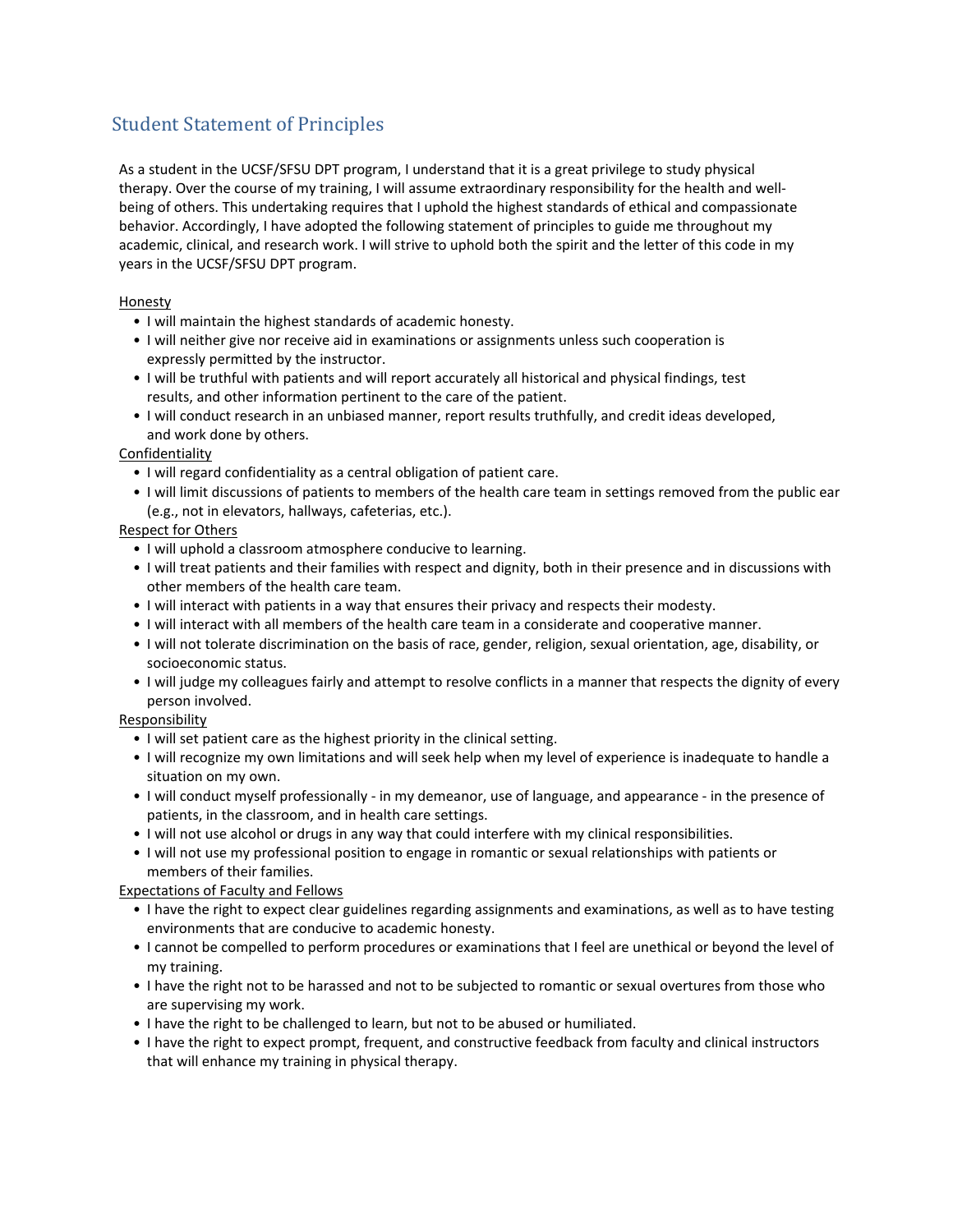When Dealing with Problems, Students are Expected to Use a "Chain of Command":

- Academic courses (individual): first, talk with the course instructor; second, with the assigned faculty advisor; and third, with the Program Director(s).
- Academic courses (group): first, talk with the class president(s); second, the class president(s) presents the problem to the course instructor; third, the class president(s) presents the problem to the Program Director(s).
- Personal Problems: first, talk with the faculty advisor; second, talk with the Program Director(s).
- Financial Problems: first, talk with the Student Affairs Officer; second, talk with the Program Director(s).

#### Non-Discrimination Policies

#### **UCSF Non-discrimination Policy**

The University of California, in accordance with applicable Federal and State law and University policy, does not discriminate on the basis of race, color, national origin, religion, sex, gender identity, pregnancy, physical or mental disability, medical condition (cancer related or genetic characteristics), ancestry, marital status, age, sexual orientation, citizenship, or service in the uniformed services. The University also prohibits sexual harassment. This nondiscrimination policy covers admission, access, and treatment in University programs and activities.

#### **SFSU Non-discrimination Policy**

Race, Color, Ethnicity, National Origin, Age, and Religion: The California State University does not discriminate on the basis of race, color, ethnicity, national origin, age, or religion in its programs and activities, including admission and access. Federal and state laws, including Title VI of the Civil Rights Act of 1964 and the California Equity in Higher Education Act, prohibit such discrimination.

Disability: The California State University does not discriminate on the basis of disability in its programs and activities, including admission and access. Federal and state laws, including sections 504 and 508 of the Rehabilitation Act of 1973 and the Americans with Disabilities Act of 1990, prohibit such discrimination.

Sex/Gender/Gender Identity/Sexual Orientation: The California State University does not discriminate on the basis of sex, gender, gender identity or sexual orientation in its programs and activities, including admission and access. Federal and state laws, including Title IX of the Education Amendments of 1972, prohibit such discrimination.

The California State University is committed to providing equal opportunities to male and female CSU students in all campus programs, including intercollegiate athletics.

For more information on San Francisco State University's efforts in creating a sexual harassment-free campus, visit titleix.sfsu.edu.

HIV/AIDS Policy: Students and employees with HIV/AIDS shall be afforded unrestricted classroom attendance, working conditions, use of university facilities, and participation in co-curricular and extra-curricular activities as long as they are physically and psychologically able to do so.

For more information, individuals are encouraged to contact Student Health Services, members of the AIDS Coordinating Committee (415) 338-7339, Human Resources Department, Office of Faculty Affairs, or the Dean of Students office.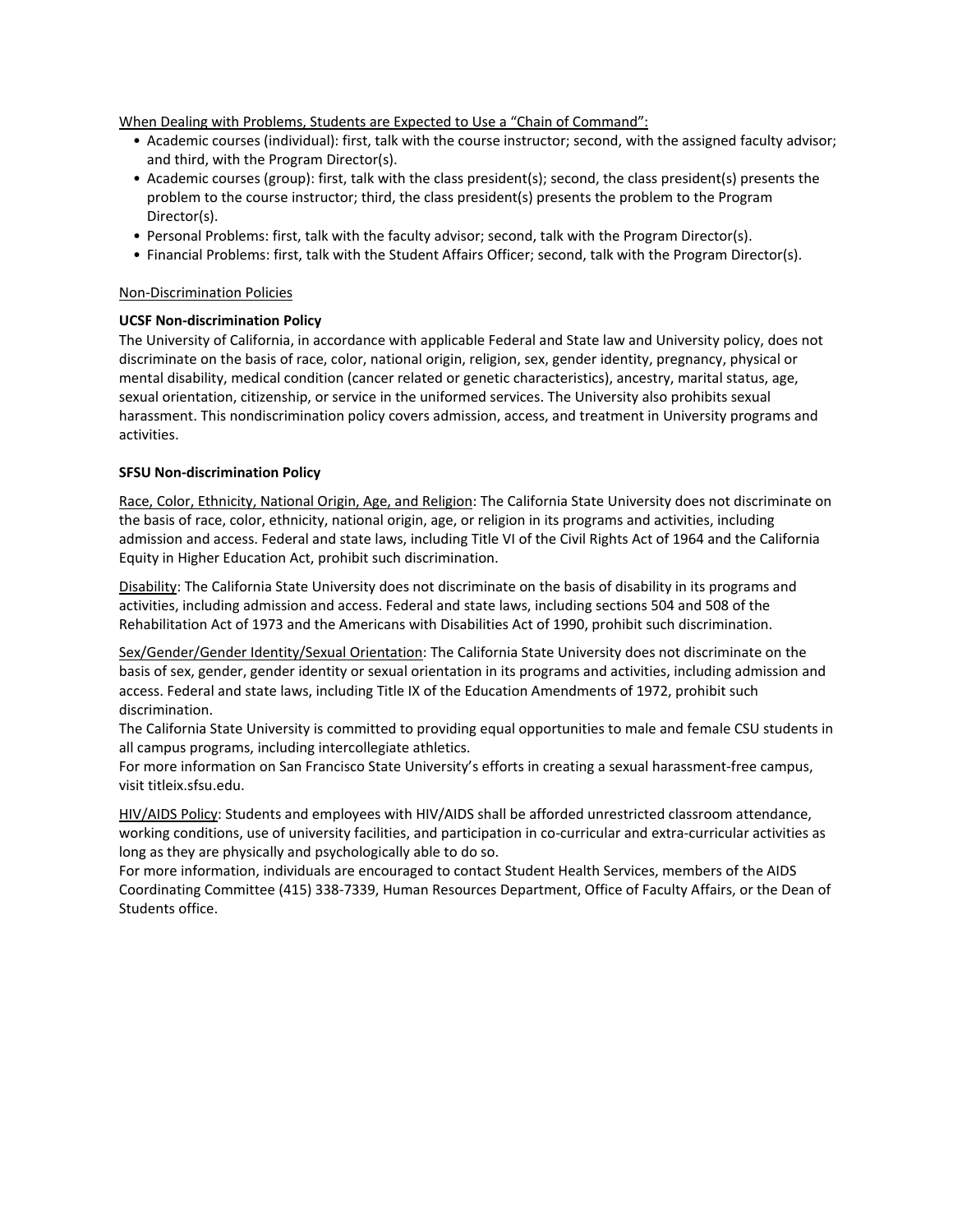# <span id="page-5-0"></span>**Table of Contents**

| 22 |
|----|
|    |
|    |
|    |
|    |
|    |
|    |
|    |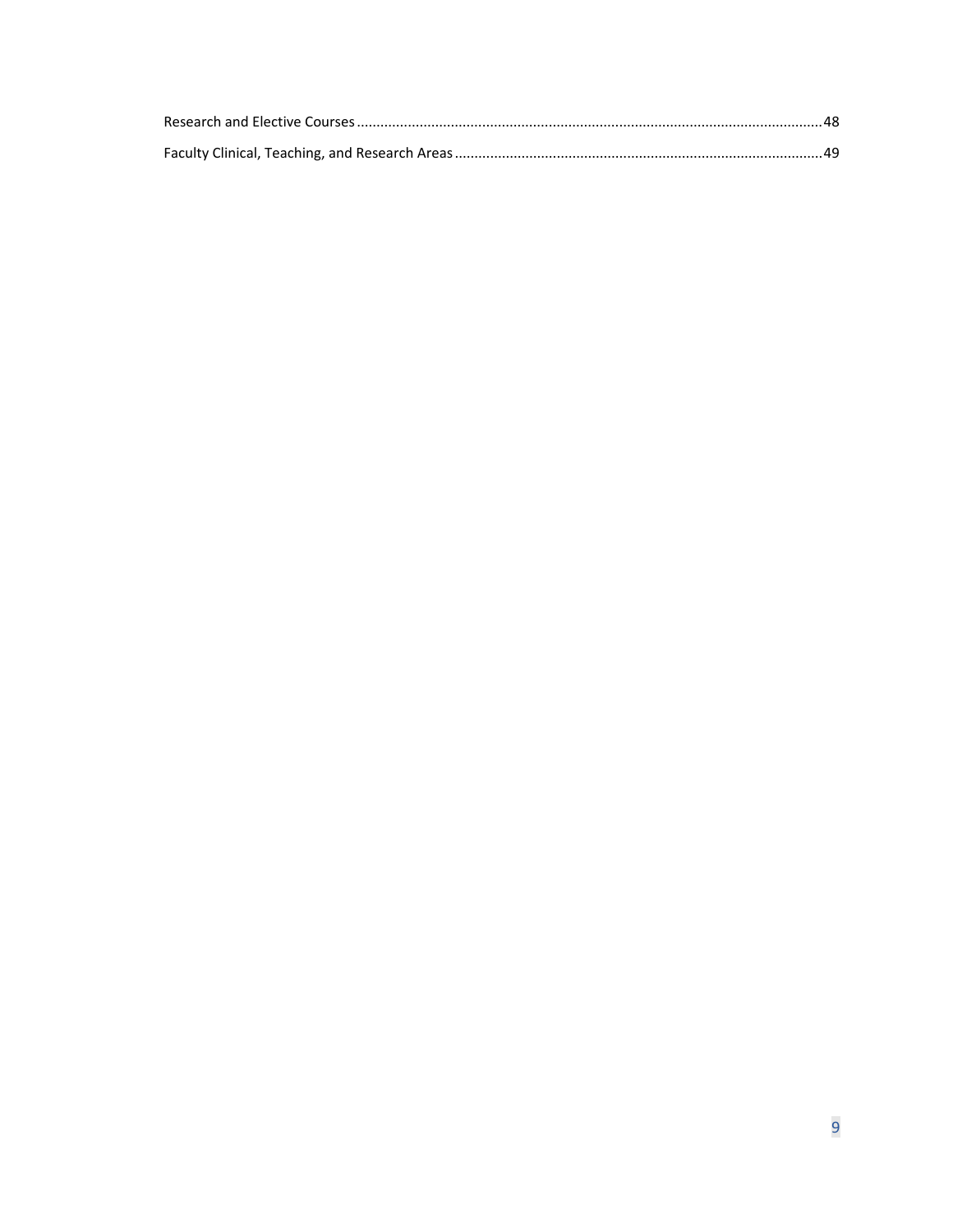# <span id="page-9-0"></span>Contact Lists

#### **UCSF Graduate Program in Physical Therapy**

#### **Office Location**

1500 Owens Street, Suite 400 San Francisco, CA 94158

#### **Mailing Address**

UCSF/SFSU Graduate Program in Physical Therapy Box 0736 San Francisco, CA 94143-0736

#### **Contact Person**

Angela Shoga Phone: (415) 514 6774 Email[: angela.shoga@ucsf.edu](mailto:angela.shoga@ucsf.edu)

#### **SFSU Graduate Program in Physical Therapy**

#### **Office Location**

1600 Holloway Avenue, HSS 118 San Francisco, CA 94132

#### **Mailing Address**

UCSF/SFSU Graduate Program in Physical Therapy 1600 Holloway Avenue, HSS 118 San Francisco, CA 94132

#### **Contact Person**

Name: Nikki Reyes Phone: (415) 335 3711 Email[:nikkireyes@sfsu.edu](mailto:nikkireyes@sfsu.edu)

| <b>Core Faculty Name</b>                                              | Location    | <b>Office</b>                         | <b>Email</b>                   |
|-----------------------------------------------------------------------|-------------|---------------------------------------|--------------------------------|
| Diane Allen, PT, PhD<br>Professor                                     | <b>SFSU</b> | 1600 Holloway Ave<br><b>HSS 112</b>   | ddallen@sfsu.edu               |
| Vincent Ann, PT, DPT<br><b>Assistant Clinical Professor</b>           | <b>UCSF</b> | 1500 Owens Street<br>Suite 400        | vincent.ann@ucsf.edu           |
| Elise Armstrong, PT, DPT, OCS<br><b>Assistant Clinical Professor</b>  | <b>UCSF</b> | 1500 Owens Street<br>Suite 400        | elise.tarrant@ucsf.edu         |
| Ivan Arriaga-Martinez, PT, DPT<br><b>Assistant Clinical Professor</b> | <b>UCSF</b> | 1500 Owens Street<br>Suite 400        | Ivan.arriaga-martinez@ucsf.edu |
| Stephen Baxter, PT, MPT, DPT<br><b>Assistant Clinical Professor</b>   | <b>UCSF</b> | 1500 Owens Street<br>Suite 400        | stephen.baxter@ucsf.edu        |
| Harvey Brockman, PT, DPT<br><b>Assistant Clinical Professor</b>       | <b>UCSF</b> | 1500 Owens Street<br>Suite 400        | harvey.brockman@ucsf.edu       |
| Myriam Chaumeil, PhD<br>Associate Professor                           | <b>UCSF</b> | 1700 4th St, 204<br>San Francisco, CA | myriam.Chaumeil@ucsf.edu       |
| Victor Cheuy, PhD<br><b>Assistant Professor</b>                       | <b>UCSF</b> | 1500 Owens Street<br>Suite 400        | victor.cheuy@ucsf.edu          |
| <b>Core Faculty Name</b>                                              | Location    | <b>Office</b>                         | Email                          |
| Victoria Cong, PT, DPT<br><b>Assistant Clinical Professor</b>         | <b>UCSF</b> | 1500 Owens Street<br>Suite 400        | victoria.cong@ucsf.edu         |
| Alex Dien, PT, DPT, NCS<br><b>Assistant Clinical Professor</b>        | <b>UCSF</b> | 2655 Bush Street<br>Suite C-1         | alex.dien@ucsf.edu             |
| Luc Fecteau, PT, DPT<br><b>Assistant Clinical Professor</b>           | <b>UCSF</b> | 1500 Owens Street<br>Suite 400        | luc.fecteau@ucsf.edu           |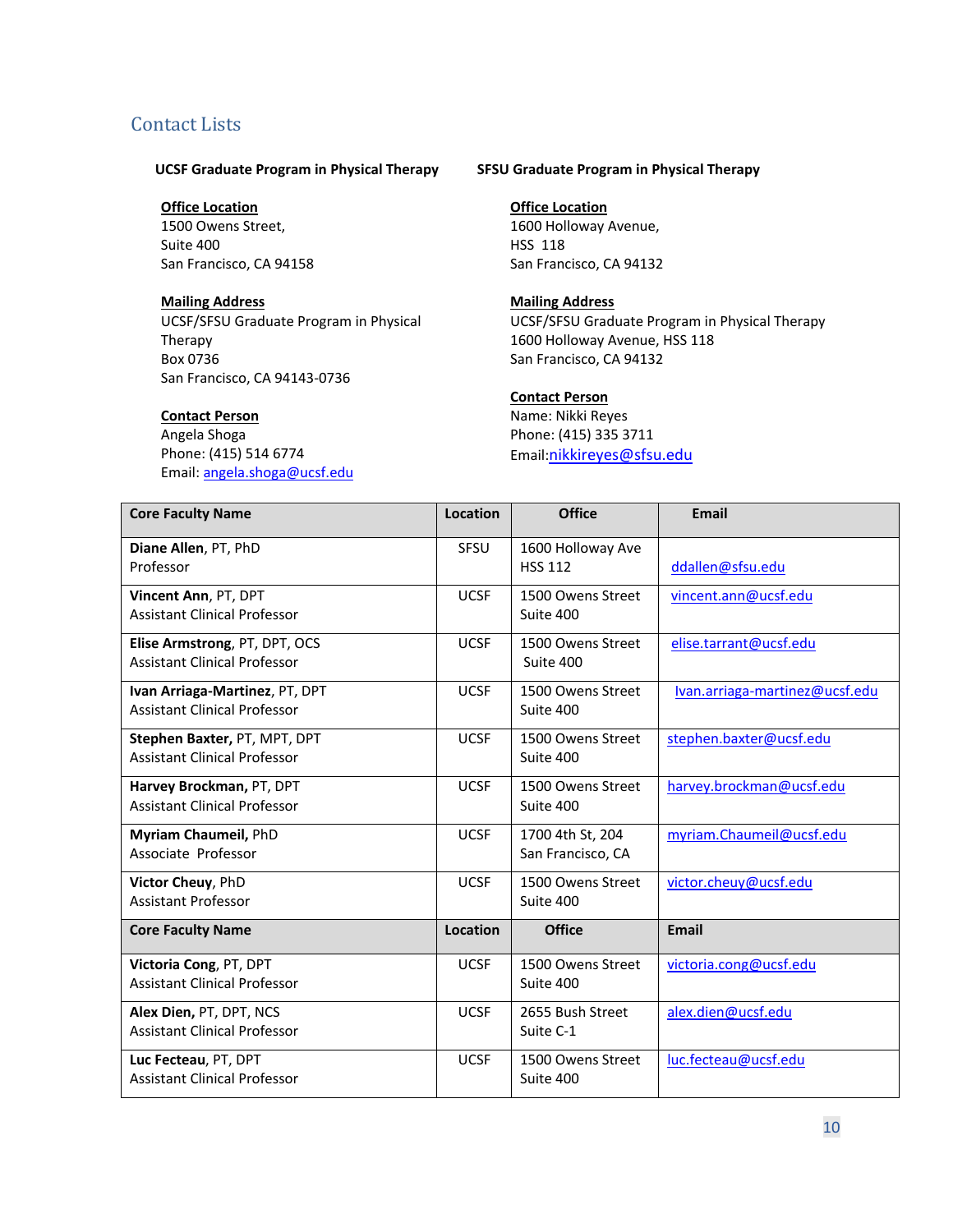| Amber Fitzsimmons, PT, MS<br><b>DPTSc</b> | <b>UCSF</b>     | 1500 Owens Street<br>Suite 400 | amber.fitzsimmons@ucsf.edu   |
|-------------------------------------------|-----------------|--------------------------------|------------------------------|
| Associate Professor & Chair               |                 |                                |                              |
| EJ Gann, PT, DPT, NCS                     | <b>UCSF</b>     | 2655 Bush Street               | Elliot.Gann@ucsf.edu         |
| <b>Assistant Clinical Professor</b>       |                 | Suite C-1                      |                              |
| Erin Hallet, PT, DPT                      | <b>UCSF</b>     | 1500 Owens Street              | Erin.Hallet@ucsf.edu         |
| <b>Assistant Clinical Professor</b>       |                 | Suite 400                      |                              |
| Lisa Hayes, PT, DPT                       | <b>UCSF</b>     | 1500 Owens Street              | lisa.hayes@ucsf.edu          |
| <b>Assistant Clinical Professor</b>       |                 | Suite 400                      |                              |
| Alejandra Hernandez, PT, DPT, OCS         | <b>UCSF</b>     | 2655 Bush Street               | alejandra.hernandez@ucsf.edu |
| <b>Assistant Clinical Professor</b>       |                 | Suite C-1                      |                              |
| Cathy Hoang, PT, DPT                      | <b>UCSF</b>     | 1500 Owens Street              | cathy.hoang@ucsf.edu         |
| <b>Assistant Clinical Professor</b>       |                 | Suite 400                      |                              |
| Theresa Jaramillo, PT, MS, DPT            | <b>UCSF</b>     | 1500 Owens Street              | theresa.jaramillo@ucsf.edu   |
| Clinical Professor & DPT                  |                 | Suite 400                      |                              |
| Associate Program Director                |                 |                                |                              |
| Kai Kennedy, PT, DPT                      | <b>UCSF</b>     | 1500 Owens Street              | kai.kennedy@ucsf.edu         |
| <b>Associate Professor</b>                |                 | Suite 400                      |                              |
| Daniel Keller, PT, DPT, OCS               | <b>UCSF</b>     | 1500 Owens Street              | daniel.keller@ucsf.edu       |
| <b>Assistant Clinical Professor</b>       |                 | Suite 400                      |                              |
| Jennifer Kinder, PT, DPT                  | <b>UCSF</b>     | 1500 Owens Street              | jennifer.kinder2@ucsf.edu    |
| <b>Assistant Clinical Professor</b>       |                 | Suite 400                      |                              |
| Jordan Labrec, PT, DPT                    | <b>UCSF</b>     | 1500 Owens Street              | jordan.labrec@ucsf.edu       |
| <b>Assistant Clinical</b>                 |                 | Suite 400                      |                              |
|                                           |                 |                                |                              |
| Professor                                 |                 |                                |                              |
| Jet Lee, PT, PhD                          | SFSU            | 1600 Holloway Ave              |                              |
| Associate Professor &                     |                 | <b>HSS 120</b>                 | jetlee@sfsu.edu              |
| <b>SFSU Program</b><br>Director/Chair     |                 |                                |                              |
| <b>Core Faculty Name</b>                  | <b>Location</b> | <b>Office</b>                  | <b>Phone &amp; Email</b>     |
| Andrew Lui, PT, DPT Clinical              | <b>UCSF</b>     | 1500 Owens Street              |                              |
| Professor                                 |                 | Suite 400                      | andrewj.lui@ucsf.edu         |
| Casey Nesbit, PT, DPT, DSc, PCS           | SFSU            | 1600 Holloway Ave              | cnesbit@sfsu.edu             |
| Associate Professor                       |                 | <b>HSS 120</b>                 |                              |
| Sam Pak, PT, DPT                          | <b>UCSF</b>     | 1500 Owens Street              | sam.pak@ucsf.edu             |
| Assistant Professor                       |                 | Suite 400                      |                              |
| Monika Patel, PT, DPT, NCS, MSCS          | <b>UCSF</b>     | 1500 Owens Street              | monika.patel@ucsf.edu        |
| <b>Assistant Clinical Professor</b>       |                 | Suite 400                      |                              |
| Sarah Pawlowsky, PT, DPT, OCS             | SFSU            | 1600 Holloway Ave              | pawlowsk@sfsu.edu            |
| <b>Associate Clinical Professor</b>       |                 | <b>HSS 111</b>                 |                              |
| Erica Pitsch, PT, DPT, NCS                | <b>UCSF</b>     | 1500 Owens Street              | ericaa.pitsch@ucsf.edu       |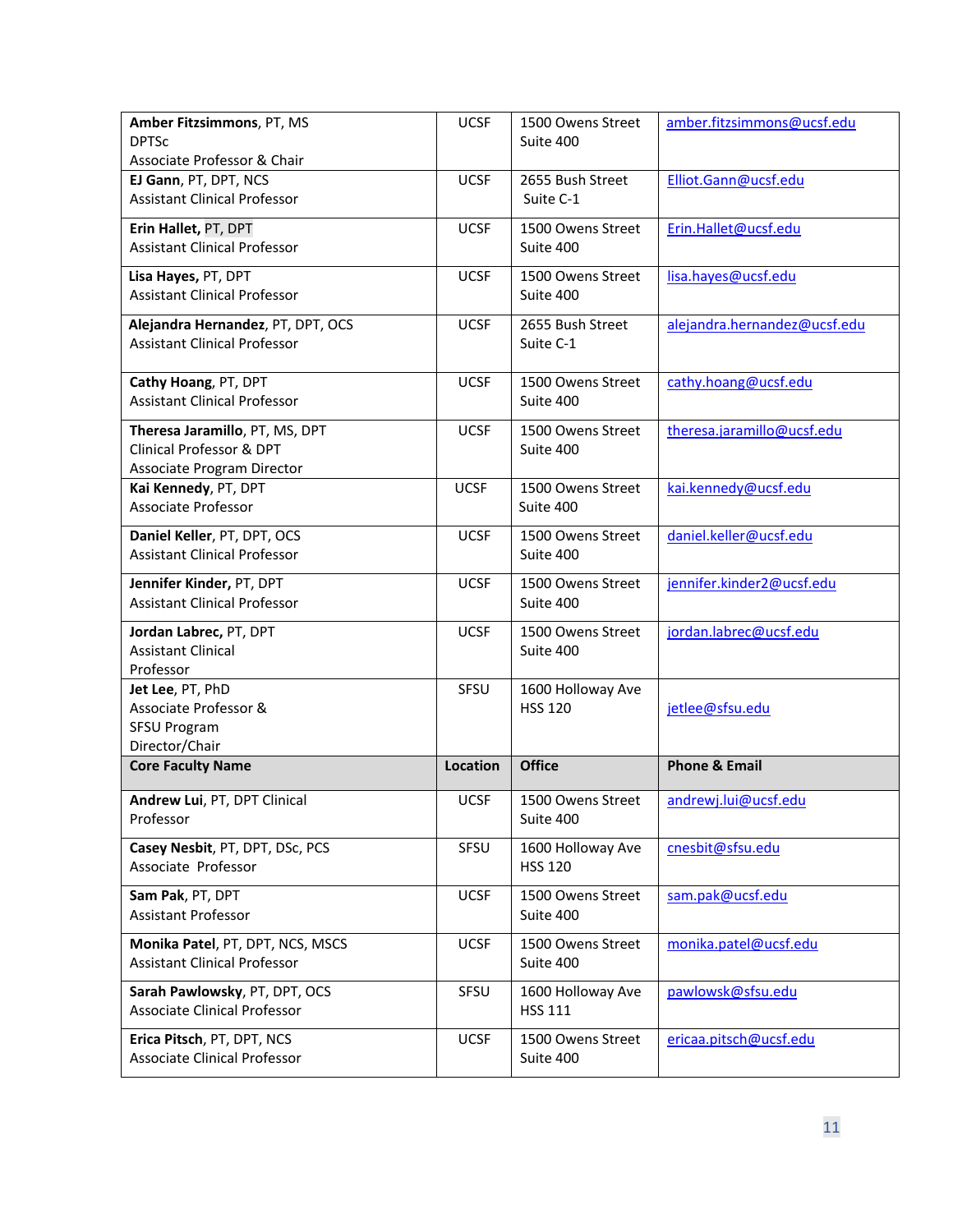| Sara Temple, PT, DPT, OCS<br><b>Assistant Clinical Professor</b> | <b>UCSF</b> | 2655 Bush Street<br>Suite C-1  | sara.temple@ucsf.edu      |
|------------------------------------------------------------------|-------------|--------------------------------|---------------------------|
| Alison Scheid, PT, DPT, OCS, NCS<br>Associate Clinical Professor | <b>UCSF</b> | 1500 Owens Street<br>Suite 400 | alison.scheid@ucsf.edu    |
| Richard Souza, PT, PhD<br>Professor                              | <b>UCSF</b> | 185 Berry Street<br>Suite 350  | richard.souza@ucsf.edu    |
| Patricia Tobase, PT, DPT<br>Professor                            | <b>UCSF</b> | 1500 Owens Street<br>Suite 400 | patricia.tobase@ucsf.edu  |
| Mariano Weschler, PT, DPT<br><b>Assistant Clinical Professor</b> | <b>UCSF</b> | 2655 Bush Street<br>Suite C-1  | mariano.weschler@ucsf.edu |

# <span id="page-11-0"></span>Program Overview

# <span id="page-11-1"></span>Program Mission

To develop collaborative professionals in physical therapy practice, education, social responsibility, and discovery and translation of science to improve health.

# <span id="page-11-2"></span>Program Philosophy

We are committed to our professional and community stakeholders to promote and provide accessible, affordable, equitable, inclusive and high-quality health care. Our academic program supports this philosophy by educating collaborative professionals who advocate for the profession and the patient. We maintain a collegial and supportive environment that enables professional growth, research advancement, and instructional excellence. Our program philosophy aligns with the values of the APTA Code of Ethics, which includes: accountability, altruism, compassion/caring, excellence, integrity, professional duty, and social responsibility.

| <b>Stakeholder: Nation/Society</b> |                                                                                                   |
|------------------------------------|---------------------------------------------------------------------------------------------------|
|                                    | • Improve health and mobility.                                                                    |
|                                    | . Promote physical activity, exercise, and learning-based training to maximize quality of life.   |
|                                    | • Improve access to healthcare.                                                                   |
|                                    | • Improve affordability and efficiency.                                                           |
| Obligations:                       | • Improve diversity of providers.                                                                 |
|                                    | • Advocate for rights of people with disabilities.                                                |
|                                    | • Work towards eliminating health disparities.                                                    |
|                                    | • Model interprofessional collaboration in the promotion of better health care for all.           |
| <b>Stakeholder: State of CA</b>    |                                                                                                   |
|                                    | • Provide access to the profession via public education.                                          |
|                                    | • Educate the next generation of providers and leaders in health care.                            |
| Obligations:                       | • Promote accessibility efficiently for consumers with low income.                                |
|                                    | • Use taxpayer funds responsibly in public education and in the preparation of professionals.     |
|                                    | Stakeholder: Bay Area / San Francisco                                                             |
|                                    | • Promote health and wellness, physical therapy, and rehabilitation services across the mosaic of |
| Obligations:                       | diverse populations.                                                                              |
|                                    | • Promote the profession to the next generation across cultural groups.                           |
|                                    | <b>Stakeholder: Professional Community</b>                                                        |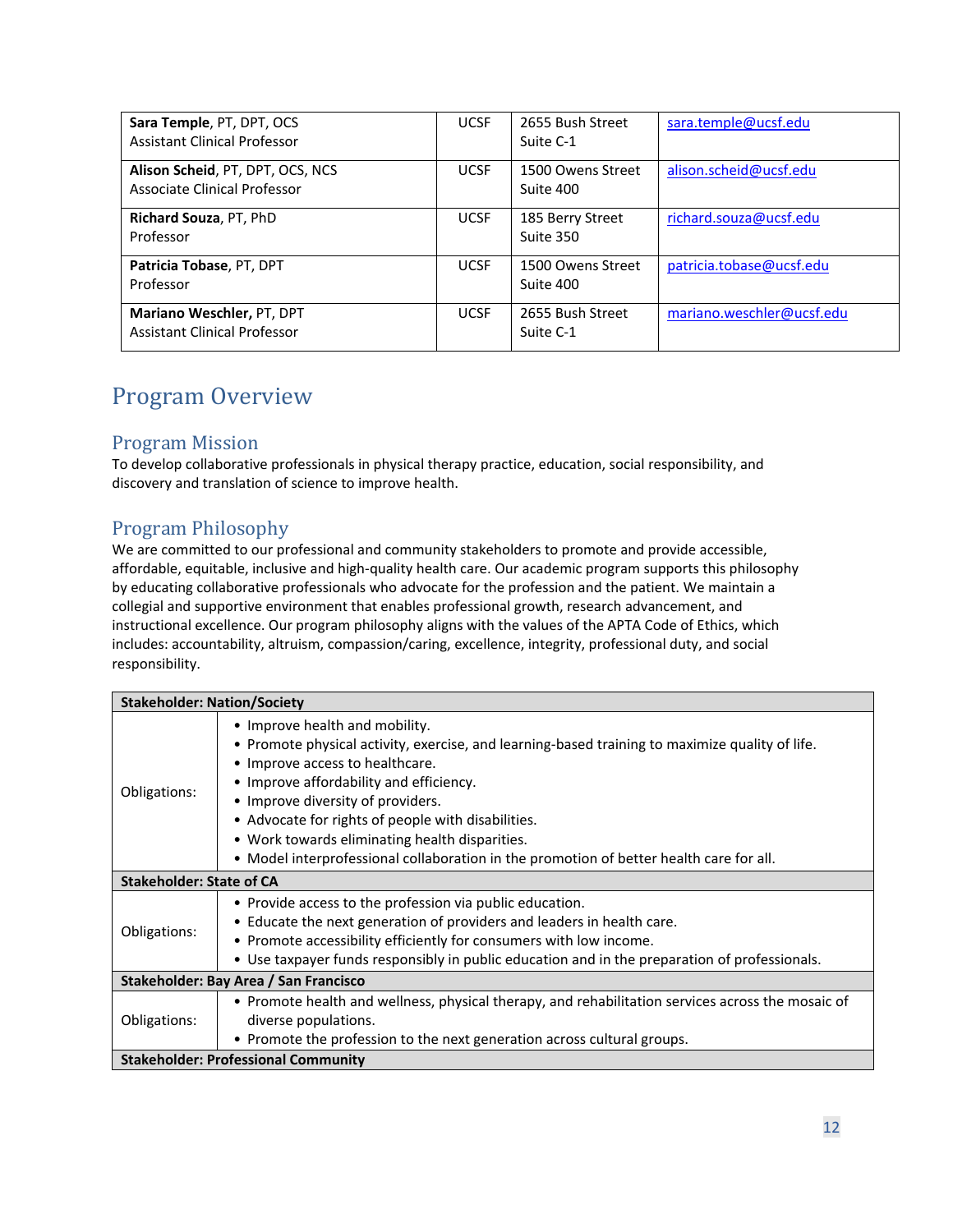| Obligations:                 | • Serve and lead the professional organizations.<br>• Provide research to further the development of evidence-based physical therapy practice.<br>• Question current practice in order to promote innovation and effectiveness.<br>• Advocate for professional identity and advancement.                                                                                                                                                                                                                                                                                                                                                                                                                                                            |
|------------------------------|-----------------------------------------------------------------------------------------------------------------------------------------------------------------------------------------------------------------------------------------------------------------------------------------------------------------------------------------------------------------------------------------------------------------------------------------------------------------------------------------------------------------------------------------------------------------------------------------------------------------------------------------------------------------------------------------------------------------------------------------------------|
|                              | • Serve as a resource for continuing education of clinicians, educators and researchers.                                                                                                                                                                                                                                                                                                                                                                                                                                                                                                                                                                                                                                                            |
|                              | <b>Stakeholder: Healthcare Systems / Providers</b>                                                                                                                                                                                                                                                                                                                                                                                                                                                                                                                                                                                                                                                                                                  |
| Obligations:                 | • Provide a valuable service to patients/clients/consumers.<br>• Delineate the evidence for the value of services.<br>• Advocate for compensation for health, wellness, maintenance, and rehabilitation services.<br>• Self-monitor and promote efficiency, effectiveness, quality and safety.<br>• Contribute to the solutions in changing healthcare environments.                                                                                                                                                                                                                                                                                                                                                                                |
|                              | <b>Stakeholder: Consumers / Clients / Patients</b>                                                                                                                                                                                                                                                                                                                                                                                                                                                                                                                                                                                                                                                                                                  |
| Obligations:                 | • Provide services and education effectively through faculty practice and clinic participation.<br>• Graduate students who are competent, compassionate, and effective providers of evidence- based<br>care.<br>• Promote discovery and the translation of science to improve health, health equity and healthcare.                                                                                                                                                                                                                                                                                                                                                                                                                                 |
| <b>Stakeholder: Students</b> |                                                                                                                                                                                                                                                                                                                                                                                                                                                                                                                                                                                                                                                                                                                                                     |
| Obligations:                 | • Provide access and support for developing knowledge, skills and professional behaviors.<br>• Provide current curricula consistent with the requirements of an accredited physical therapy<br>academic program and criteria for professional licensure.<br>• Administer a sustainable educational program.<br>• Promote leadership development for contributions to the profession and community.<br>• Provide opportunities for interaction and collaboration with peers, faculty, professionals and<br>students in other programs.<br>• Create a learning environment with sufficient resources to enable students to succeed.<br>• Serve as a catalyst for some students to pursue clinical specialization and/or advanced doctoral<br>studies. |
|                              | Stakeholder: Universities / Colleges / Schools                                                                                                                                                                                                                                                                                                                                                                                                                                                                                                                                                                                                                                                                                                      |
| Obligations:                 | • Provide a model for teaching and collaborative research based on outcomes assessment and<br>quality improvement.<br>• Promote diversity in the classroom, research labs and clinics, and in the attitudes of educators,<br>researchers, clinicians and students.<br>• Hold high and holistic admission standards to accept the highest quality applicants.<br>• Meet or exceed standards for graduate education.                                                                                                                                                                                                                                                                                                                                  |
|                              | <b>Stakeholder: Faculty / Colleagues</b>                                                                                                                                                                                                                                                                                                                                                                                                                                                                                                                                                                                                                                                                                                            |
| Obligations:                 | • Maintain a collegial and supportive work environment that enables professional growth, research<br>advancement and instructional excellence.                                                                                                                                                                                                                                                                                                                                                                                                                                                                                                                                                                                                      |

# <span id="page-12-0"></span>Program, Graduate, Student Goals & Objectives

### **PROGRAM GOALS**

**Value 1: Patient Care, Community, Professionalism Program Goal 1: Program will offer models of best practice in clinical care, clinical instruction, and outreach/service to community** Objectives and Outcomes:

- 1. Program will promote best practice in the clinical environment.
	- a. 75% of clinical faculty will have specialty certification.
		- b. 100% of clinical faculty will obtain CI credentialing by the end of the second year of appointment.
- 2. Program will facilitate faculty involvement in advocacy in the community.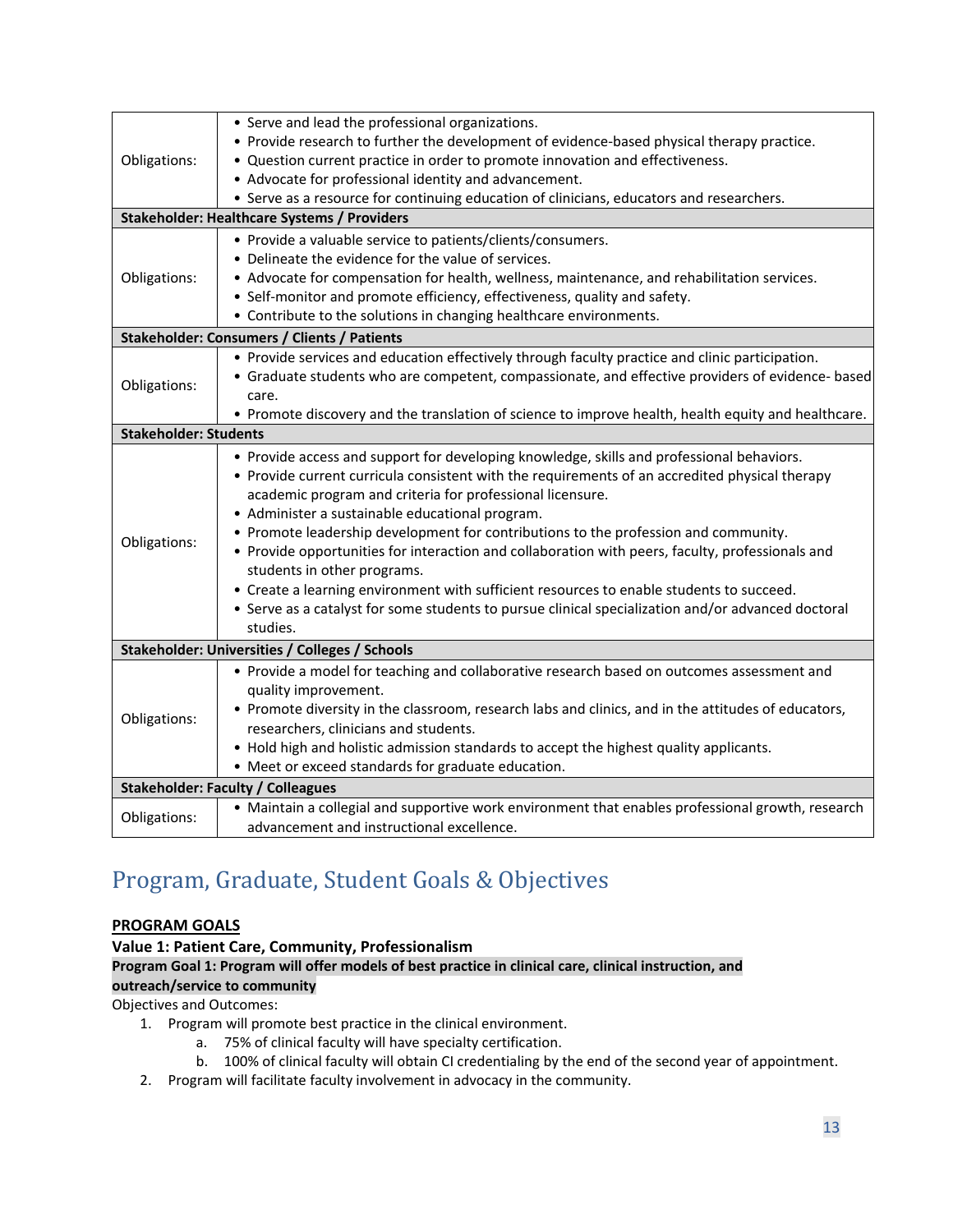- a. 75% of faculty will participate in health care advocacy (e.g. direct service to the individual or family, and activities that promote health and access to health care in communities and the larger public, attending advocacy events, letter/email writing, legislation day, outreach, etc.).
- 3. Program will support development of clinical education partnerships.
	- a. At least 20% of students will be placed within UC-affiliated facilities for at least one clinical experience.

## **Value 2: Education, Courage, Integrity**

#### **Program Goal 2: Program will be innovative and forward-thinking while remaining aligned with ACAPT best practices**

Objectives and Outcomes:

- 1. Program will support faculty development and educational leadership opportunities.
	- a. 75% of the core faculty will participate in a professional conference every two years.
	- b. At least one faculty member will participate in, and share information from, educational leadership development initiatives or conferences every year (e.g. APTA Educational Leadership Conference).
- 2. Program will strengthen and expand residency programs.
	- a. 10% of each graduating cohort will apply to a UCSF residency program.

### **Value 3: Research, Life of Mind, and Excellence**

**Program Goal 3: Program will create and support opportunities for students, faculty, and staff to grow their areas of expertise, increase their use of evidence-based practices, and engage in research and dissemination.**  Objectives and Outcomes:

- 1. Program will provide mentoring, collaboration, and resources that enable creative or scholarly work, and the dissemination and promotion of results.
	- a. 100% of faculty will have mentorship to support creation or dissemination of scholarly/creative activity (e.g. publications, posters, platform presentations, scientific/education workshops).
- 2. Program promotes faculty and staff engagement in basic science, clinical, translational, or educational research, and supports dissemination of new knowledge.
	- a. 50% of clinical faculty will participate in primary research either independently or as collaborators.
	- b. 100% of core faculty will have evidence of peer reviewed dissemination every 2 years.
	- c. 25% of staff will participate in professional development opportunities every 2 years.

### **Value 4: Diversity, Equity, Respect**

#### **Program Goal 4: Program will attract and support a diverse\* faculty, staff, and student body, within an inclusive environment**

Objectives and Outcomes:

- 1. Program will develop pathways to increase and support diversity.
	- a. Program will increase underrepresented faculty by 3% within 2 years, and by 6% in 4 years.
	- b. Staff will represent a diverse population.
	- c. 100% of new faculty and staff will participate in diversity training with the first year of appointment.
	- d. Program will provide career education opportunities for underrepresented students beginning in middle and high school.
	- e. 90% of students will indicate they are satisfied with the program's student support services.
- 2. Students will represent the diverse population of California and the diversity valued by the program.
	- a. Student body will comprise at least 40% underrepresented students defined by UC Regents.

\*\* Underrepresented or diverse with respect to factors such as race, ethnicity, gender, age, religion, language, abilities/disabilities, sexual orientation, gender identity, socioeconomic status, and geographic region, and more.

#### **Value 5: Public Service and Resilience**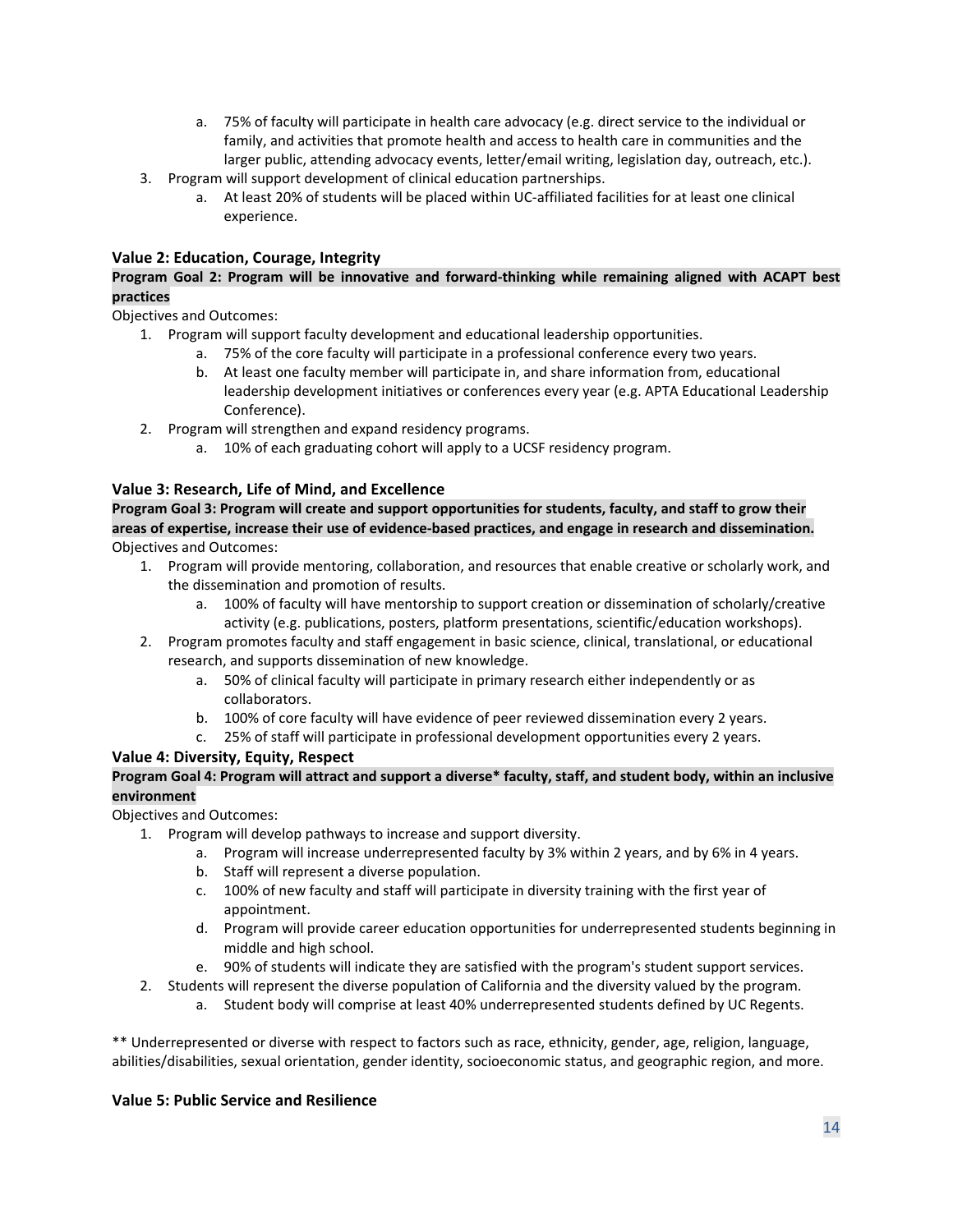#### **Program Goal 5: Program, and the individuals within it, will be recognized for advocacy, leadership, and service.**

Objectives and Outcomes:

- 1. The Program will support and promote faculty membership, leadership, and visibility in local, national, and international communities.
	- a. 100% of faculty will be actively engaged in their professional organization (e.g. serve on committees, attend conferences, participate in online discussions/webinars/meetings, other).
	- b. Social media and/or newsletter will include at least one feature per quarter that highlights faculty, staff or student advocacy, leadership, or service.

#### **STUDENT GOALS**

#### **Value 1: Patient Care, Community, Professionalism**

**Student Goal 1: Students will provide patient-centered care and participate in outreach and service to the community, striving to improve access, equity, and quality of treatment and education, with emphasis on communities of need**

Objectives and Outcomes:

- 1. Students will provide patient centered care.
	- a. 100% of students will incorporate an understanding of cultural differences in patient care.
	- b. 100% of students will effectively communicate with patients, family members, caregivers, and health professionals.
- 2. Students will participate in IPE learning activities.
	- a. 100% of students will participate in at least 3 interprofessional education opportunities during their DPT training.
- 3. Students will participate in community engagement activities.
	- a. 80% of students will participate in community engagement opportunities.
	- b. 90% of students will participate in health care advocacy (e.g. direct service to the individual or family, and activities that promote health and access to health care in communities and the larger public, attending advocacy events, letter/email writing, legislation day, outreach, etc.).
	- c. 100% of students will have accessed a community engagement resource site.

### **Value 2: Education, Courage, Integrity**

#### **Student Goal 2: Students will develop their professionalism, clinical skills, and unique abilities**  Objectives and Outcomes:

- 1. Students will participate in opportunities to provide feedback and be involved in curricular modifications.
	- a. As needed, student representatives will participate in the curriculum committee and student success committee during their three years in the program.
	- b. 50% of students will participate in at least one feedback session during their DPT training.
- 2. Students will take electives or participate in panel discussions that promote their professional development.
	- a. At least 95% of students will attend or participate in professional development, such as Spring Symposium and CSM Debrief.
	- b. 50% of students will participate in at least one elective course during the DPT program.
- 3. Students will complete the program with expected high academic and professional standards.
	- a. 100% of students will demonstrate entry level performance prior to graduation:
		- i. 100% of students will meet technical standards and demonstrate professional behaviors.
		- ii. 100% of students will pass all qualifying exams.
		- iii. 100% of students will graduate with a GPA of at least 3.0 at each campus.
		- iv. 100% of students will pass the culminating experience of evidence-based presentation and paper.
		- v. 100% of students will achieve a passing grade in each of their clinical experiences.

# **Value 3: Research, Life of Mind, and Excellence**

**Student Goal 3: Students will develop an appreciation for and engage in research**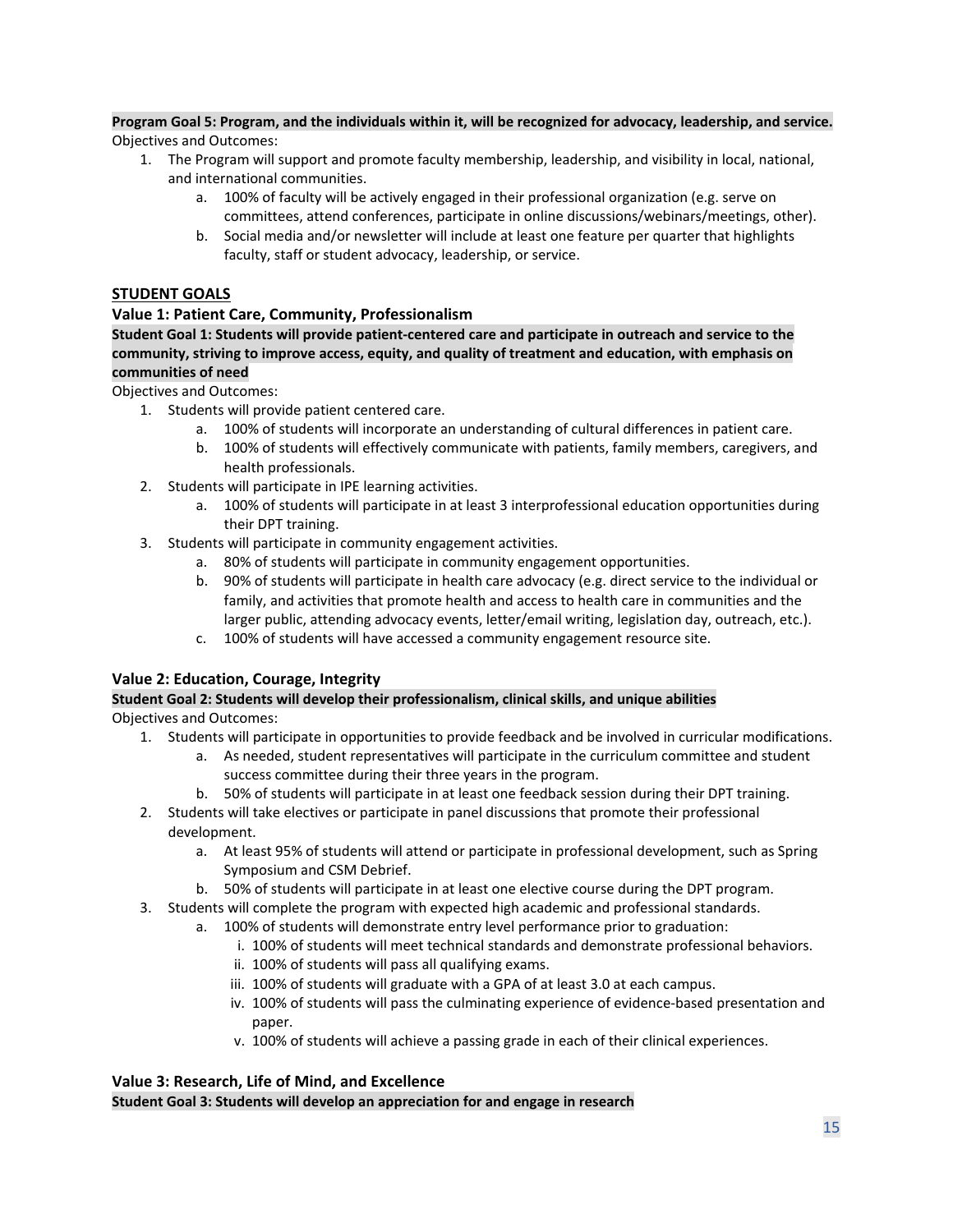Objectives and Outcomes:

- 1. Students will participate in scientific inquiry and contribute to the body of knowledge in physical therapy.
	- a. 25% of students will participate in a research project with faculty.
	- b. 100% of students will disseminate research in a public forum at UCSF or SFSU.
	- c. 15% of students will disseminate research in a public forum at state or national professional meetings.
	- d. 50% of students will attend a state or national scientific/research conference once during their DPT training.

### **Value 4: Diversity, Equity, Respect**

### **Student Goal 4: Students will benefit from the diversity valued by the program and will experience an inclusive learning environment**

Objectives and Outcomes:

- 1. Students will participate in opportunities to engage in initiatives that address diversity, equity, and inclusion.
	- a. 100% of students will participate in DEI learning activities during the program.
- 2. Students will demonstrate professionalism in the area of sensitivity and diversity.
	- a. 80% of students will self-assess and 80% of faculty will assess professionalism in the area of sensitivity and diversity as always demonstrated.

### **Value 5: Public Service and Resilience**

**Student Goal 5: Students will be advocates for the Physical Therapy Profession and leaders in their communities** Objectives and Outcomes:

- 1. Students will participate in local, state, and national advocacy.
	- a. 100% of students will participate in CPTA Legislative Day or similar advocacy events or write a letter/email to their representative during their DPT training.
	- b. Each cohort will have a student representative at the CPTA Assembly or Student Conclaves.
	- c. 25% of students will serve in a leadership role in student government or other professional organizations.

# **GRADUATE GOALS**

### **Value 1: Patient Care, Community, Professionalism**

**Graduate Goal 1: Graduates will practice patient-centered care and participate in outreach and service to the community, striving to improve access, equity, and quality of treatment and education, with emphasis on communities of need**

Objectives and Outcomes:

- 1. Graduates are prepared to provide quality, ethical patient care, and to advocate for the profession.
	- a. 100% of graduate respondents indicate they are prepared to meet the health care needs of patients through ethical behavior, continued competence, and advocacy for the profession.
	- b. 100% of employer respondents indicate that graduates are able to meet the health care needs of patients through ethical behavior, continued competence, and to advocate for the profession.
- 2. Graduates participate in community engagement activities.
	- a. 50% of graduate respondents indicate that they participate in community engagement activities.

# **Value 2: Education, Courage, Integrity**

**Graduate Goal 2: Graduates will demonstrate their professionalism, clinical skills, and unique abilities.**  Objectives and Outcomes:

- 1. Graduates will pass the licensing exam.
	- a. 100% of graduates pass the licensing exam (100% ultimate pass rate)
- 2. Graduates participate in life-long learning.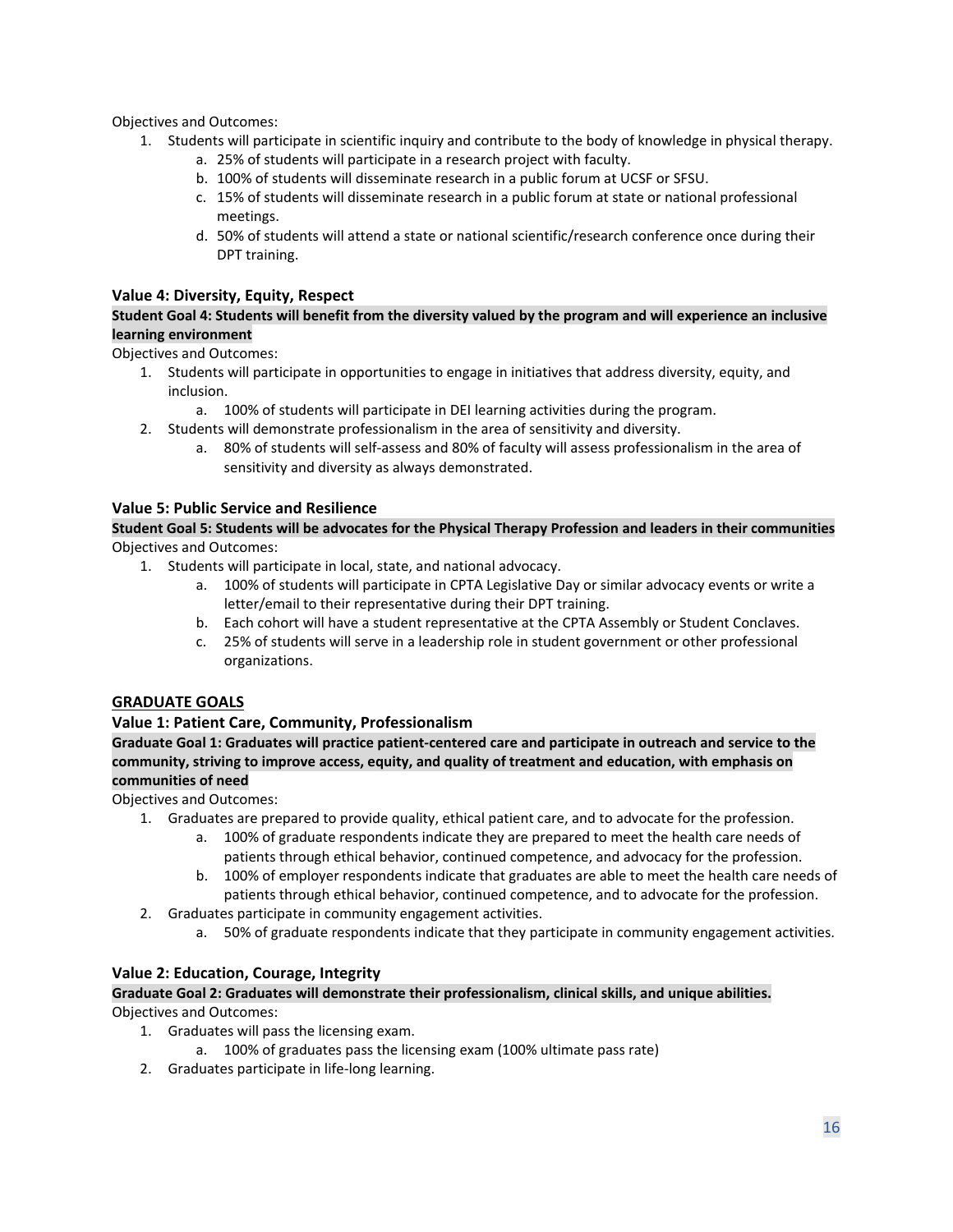a. 75% of graduate respondents indicate that they have or will participate in post professional education, residency, or continuing education.

### **Value 3: Research, Life of Mind, and Excellence**

#### **Graduate Goal 3: Graduates will have an appreciation for and engage in research**  Objectives and Outcomes:

- 1. Graduates critically evaluate and apply evidence as a basis for physical therapy practice.
	- a. 90% of graduate respondents indicate that they are able to critically review research articles and other sources of information and apply this knowledge to best clinical practice.
	- b. 90% of employer respondents indicate that graduates are able to critically review research articles and other sources of information and apply this knowledge to best clinical practice.
- 2. Graduates participate in research activities.
	- a. 10% of graduate respondents participate in healthcare research and/or dissemination of scholarship.
	- b. 25% of students/graduates will have applied to residency, fellowship or advanced degree programs within 5 years of graduation from DPT program.

### **Value 4: Diversity, Equity, Respect**

#### **Graduate Goal 4: Graduates will benefit from the diversity valued by the program and will experience an inclusive learning environment**

Objectives and Outcomes:

- 1. The diversity within the cohort will enhance student learning.
	- a. 100% of graduate respondents indicate that they are able to incorporate an understanding of individual and cultural differences in clinical practice, research, and education.
	- b. 90% of employer respondents indicate that graduates are able to incorporate an understanding of cultural differences in patient care, education, and research.
	- c. 100% of graduate respondents will deliver culturally competent care at entry level expectations.

### **Value 5: Public Service and Resilience**

### **Graduate Goal 5. Graduates will be advocates for the Physical Therapy Profession and leaders in their communities**

Objectives and Outcomes:

- 1. Graduates will continue to serve the profession through engagement with the APTA, education, and advocacy.
	- a. 50% of graduate respondents maintain their membership and/or have participated in APTA/CPTA meetings.
	- b. 75% of graduate respondents indicate that they serve as a clinical instructor for physical therapy students within 5 years of DPT graduation.
	- c. 50% of graduate respondents indicate that they participate in health care advocacy (ex: direct service to the individual or family, and activities that promote health and access to health care in communities and the larger public, attending advocacy events, letter/email writing, legislation day, outreach, etc.).

# <span id="page-16-0"></span>Accreditation Status

The Doctor of Physical Therapy program at University of California, San Francisco and San Francisco State University is accredited by the Commission on Accreditation in Physical Therapy Education (CAPTE), 3030 Potomac Avenue, Suite 100, Alexandria, Virginia 22305-3085; telephone: 703/684-APTA (2782); email: [accreditation@apta.org;](mailto:accreditation@apta.org) website[: www.capteonline.org. A](http://www.capteonline.org/)ccreditation status was reaffirmed for eight years on November 6, 2013. The program is undergoing the re-accreditation process as of 2021.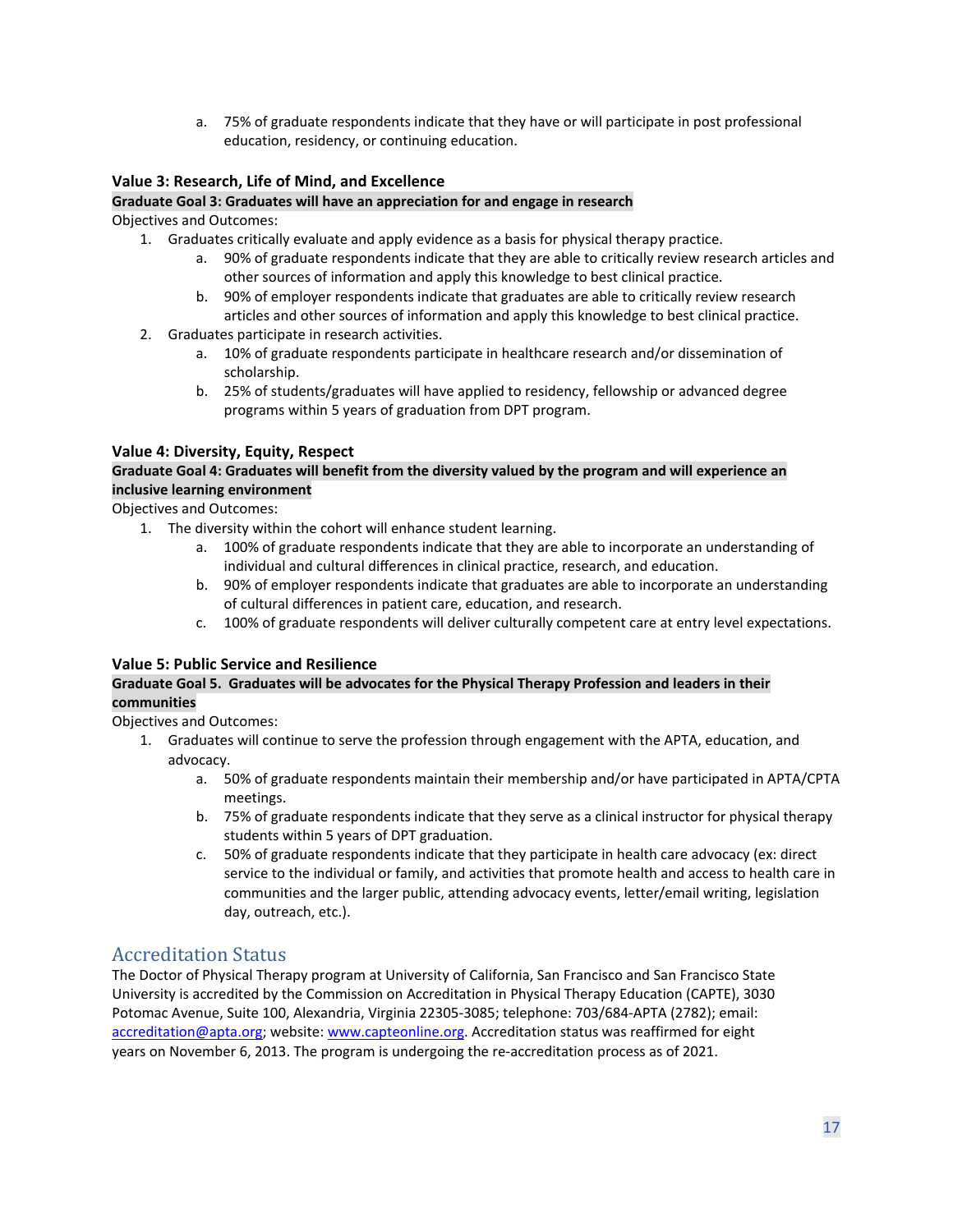# <span id="page-17-0"></span>Physical Therapy as a Profession

# <span id="page-17-1"></span>APTA Code of Ethics

All students agree to abide by the American Physical Therapy Association (APTA) Code of Ethics, which delineates the ethical obligations of all physical therapists as determined by the House of Delegates of the APTA. This Code of Ethics is built upon the five roles of the physical therapist (management of patients/clients, consultation, education, research, and administration), the core values of the profession, and the multiple realms of ethical action (individual, organizational, and societal). Physical therapist practice is guided by a set of seven core values:

- **Accountability**
- Altruism
- Compassion/Caring
- **Excellence**
- Integrity
- Professional Duty
- Social Responsibility

A copy of the *Code of Ethics for the Physical Therapist* can be found [online.](http://www.apta.org/uploadedFiles/APTAorg/About_Us/Policies/Ethics/CodeofEthics.pdf)

# <span id="page-17-2"></span>Technical Standards

The following skills and standards are the technical standards considered necessary for completion of the entry- level Doctor of Physical Therapy degree program. These technical standards enable each graduate to subsequently enter clinical practice as an entry-level physical therapist. Students must also be in compliance with legal and ethical standards as set forth by the [APTA Code of Ethics](http://www.apta.org/uploadedFiles/APTAorg/About_Us/Policies/Ethics/CodeofEthics.pdf) an[d Standards of Practice.](http://www.apta.org/uploadedFiles/APTAorg/About_Us/Policies/HOD/Practice/Standards.pdf) Students must be capable of meeting these minimal standards, with or without reasonable accommodation, for successful completion of the program:

- 1. Observation: Observation requires the student to be able to identify, interpret and accurately evaluate the patient's condition through various methodologies. A student must be able to observe lectures, laboratory dissection of cadavers, class demonstrations and clinical patients. Specifically, a student must be able to accurately observe patient movement, anatomic structures, and numbers and patterns associated with diagnostic instruments and tests. Examples in which these observational skills may be used are include: palpation of peripheral pulses, bony prominences and ligamentous structures; evaluate for areas of inflammation and presence and degree of edema; and use of a stethoscope, sphygmomanometer, and goniometer.
- 2. Communication: Communication includes speech, language, reading, writing and computer literacy. Students must be able to relate and communicate effectively and sensitively with patients in order to elicit information regarding mood, activity, and posture, as well as to perceive non-verbal communications. Students must also be able to communicate effectively and efficiently with other members of the health care community to convey information essential for safe and effective care. Students must learn to recognize and respond promptly to emotional communications such as sadness, worry, agitation, and lack of comprehension. Each student must be able to read and record observations and plans legibly, efficiently, and accurately in documents such as the patient record. Students must be able to prepare and communicate concise and complete summaries of individual encounters as well as complex, prolonged encounters, including hospitalizations. Students must be able to complete forms according to directions in a complete and timely fashion. Students must also have the ability to complete reading assignments and search and evaluate literature
- 3. Sensory and Motor Function: Students must have sufficient motor function to elicit information from the patient examination by palpation, auscultation, percussion, manual positioning of body segments and other examination procedures. Students must be able to perform a basic screening and examination ( physiological measures such as such as heart rate and respiration), diagnostic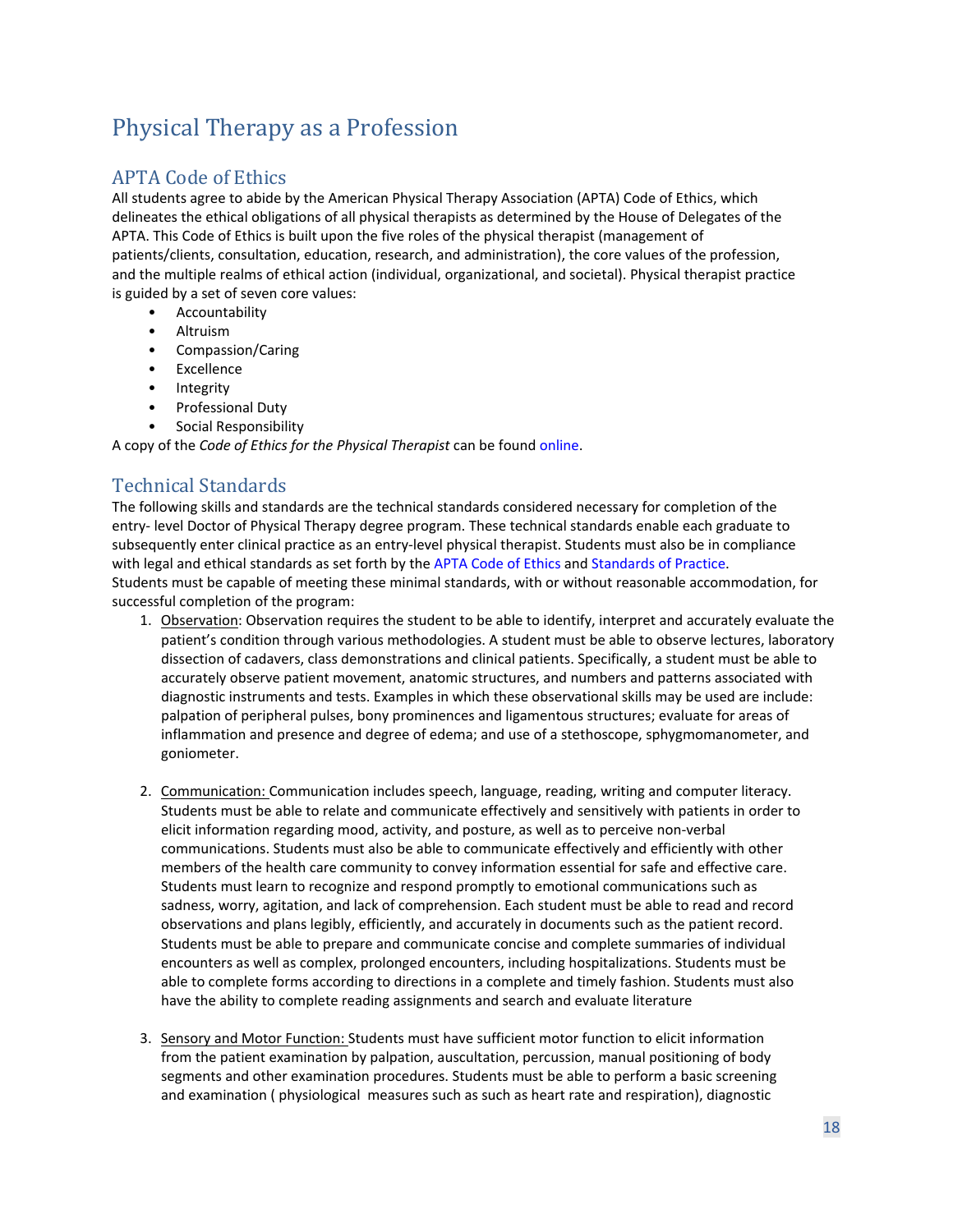procedures (including but not limited to palpation, manual muscle testing, goniometry, sensory evaluation, gait analysis, and balance assessment), and evaluate EKGs and radiographic images. Students must be able to execute motor movements required to provide general care and emergency treatment to patients. Students are required to possess coordination of both gross and fine muscular movement, equilibrium, and the integrated use of touch and vision.

- 4. Intellectual, Conceptual, Integrative and Quantitative Abilities: Students must be able to effectively solve problems, and measure, calculate, reason, analyze, integrate, and synthesize information in a timely fashion. Problem solving is a critical skill demanded of a physical therapist that requires all of these intellectual abilities. For example, students must be able to synthesize knowledge and integrate the relevant aspects of a patient's history and examination findings to develop an effective treatment program in an efficient and timely manner. Good judgment in patient assessment, diagnostic and therapeutic planning is essential; students must be able to identify and communicate the limits of their knowledge to others when appropriate. Students must be able to interpret graphs and spatial relationships.
- 5. Behavioral and Social Skills and Attributes: Students must possess the emotional skills required for the full utilization of their intellectual abilities, the exercise of good judgment, and the prompt completion of all responsibilities as an entry-level physical therapist. Students must demonstrate the development of mature, sensitive, and effective relationships with patients. They must demonstrate empathy, integrity, honesty, concern for others, good interpersonal skills, interest, and motivation. Students must be able to tolerate physically and mentally taxing workloads and function effectively under stress. They must be able to adapt to a changing environment, display flexibility and learn to function in the face of uncertainties inherent in the clinical problems of patients, tired colleagues, and personal fatigue. Students are expected to accept appropriate suggestions and criticism and, if necessary, respond by modification of behavior. As a component of their education, students must demonstrate ethical behavior in both the clinical and classroom setting.

*It is our experience that a number of individuals with disabilities (as defined by Section 504 of the Rehabilitation Act and the Americans with Disabilities Act, as amended) are qualified to study and practice physical therapy with the use of reasonable accommodations. To be qualified for the UCSF/SFSU Physical Therapy program, those individuals must be able to meet both the academic standards and the technical standards of the program, with or without reasonable accommodations. We encourage students to engage in a conversation early with Student Disability Services and the PT program to discuss what accommodations might be possible given the program requirements. For further information regarding services and resources for students with disabilities and/or to request accommodations, please contact [UCSF Student Disability](https://sds.ucsf.edu/)  [Services](https://sds.ucsf.edu/) at (415) 476-6595 or by email at [studentdisability@ucsf.edu](mailto:studentdisability@ucsf.edu) & [SFSU Student Disability Services](https://access.sfsu.edu/student) at (415) 338- 2472 or by email a[t dprc@sfsu.edu](mailto:dprc@sfsu.edu)*

## <span id="page-18-0"></span>Student Success

The DPT program is committed to fostering an optimal learning environment for student success. Our view of success is holistic including student well-being as well as academic competency, professional behaviors, and clinical performance As needed, we will develop a student success plan. The DPT program has a Student Success Committee to promote student success in general and an Academic Review Committee to develop individualized student success plans. All students have access to resources, support services, peer mentorship, peer tutoring (for some courses) and advising.

Overall, student success is supported by the Student Success Committee, the Academic Review Committee, the advising program, faculty, and program staff. The program recognizes that both academic (such as grades and practical performance) and non-academic factors (such as basic needs, well-being, participation) impact student success. Our program aims to be proactive and inclusive in our approach to student success strategies and supports. A student success plan is developed collaboratively with faculty and the student to identify the needs, resources, and path for success. A student success plan may be developed after a review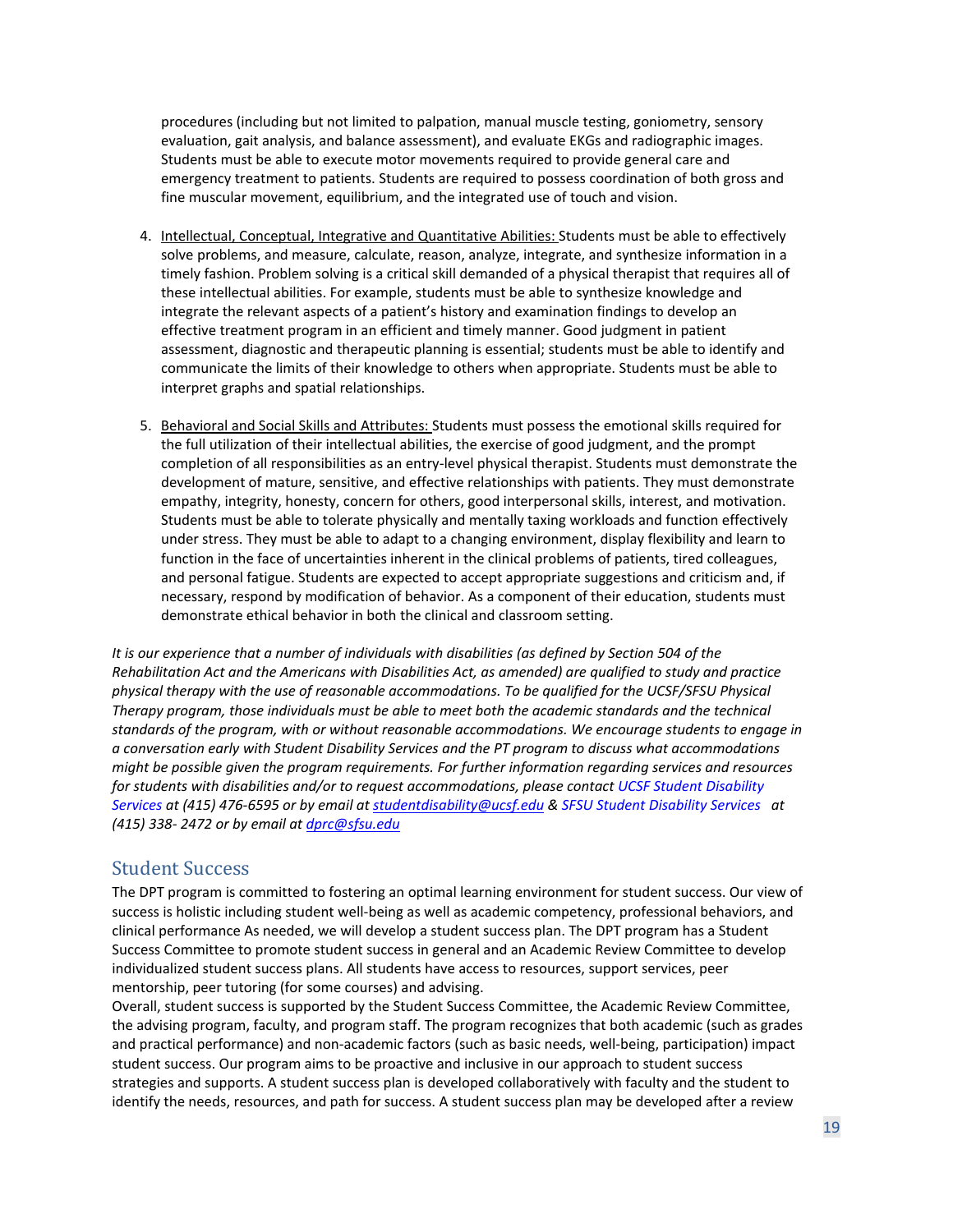of student course grades, student performance on practical exams, professional behaviors, or non-academic factors (such as basic needs, well-being, participation). The student success plan will include clear expectations, shared student, and faculty perspectives, as well as a growth mindset approach to recommendations.

# <span id="page-19-0"></span>Professional Behaviors

Students enrolled in the DPT program understand and accept the importance of professional behavior; ethical standards; honesty; commitment to learning; good interpersonal communication skills; respect for classmates, faculty, community educators and guest speakers; effective use of time and resources; constructive integration of feedback; problem solving; critical thinking; and stress management. Students are expected to accept responsibility for learning these standards and being held accountable for their actions. These professional behaviors will be emphasized and expected of all students throughout their graduate studies in the classroom, the clinic, and the community.

Students will be asked to perform a self-assessment of professional behaviors during the program. Evaluation of professional behaviors will also be integrated into the clinical evaluation process. If a student displays any unprofessional behaviors, the student will be at risk of dismissal from the program. The achievement of professionalism is as important as maintaining high academic performance. Students must use caution and apply standards of safety to avoid injury to themselves or patients. The use of drugs and alcohol while attending classes or clinical experiences will not be tolerated.

General professional behaviors expected of students include:

- Demonstrates a receptive attitude towards suggestions, feedback and constructive criticism.
- Uses suggestions to make appropriate changes in performance and/or behavior.
- Uses discretion when discussing confidential information.
- Demonstrates flexibility in accommodating unforeseen conditions or circumstances.
- Offers assistance to others when appropriate.
- Conveys appropriate self-confidence through verbal and nonverbal behavior.
- Recognizes own limitations by asking for guidance and assistance when needed.
- Demonstrates initiative to increase skills and knowledge by using appropriate resources.
- Manages personal affairs in a manner that does not interfere with professional responsibilities.
- Uses appropriate verbal and nonverbal communication skills with others.
- Timely response to all email communications from faculty, staff and both universities.
- Demonstrates respect, courtesy, and consideration for the rights and dignity of others.
- Maintains a professional appearance and demeanor.
- Manages and prioritizes tasks to meet responsibilities.
- Accepts responsibility for personal mistakes and does not blame others or continually offer excuses.

Professional behaviors are demonstrated by:

- Complying with University and PT program policies and procedures.
- Exhibiting professional behaviors in accordance with the APTA Code of Ethics.
- Meeting the requirements of all course instructors.
- Solving problems through appropriate channels in an efficient and congenial manner.
- Demonstrating professional behavior during all clinical affiliations.

If a student does not meet these expectations, the student will be required to meet with the Academic Review Committee.

The following framework for professionalism and professionalism rubric templates were developed by Amber Fitzsimmons, PT, MS, DPTSc; Kimberly Topp, PT, PhD, FAAA; and Allison Guerin, EdD.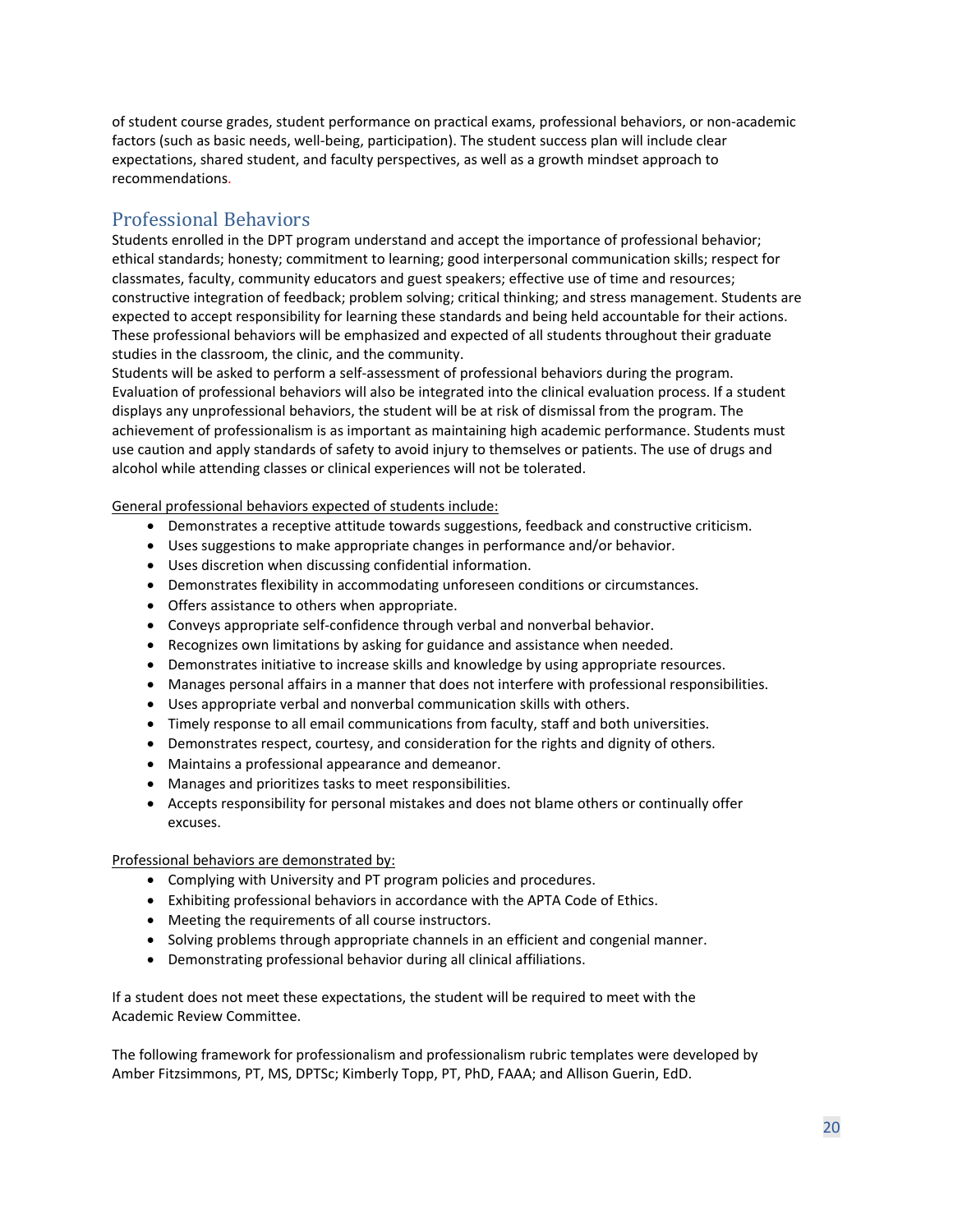#### **ACCOUNTABILITY**

Accountability is the active acceptance of the responsibility for the diverse roles, obligations, and actions of the physical therapist. Evidence of accountability is demonstrated through the ability to: seek and respond to feedback from multiple sources; acknowledge and accept consequences of actions; and demonstrate steadfast adherence to high ethical principles and professional standards.

Assuming a cumulative building of skills from year one to year three:

| <b>Beginning Level (year 1)</b>                                                | Intermediate Level (year 2)                                                                                                   | Entry Level (year 3)                                                                                                                       |
|--------------------------------------------------------------------------------|-------------------------------------------------------------------------------------------------------------------------------|--------------------------------------------------------------------------------------------------------------------------------------------|
| Demonstrates punctuality.                                                      | Able to communicate problems or needs in the<br>academic and clinical environments.                                           | Utilizes best evidence to guide clinical decision-<br>making and the provision of patient care, following<br>guidelines for best practice. |
| Is timely in submission of assignments and in<br>communications.               | Demonstrates appropriate attention to detail<br>and seeks information when available.                                         | Has the ability to set boundaries, negotiate,<br>compromise, and set realistic expectations.                                               |
| Assumes responsibility for actions.                                            | Accepts criticism without personal offense and<br>is able to use criticism to improve performance<br>visibly.                 | Organizes and prioritizes effectively.                                                                                                     |
| Follows through on commitments.                                                | Self-directed in seeking additional knowledge<br>and skills and prioritizing personal remediation in<br>the academic program. | Assumes responsibility for one's own learning<br>and self-direction.                                                                       |
| Abides by all policies and expectations.                                       | Is receptive to feedback and is willing to learn from<br>it.                                                                  | Shows responsibility for one's own career.                                                                                                 |
| Demonstrates adherence to ethical principles.                                  | Acknowledges and accepts consequences of one's<br>actions.                                                                    | Able to <i>admit mistakes</i> , apologize, and discuss<br>them openly. Takes steps to prevent future errors.                               |
| Is trustworthy and maintains patient confidentiality<br>at all times.          |                                                                                                                               |                                                                                                                                            |
| Able to monitor ongoing progress in the academic<br>and clinical environments. |                                                                                                                               |                                                                                                                                            |
| Arrives adequately prepared for all academic and<br>clinical requirements.     |                                                                                                                               |                                                                                                                                            |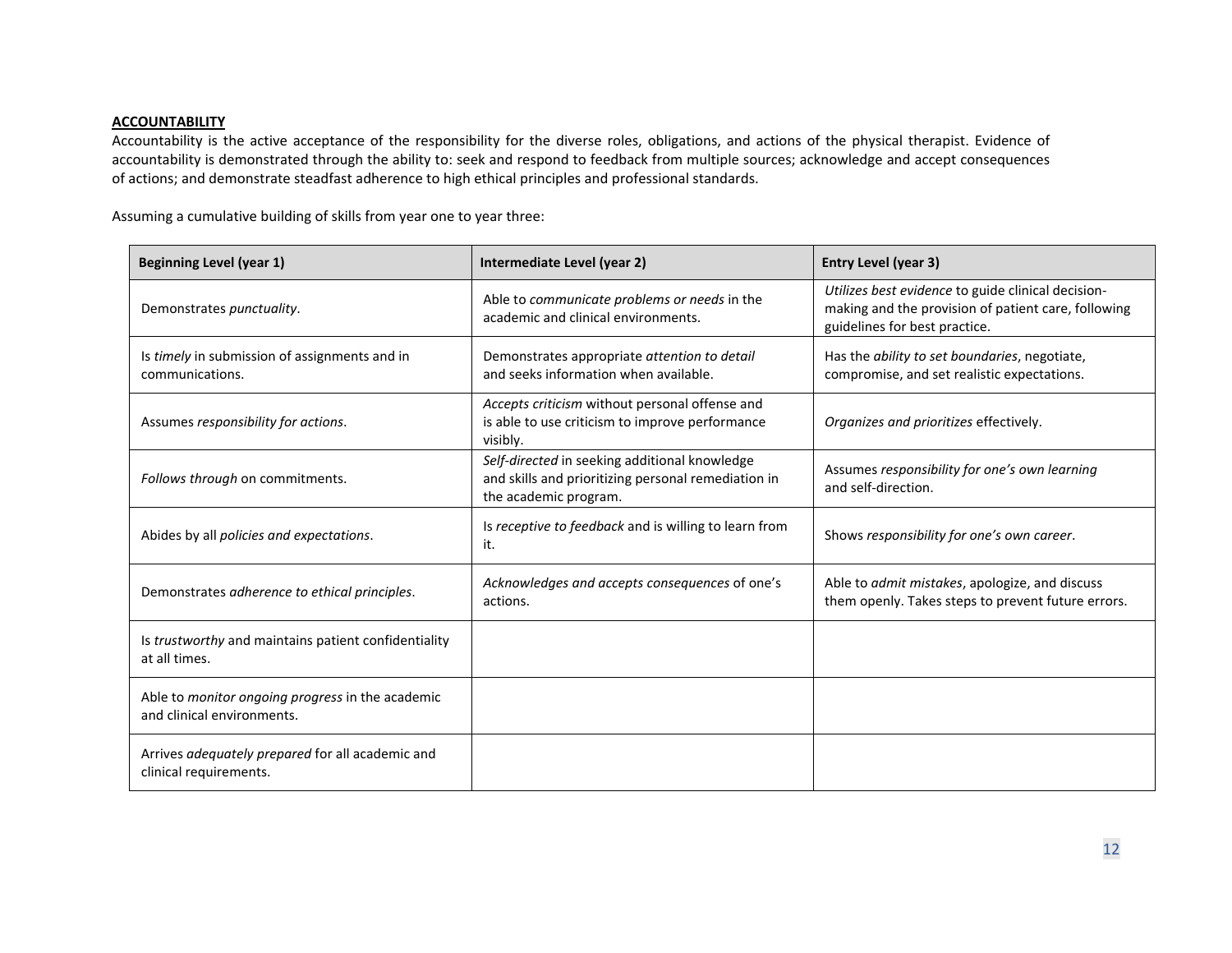#### **COMPASSION AND HUMILITY**

Compassion is the deep awareness of the suffering of another, coupled with the wish to relieve it1. Humility is an "unflinching self-awareness; empathic openness to others; and a keen appreciation of, and gratitude for, the privilege of caring for others."2. Evidence of compassion and humility is demonstrated through the ability to: advocate and prioritize the needs of the patient, demonstrate self-awareness, and give and receive constructive feedback.

Assuming a cumulative building of skills from year one to year three:

| <b>Beginning Level (year 1)</b>                                                                        | Intermediate Level (year 2)                                                                                                              | <b>Entry Level (year 3)</b>                                                                                                                                       |
|--------------------------------------------------------------------------------------------------------|------------------------------------------------------------------------------------------------------------------------------------------|-------------------------------------------------------------------------------------------------------------------------------------------------------------------|
| Understands one's individual perspective.                                                              | Recognizes and refrains from acting on one's own<br>social, cultural, gender, religious, and sexual biases.                              | Advocates for the patient with a willingness to<br>sublimate own needs to those of the patient.                                                                   |
| Recognizes own stressors and seeks assistance as<br>needed.                                            | Actively employs stress management<br>techniques.                                                                                        | Empowers patient/client to achieve the highest level<br>of function.                                                                                              |
| Seeks to understand peers/faculty/others'<br>perspectives.                                             | Actively seeks to understand the patient's views and<br>is able to incorporate patient differences and<br>preferences into plan of care. | Demonstrates ability to defuse potential stressors<br>with self and others.                                                                                       |
| Listens attentively to others.                                                                         | Considerate and shows appropriate deference and<br>treats all parties with respect.                                                      | Completes patient/client care and professional<br>responsibilities prior to attending to personal needs.                                                          |
| Demonstrates self-awareness and the ability to be<br>self-critical in reflection.                      | Responds to <i>constructive feedback</i> by improving<br>behaviors and/or skills.                                                        | Communicates with patients by taking into account<br>differences in social, cultural, ethnic, racial, and<br>language backgrounds, as well as<br>learning styles. |
| Works collaboratively and cooperatively as part<br>of a team and contributes to classmates' education. | Gives appropriate feedback to peers regarding<br>improvements in behavior that will enhance<br>professionalism.                          | Maintains poise during difficult interactions<br>with patients/families or colleagues.                                                                            |
| Understands and recognizes emotions and biases<br>one brings to professional interactions.             | Shows tolerance to a variety of opinions and<br>viewpoints in academic and clinical environments,<br>including peers and guests.         |                                                                                                                                                                   |

<sup>1</sup> The College of Physicians and Surgeons of Ontario. Values of the Profession Website[. http://www.cpso.on.ca/policies-publications/the-practice-guide](http://www.cpso.on.ca/policies-publications/the-practice-guide-medical-)[medical-](http://www.cpso.on.ca/policies-publications/the-practice-guide-medical-) professionalism- and-col/values-of-the-profession. Accessed July 1, 2014.

2 Coulehan, J. On Humility. *Annals of Internal Medicine*, 2010; 153: 200-1.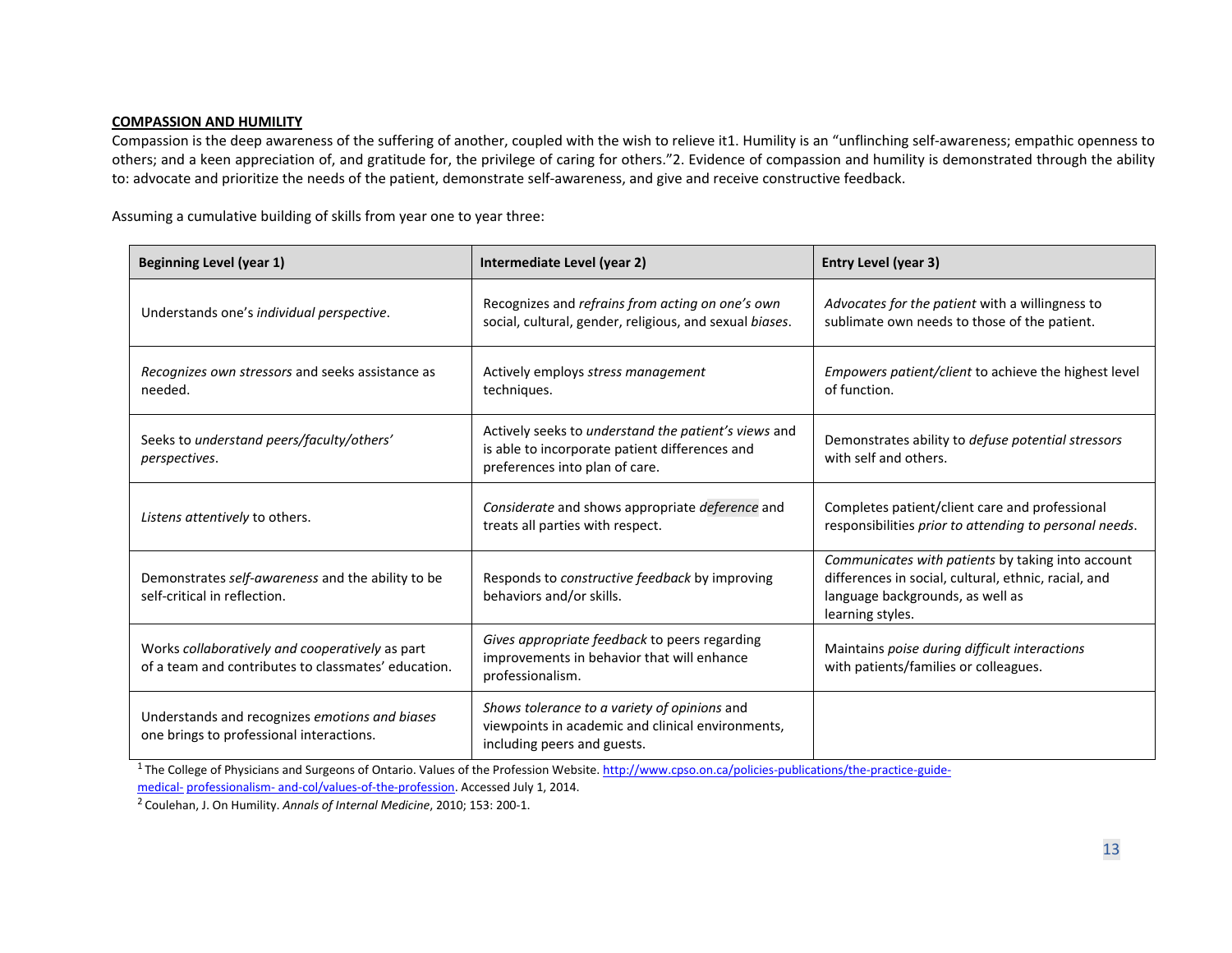### **PROFESSIONAL EXCELLENCE**

Professional excellence is a commitment to a physical therapy practice that consistently uses current knowledge and theory, while understanding personal limits, integrates judgment and the patient/client perspective, embraces advancement, challenges mediocrity, and works towards development of new knowledge.

Assuming a cumulative building of skills from year one to year three:

| <b>Beginning Level (year 1)</b>                                                                                                                                                                                          | Intermediate Level (year 2)                                                                                                                          | Entry Level (year 3)                                                                                                                                                                                            |
|--------------------------------------------------------------------------------------------------------------------------------------------------------------------------------------------------------------------------|------------------------------------------------------------------------------------------------------------------------------------------------------|-----------------------------------------------------------------------------------------------------------------------------------------------------------------------------------------------------------------|
| Maintains active membership in the American<br>Physical Therapy Association.                                                                                                                                             | Recognizes limitations of training and experience<br>and seeks help appropriately.                                                                   | Demonstrates commitment to ongoing professional<br>development.                                                                                                                                                 |
| Demonstrates an inquisitiveness and application of<br>oneself.                                                                                                                                                           | Accesses available information to support clinical<br>decision-making.                                                                               | Demonstrates involvement in professional activities<br>beyond the practice setting.                                                                                                                             |
| Acts on moral commitment during all academic and<br>clinical activities.                                                                                                                                                 | Demonstrates intellectual humility in professional<br>and interpersonal situations.                                                                  | Independently locates, prioritizes and uses resources<br>to solve problems.                                                                                                                                     |
| Demonstrates cultural and generational awareness,<br>ethical values, respect, and continuous regard for all<br>classmates, academic<br>and clinical faculty/staff, patients, families and other<br>healthcare providers. | Demonstrates continued tolerance for ambiguity.                                                                                                      | Seeks excellence in professional practice by<br>participation in professional organizations and<br>attendance at sessions or participation in<br>activities that further education/professional<br>development. |
| Identifies when the input of classmates or others will<br>result in optimal outcome and acts accordingly to<br>attain such input and share<br>decision-making.                                                           | Accepts feedback from others and develops goals for<br>improvement.                                                                                  | Demonstrates understanding of scope of practice<br>and a commitment to improving the larger<br>healthcare system for the good of the<br>patient.                                                                |
| Gives appropriate feedback to peers regarding<br>improvements in behavior that will enhance<br>professionalism.                                                                                                          | Accepts the responsibility of teaching colleagues by<br>developing the knowledge base, skills, and attitudes<br>necessary to be a competent teacher. | Appropriately balances responsibility to one's own<br>psychological and physical health (stress reduction,<br>exercise, time management, making time for<br>self/family) with the needs of one's<br>patients.   |
| Dresses appropriately and projects a<br>professional image, demonstrating respect for the<br>Universities and PT profession, at all times.                                                                               |                                                                                                                                                      |                                                                                                                                                                                                                 |
| Demonstrates a tolerance for ambiguity, including<br>the ability to answer questions with limited<br>information/resources.                                                                                              |                                                                                                                                                      |                                                                                                                                                                                                                 |
| Balances academic commitments with one's<br>psychological and physical health.                                                                                                                                           |                                                                                                                                                      |                                                                                                                                                                                                                 |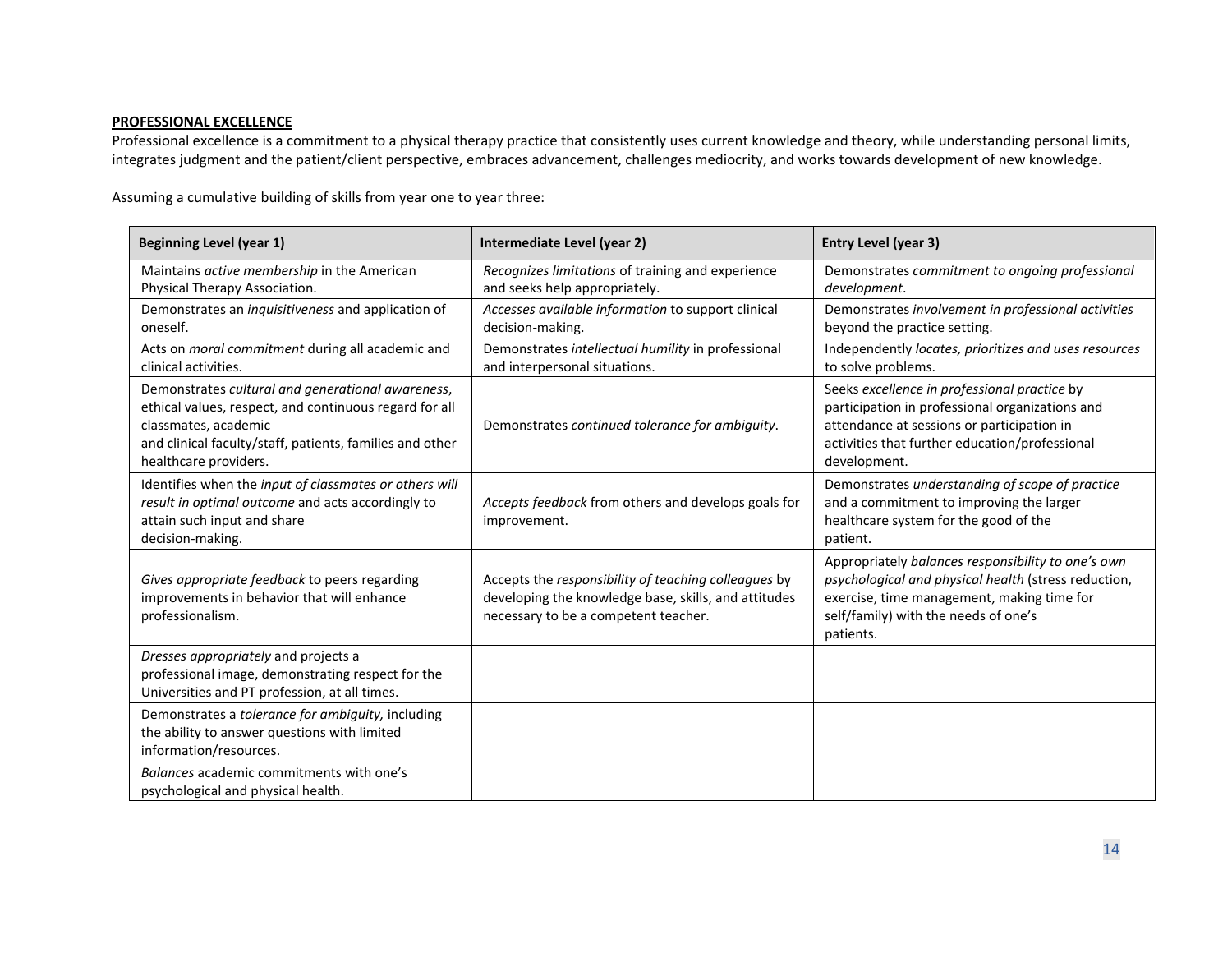# **SOCIAL RESPONSIBILITY**

Social responsibility is the promotion of a mutual trust between the profession and the larger public that necessitates responding to societal needs for health and wellness.

Assuming a cumulative building of skills from year one to year three:

| <b>Beginning Level (year 1)</b>                                                                                                                   | Intermediate Level (year 2)                                                                                                                                                                       | Entry Level (year 3)                                                                                                                                                                                                                                                                             |
|---------------------------------------------------------------------------------------------------------------------------------------------------|---------------------------------------------------------------------------------------------------------------------------------------------------------------------------------------------------|--------------------------------------------------------------------------------------------------------------------------------------------------------------------------------------------------------------------------------------------------------------------------------------------------|
| Identifies own learning needs based on<br>previous experiences and welcomes and/or seeks<br>new learning opportunities.                           | Educates patients as consumers of health care<br>services.                                                                                                                                        | Advocates for the health and wellness needs of<br>society, including access to health care and physical<br>therapy services.                                                                                                                                                                     |
| Able to listen attentively and share knowledge and<br>information with others to promote the collective<br>learning of the cohort.                | Promotes the profession of physical therapy.                                                                                                                                                      | Advocates for changes in laws, regulations,<br>standards and guidelines that affect physical<br>therapist service provision.                                                                                                                                                                     |
| Able to listen attentively and reflect back to the<br>individual, indicating both listening and<br>comprehension of the message                   | Takes pride in one's profession.                                                                                                                                                                  | Mentors others to realize their potential.                                                                                                                                                                                                                                                       |
| Understands one's place of health privilege,<br>including their ease of access to care and health-<br>related information.                        | Critically reflects on one's own performance to<br>identify strengths and challenges, set individual<br>learning and improvement goals, and engage in<br>learning activities to meet those goals. | Participates in education of the community.                                                                                                                                                                                                                                                      |
| Able to reflect on and appreciate the privilege<br>provided by society, including governmental<br>structure, laws, certain freedoms and security. | Identifies and initiates a quality improvement project<br>to reach underserved and/or underrepresented<br>populations.                                                                            | "Complies with health 'citizenship' and professional<br>organization obligations (e.g., Federal and state<br>regulatory agencies or laws, local health regulations,<br>state licensing board requirements, hospital,<br>institutional, or departmental policies and<br>procedures)" <sup>3</sup> |
| Defines and understands key terms, including<br>"access" and "disparity".                                                                         |                                                                                                                                                                                                   | Provides physical therapy services to underserved<br>and underrepresented populations.                                                                                                                                                                                                           |
| Engages as a responsible citizen (e.g. votes, pays<br>taxes on time, and meets other civic<br>duties/obligations)                                 |                                                                                                                                                                                                   | Participates effectively as a member of the<br>healthcare team with interprofessional healthcare<br>providers.                                                                                                                                                                                   |

3 Lee, AG, et al. Teaching and assessing professionalism in ophthalmology residency training programs. *Survey of Ophthalmology*, 2007; 52: 300-14.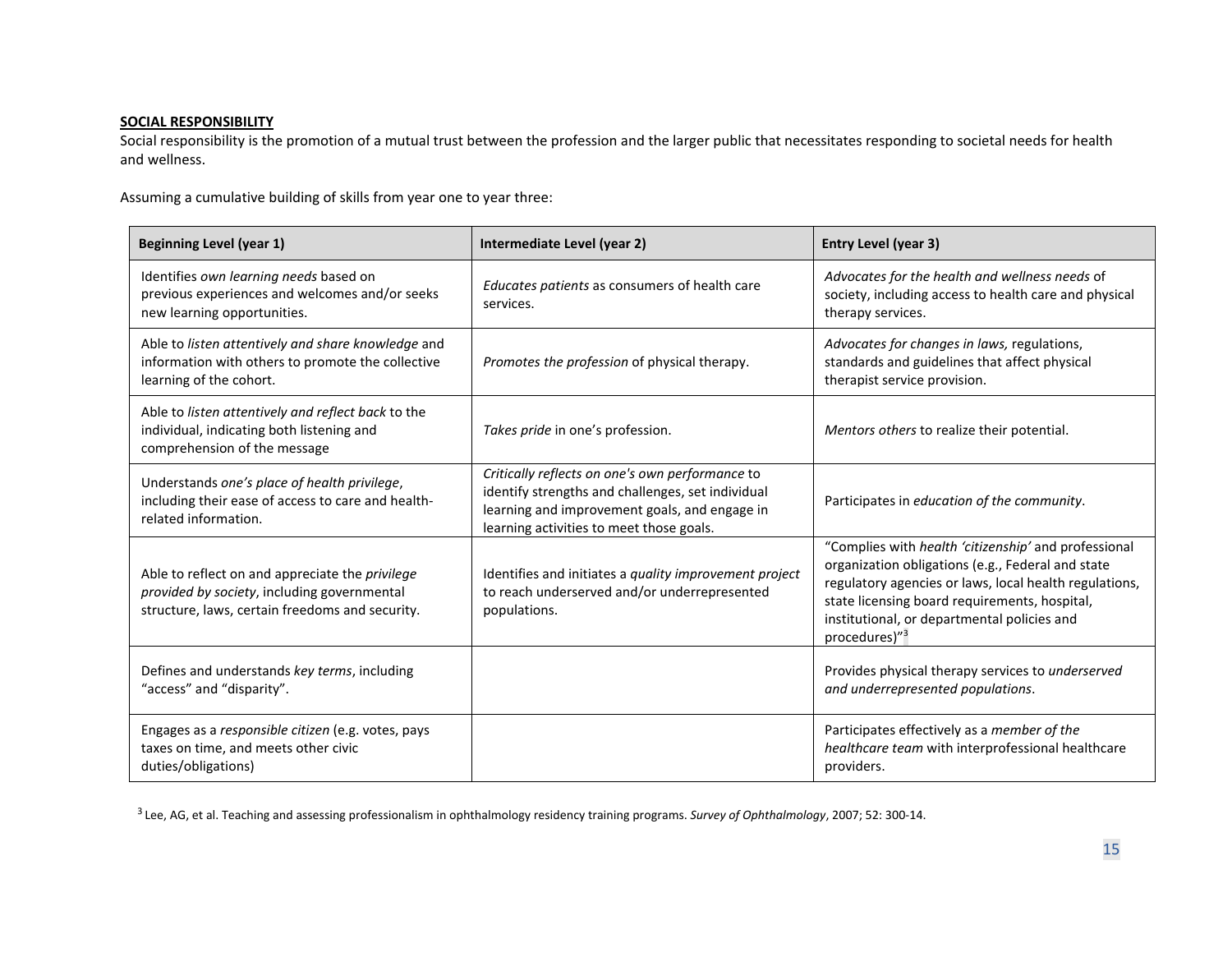#### **WORKING RELATIONSHIPS**

Working relationships include the ability to interact effectively with patients, families, colleagues, other health professionals, and the community in a culturally competent, collaborative manner.

Assuming a cumulative building of skills from year one to year three:

| <b>Beginning Level (year 1)</b>                                                                                | Intermediate Level (year 2)                                                                                                                                                              | <b>Entry Level (year 3)</b>                                                                                  |
|----------------------------------------------------------------------------------------------------------------|------------------------------------------------------------------------------------------------------------------------------------------------------------------------------------------|--------------------------------------------------------------------------------------------------------------|
| Demonstrates active listening.                                                                                 | Recognizes nonverbal communication and emotions<br>that others bring to professional interactions and<br>uses nonverbal communication that is consistent<br>with one's intended message. | Demonstrates active listening skills and reflects back<br>to original concern to determine course of action. |
| Maintains professional demeanor in all interactions.                                                           | Engages in tasks equally with others.                                                                                                                                                    | Employs conflict management strategies when<br>dealing with challenging interactions.                        |
| Communicates with others in a respectful and<br>confident manner.                                              | Establishes trust and seeks to gain input from others.                                                                                                                                   | Accommodates differences in learning styles in all<br>situations, as appropriate.                            |
| Respects differences in personality, lifestyle,<br>and learning style during interactions with all<br>persons. | Shows effective collaboration to accomplish tasks in<br>interprofessional environments.                                                                                                  | Able to maintain appropriate control of the<br>communication exchange with individuals and<br>groups.        |
| Presents information in a logical, articulate<br>manner.                                                       | Utilizes and modifies communication (verbal,<br>nonverbal, written, and electronic) to meet the<br>needs of different audiences.                                                         |                                                                                                              |
| Demonstrates ability to work well with colleagues.                                                             | Demonstrates awareness and appreciation of<br>different learning styles when working in teams                                                                                            |                                                                                                              |
| Demonstrates a positivity and sense of humor in<br>team and group environments.                                |                                                                                                                                                                                          |                                                                                                              |
| Understands different learning styles when working<br>in teams.                                                |                                                                                                                                                                                          |                                                                                                              |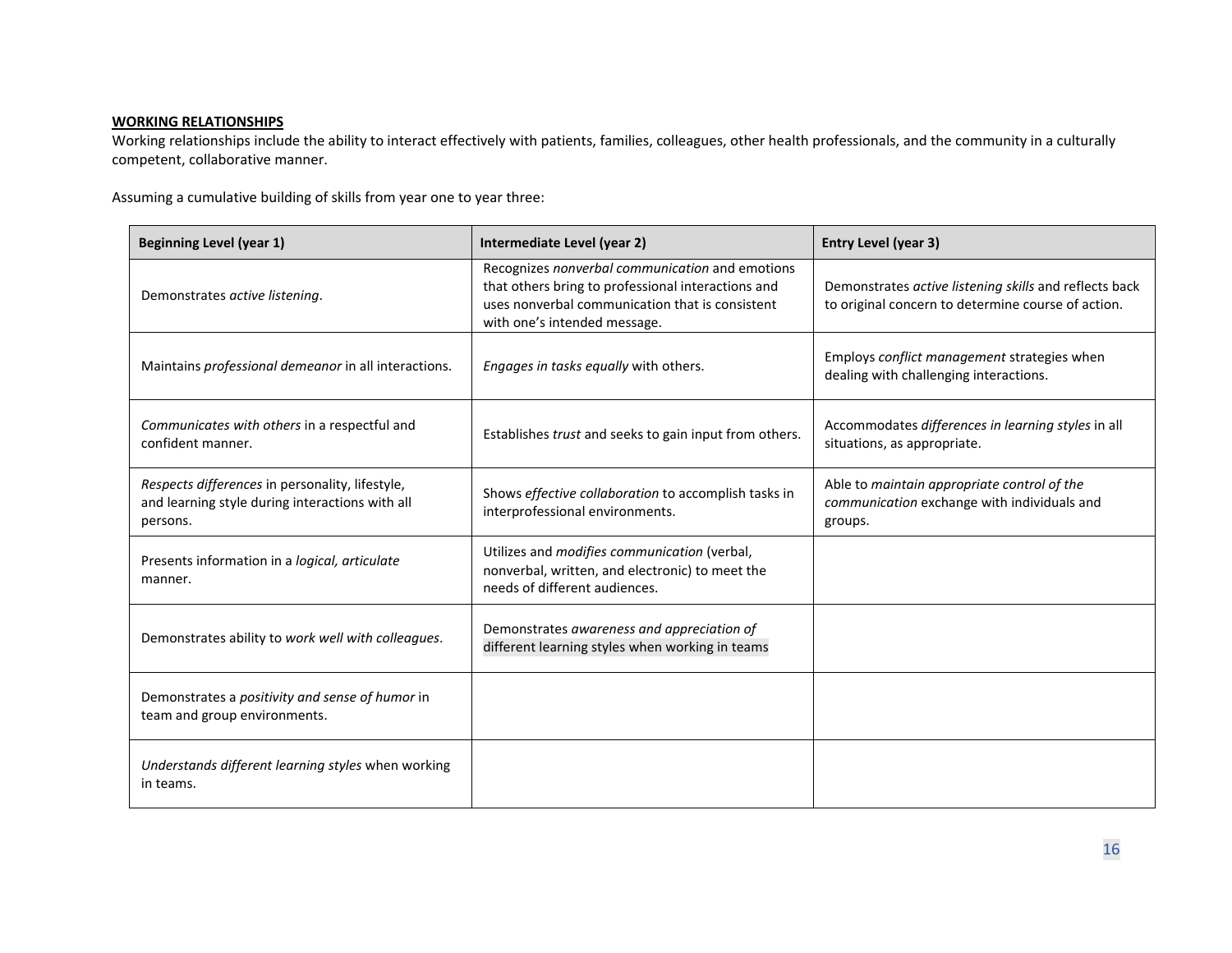#### **PROFESSIONALISM RUBRIC - YEAR 1**

**Student Name: Evaluator:**

**Date of Evaluation:**

*For each item on the rubric, rank the professional standard. Add comments for each item in the "Comments" column.*

| <b>Item</b>                                              | <b>Professional Standard</b>                                                                                             | Rankings: Never, Rarely,<br>Sometimes, Often, Always | <b>Comments</b> |
|----------------------------------------------------------|--------------------------------------------------------------------------------------------------------------------------|------------------------------------------------------|-----------------|
| <b>Time Management</b>                                   | Demonstrates punctuality by arriving to class on time, staying until<br>class ends, and attending all class sessions.    |                                                      |                 |
| (attendance,<br>promptness,<br>responsibility)           | Is timely in submission of assignments and in communications and<br>abides by class policies                             |                                                      |                 |
|                                                          | Consistently assumes responsibility for one's actions.                                                                   |                                                      |                 |
|                                                          | Consistently participates in class and/or small group discussions.                                                       |                                                      |                 |
|                                                          | Contributions reflect preparation and are substantive, well supportive,<br>and persuasively presented.                   |                                                      |                 |
| <b>Preparedness</b><br>(motivation and<br>contribution)  | Answers questions in depth and refers to preparatory materials.<br>Presents information in a logical, articulate manner. |                                                      |                 |
|                                                          | Participates in discussions with an inquisitiveness and application of<br>oneself.                                       |                                                      |                 |
|                                                          | Provides quality work that reflects substantial effort.                                                                  |                                                      |                 |
| <b>Quality of Work</b><br>(persistence and<br>integrity) | Demonstrates a positive attitude towards participation and contributes<br>to others' learning.                           |                                                      |                 |
|                                                          | Demonstrates active adherence to ethical principles and class/program<br>policies.                                       |                                                      |                 |
|                                                          | Recognizes own limitations and seeks assistance as needed with no<br>prompting.                                          |                                                      |                 |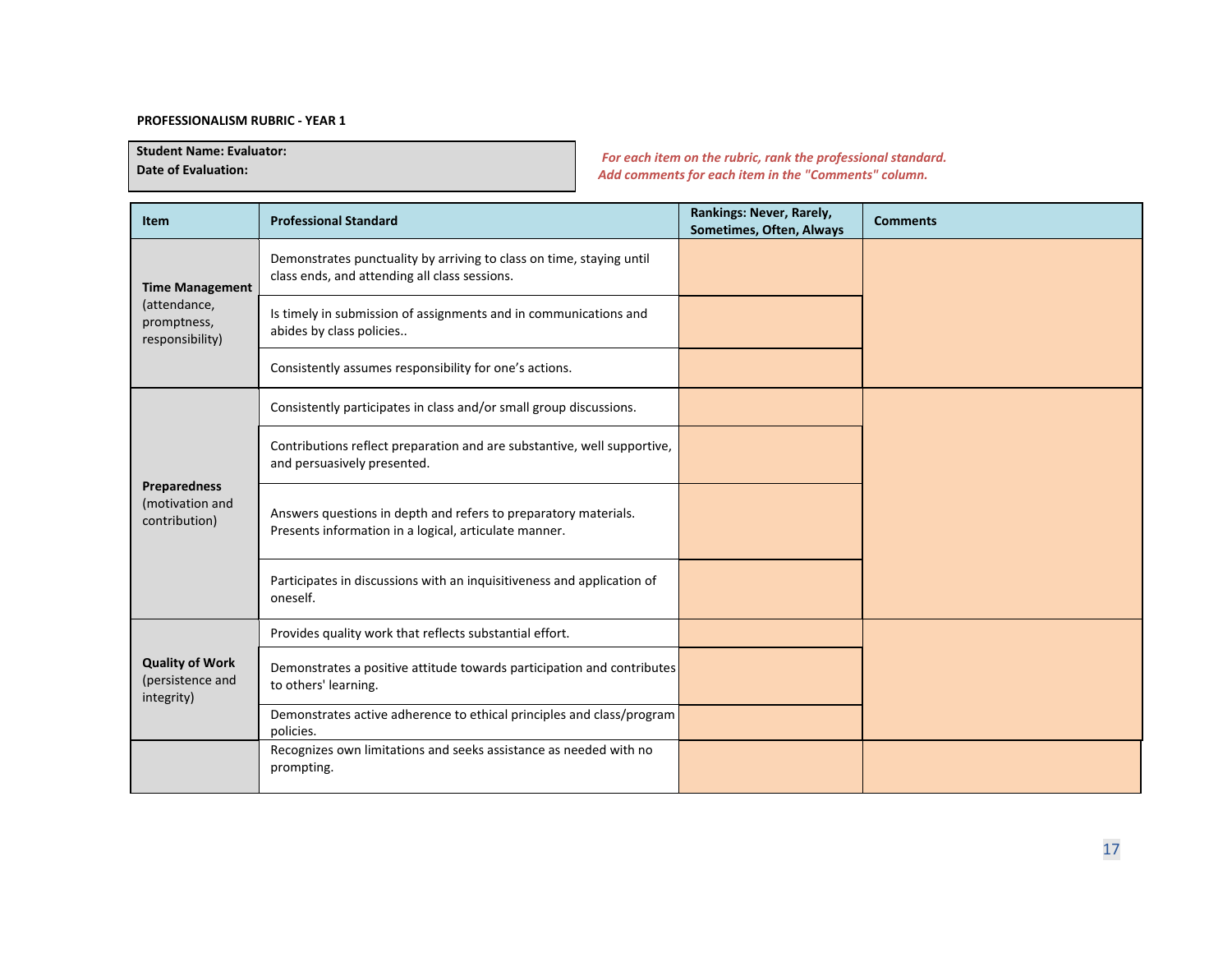| <b>Respect</b>            | Distracting behavior does not continue after instructor and/or<br>peer feedback.                                                              |  |
|---------------------------|-----------------------------------------------------------------------------------------------------------------------------------------------|--|
|                           | Consistently respectful to peers, faculty, and/or the learning<br>environment.                                                                |  |
|                           | Consistently communicates verbally and non-verbally with others in a<br>respectful and confident manner.                                      |  |
|                           | Uses devices appropriately that do not distract self/others<br>(including use of electronic devices).                                         |  |
|                           | Dresses appropriately and projects a professional image/demeanor<br>at all times.                                                             |  |
| <b>Teamwork</b>           | Actively contributes to group work and/or to improving team<br>function.                                                                      |  |
|                           | Listens attentively to others and incorporates others'<br>opinions.                                                                           |  |
|                           | Works collaboratively and cooperatively as part of a team,<br>incorporates feedback from others, and contributes to classmates'<br>education. |  |
| <b>Overall Impression</b> | Professionalism consistently exhibited.                                                                                                       |  |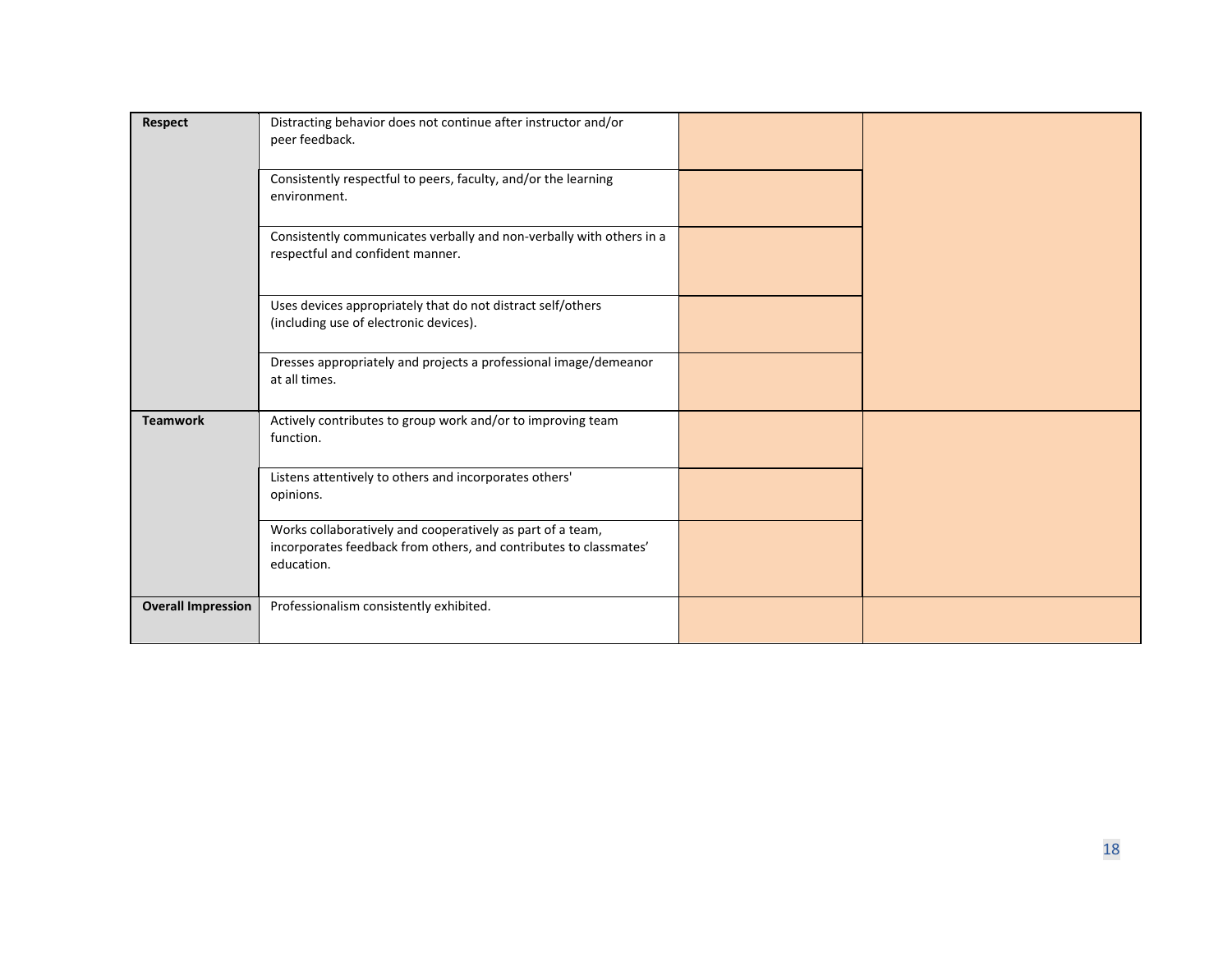#### **PROFESSIONALISM RUBRIC - YEAR 2**

**Student Name: Evaluator:**

**Date of Evaluation:**

*For each row of the rubric, rank the professional standard. Add comments for each item in the "Comments" column.*

| <b>Item</b>                         | <b>Professional Standard</b>                                                                                                                                                | Rankings: Never, Rarely,<br>Sometimes, Often,<br><b>Always</b> | <b>Comments</b> |
|-------------------------------------|-----------------------------------------------------------------------------------------------------------------------------------------------------------------------------|----------------------------------------------------------------|-----------------|
| Sensitivity and                     | Shows tolerance to a variety of opinions, viewpoints, and behaviors in<br>all academic and clinical environments.                                                           |                                                                |                 |
| <b>Diversity</b>                    | Consistently recognizes and refrains from acting on one's own social,<br>cultural, gender, religious, and sexual biases.                                                    |                                                                |                 |
|                                     | Recognizes the non-verbal communication and emotions one brings to<br>professional interactions and uses nonverbal communication<br>consistent with one's intended message. |                                                                |                 |
| <b>Self-Awareness</b>               | Consistently demonstrates intellectual humility without being<br>over/under confident (being conscious of the limits of one's<br>knowledge/performance).                    |                                                                |                 |
| Interpersonal                       | Considerate, shows appropriate deference, and treats all parties with<br>respect.                                                                                           |                                                                |                 |
| <b>Relationships</b>                | Effectively collaborates to accomplish tasks in interprofessional<br>environments and engages in tasks equally with others.                                                 |                                                                |                 |
|                                     | Actively employs stress management techniques in the academic and<br>clinical environments.                                                                                 |                                                                |                 |
| Personal<br>Responsibility          | Acknowledges and accepts consequences of one's actions and is able<br>to act upon them appropriately.                                                                       |                                                                |                 |
|                                     | Is receptive to feedback without personal offense and is able to use<br>feedback to improve performance visibly.                                                            |                                                                |                 |
| <b>Overall</b><br><b>Impression</b> | Professionalism consistently exhibited.                                                                                                                                     |                                                                |                 |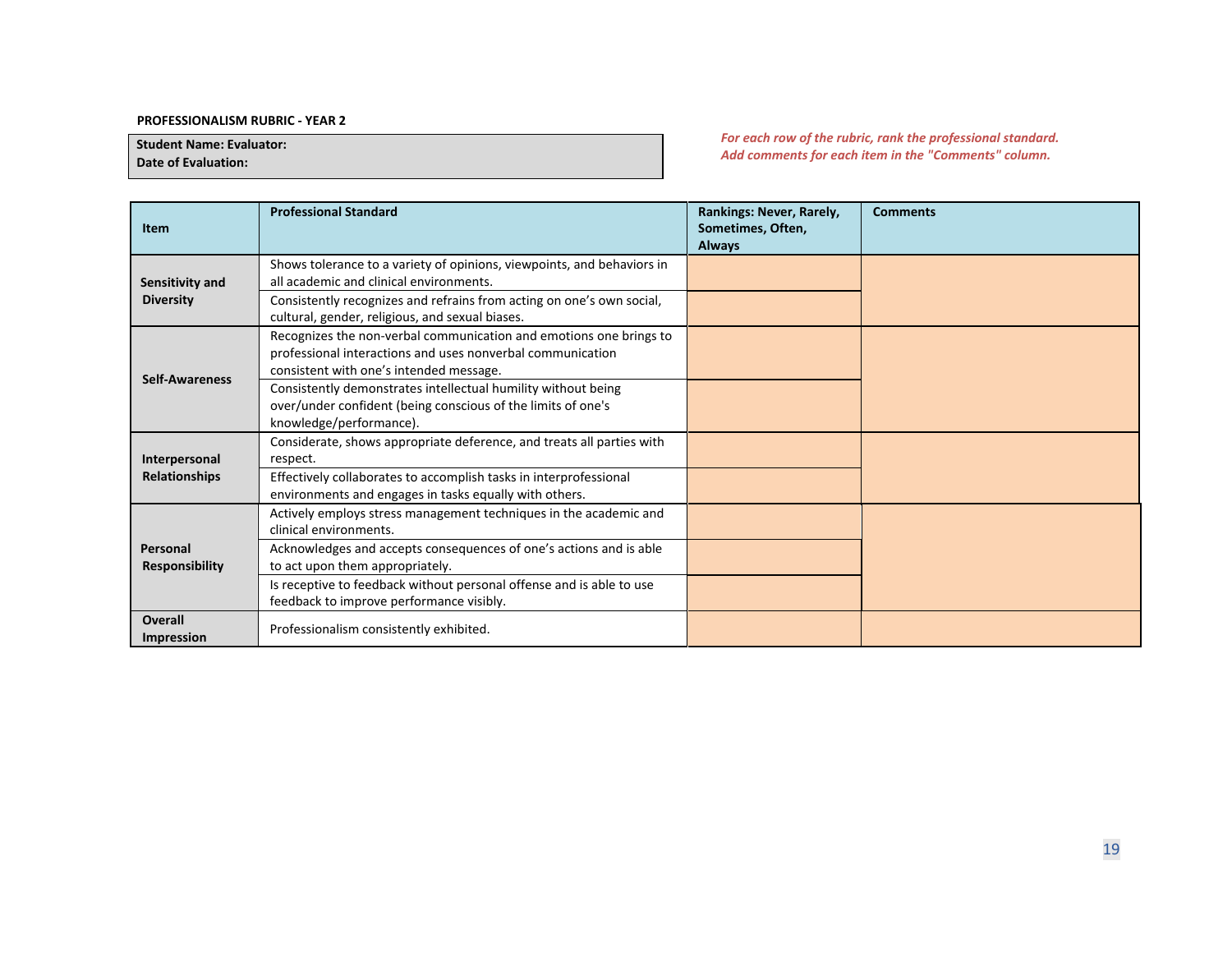#### **PROFESSIONALISM RUBRIC - YEAR 3**

**Student Name: Date of Eval:**

*For each item on the rubric, rank the professional standard. Add comments for each item in the "Comments" column.*

| <b>Item</b>                                | Professional                                                                                                                                                                                                        | <b>Rankings: Never,</b><br>Rarely, Sometimes,<br>Often, Always | <b>Comments</b> |
|--------------------------------------------|---------------------------------------------------------------------------------------------------------------------------------------------------------------------------------------------------------------------|----------------------------------------------------------------|-----------------|
|                                            | Organizes and prioritizes one's responsibilities effectively.                                                                                                                                                       |                                                                |                 |
| <b>Accountability</b>                      | Assumes responsibility for one's own learning and self-direction, including<br>setting own deadlines and taking responsibility for one's own career (e.g.,<br>investigating career opportunities, residences, etc.) |                                                                |                 |
|                                            | Able to admit mistakes, apologize, and discuss them openly to learn and<br>prevent future occurrences.                                                                                                              |                                                                |                 |
| <b>Compassion &amp;</b><br><b>Humility</b> | Able to put my needs/my perspective aside to understand and empathize<br>with others. Able to self-reflect and understand the effects of another's<br>behavior on myself.                                           |                                                                |                 |
|                                            | Demonstrates commitment to ongoing professional development, and<br>involvement in professional activities beyond the classroom.                                                                                    |                                                                |                 |
| Professional<br><b>Excellence</b>          | Balances responsibility for one's psychological and physical health with<br>professional expectations.                                                                                                              |                                                                |                 |
|                                            | Independently locates, prioritizes, and uses resources to solve problems.                                                                                                                                           |                                                                |                 |
| <b>Social</b>                              | Participates effectively as a member of the healthcare team with                                                                                                                                                    |                                                                |                 |
| <b>Responsibility</b>                      | interprofessional healthcare providers.                                                                                                                                                                             |                                                                |                 |
|                                            | Actively participates in service to the community (beyond PT activities).                                                                                                                                           |                                                                |                 |
|                                            | Demonstrates active listening skills and reflects back to original concern to<br>determine course of action.                                                                                                        |                                                                |                 |
| <b>Working</b>                             | Employs conflict management strategies when dealing with challenging<br>interactions.                                                                                                                               |                                                                |                 |
| <b>Relationships</b>                       | Accommodates differences in learning styles in all situations.                                                                                                                                                      |                                                                |                 |
|                                            | Able to maintain appropriate communication exchange with individuals and<br>groups.                                                                                                                                 |                                                                |                 |
| Overall<br><b>Impression</b>               | Professionalism consistently exhibited.                                                                                                                                                                             |                                                                |                 |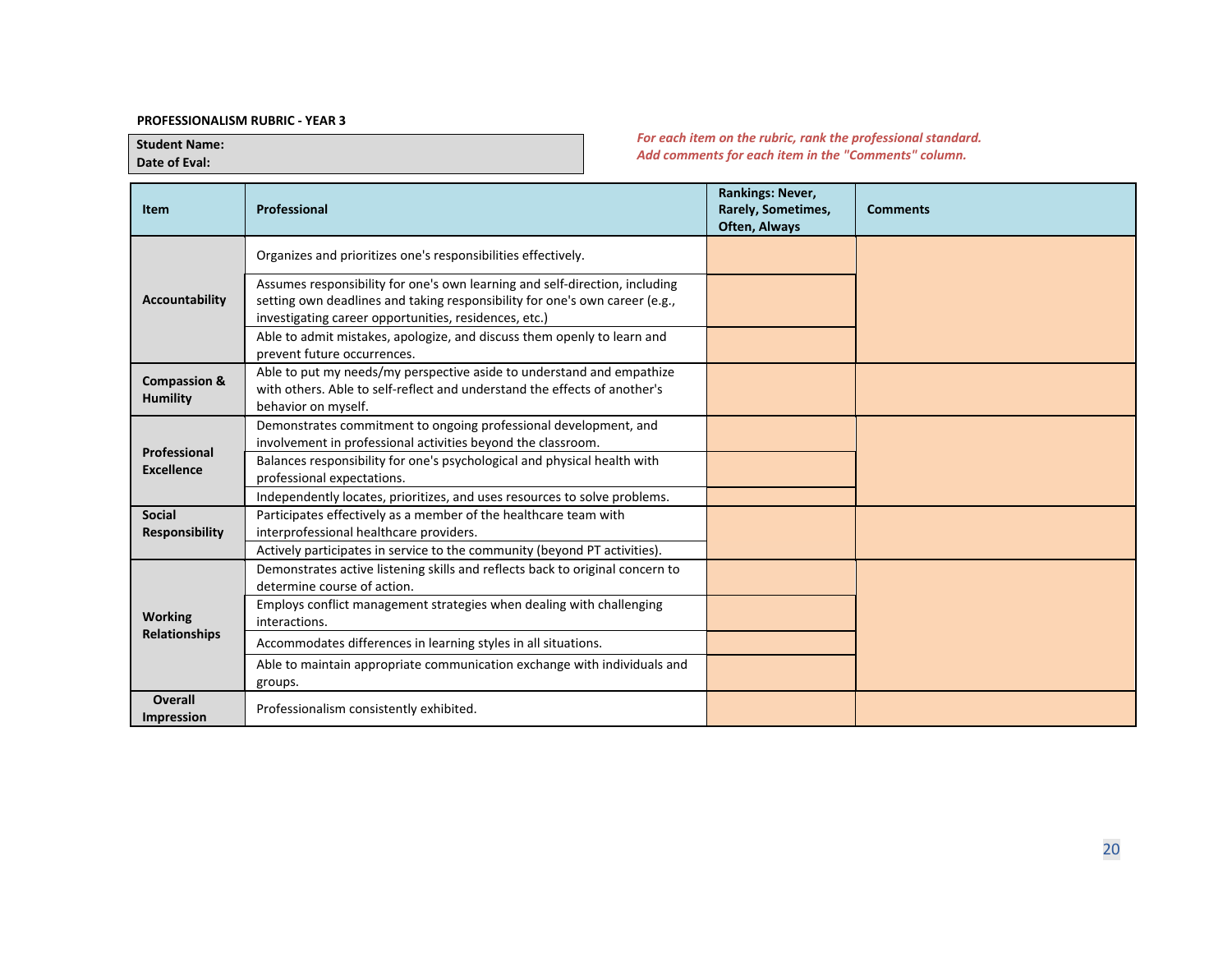# <span id="page-29-0"></span>Administrative Policies

# <span id="page-29-1"></span>Student Identification Badges

Students must use and display their UCSF or SFSU ID badges at all times to maintain the safety of the UCSF and SFSU campuses. This policy applies to all UCSF-affiliated sites, including the San Francisco General Hospital and Trauma Center and San Francisco Veterans Association Medical Center in addition to when students are participating in their clinical experiences at other sites.

# <span id="page-29-2"></span>Tuition & Fees

Tuition and fees are paid to both UCSF and SFSU based on the following timeline:

|               | <b>First Year</b>       | <b>Second Year</b>      | <b>Third Year</b>       |
|---------------|-------------------------|-------------------------|-------------------------|
| <b>Summer</b> | Paid to UCSF by July    | Paid to SFSU by July    | Paid to SFSU by July    |
| Fall          | Paid to UCSF by October | Paid to UCSF by October | Paid to UCSF by October |
| Winter        | Paid to UCSF by January | Paid to UCSF by January | Paid to UCSF by January |
| <b>Spring</b> | Paid to UCSF by April   | Paid to UCSF by April   | Paid to UCSF by April   |

# <span id="page-29-3"></span>Refund Policies

Refund policies can be found on th[e UCSF](https://registrar.ucsf.edu/registration/refunds) and [SFSU](https://bursar.sfsu.edu/Student-Services/refund-guidelines-8) websites.

# <span id="page-29-4"></span>Financial Aid

Students receive financial aid through UCSF only. Support for students is provided through th[e UCSF Student](https://finaid.ucsf.edu/) [Financial Aid Office.](https://finaid.ucsf.edu/) Students can find information on loans and scholarships, disbursement timelines, and debt management and repayment tools.

# <span id="page-29-5"></span>Loans & Scholarships

Loans: Financial aid is awarded to students through the UCSF Student Financial Aid Office. A full list of information on the types of funding offered to students can be found at the UCSF Student Financial Aid Office [website.](https://finaid.ucsf.edu/types-of-aid/loans) The program does not have access to individual student financial aid information. All questions concerning financial aid, including awards, eligibility, and funds, should be directed to the UCSF Student Financial Aid Office.

Types of loans offered through UCSF include:

- 1. Emergency Loans
- 2. Federal Perkins Loan
- 3. University Loans
- 4. Federal Direct (Stafford) Loan
- 5. Loans for Disadvantaged Students (LDS)
- 6. Graduate PLUS Loans
- 7. Private Education Loans

General Scholarships: Types of scholarships offered by UCSF may include: 1) Scholarships for Disadvantaged Students; 2) Professional School Scholarships/Other Campus Scholarships; 3) Regents Scholarships; and 4) Scholarships with Service Requirements.

Free Scholarship Search Databases: Students are encouraged to investigate sources of financial assistance beyond what is offered by the federal and state governments and their schools. Many foundations, professional associations, religious and ethnic organizations, and corporations offer grants, scholarships, or fellowships. These awards are based on a wide variety of qualifications including financial need, academics, religious affiliation, ethnicity, or special interests.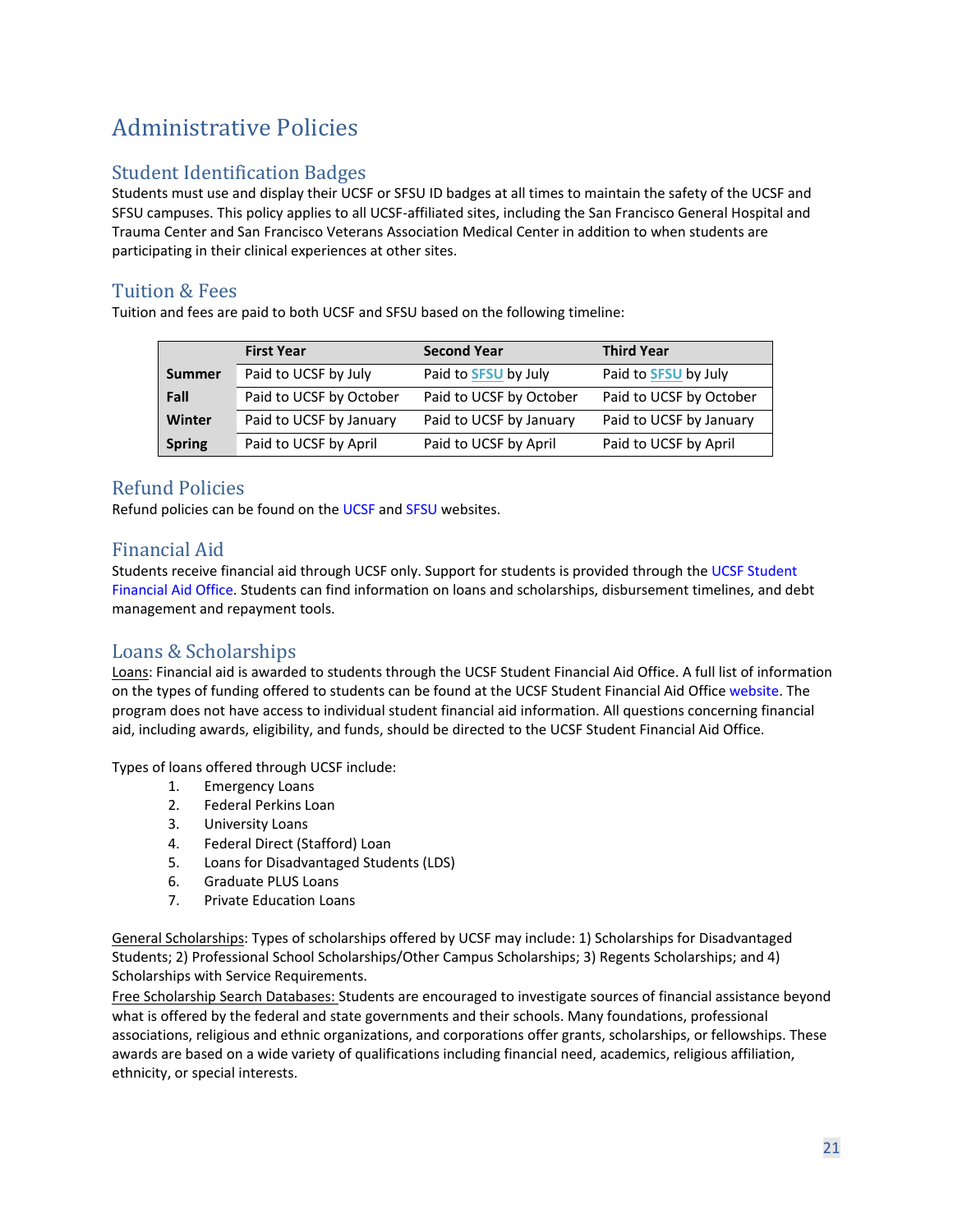The following is a list of the three popular websites for students:

- FastWEB: A popular database for scholarships, fellowships, grants, and loans. Students can set up a mailbox with personalized information so that they can check for new awards and update their portfolio periodically. New scholarship information can be emailed to students.
- FinAid: The SmartStudent Guide to Financial Aid: An extremely comprehensive guide to all student financial aid information and free scholarship, grant, and fellowship search databases. This website offers advice on college education planning and scholarship scam alerts.
- NextStudent Scholarship Search Engine: One of the oldest scholarship databases that contains scholarships based on many different qualifications and a broad range of criteria such as academic achievements, community services, family heritage, and special talents or aptitude.

#### Physical Therapy Scholarships

*American Physical Therapy Association:* The APTA lists a number of scholarships and awards specifically related to physical therapy on it[s website.](https://www.apta.org/search?q=apta+current+students+scholarship+&_t_dtq=true)

#### *Other Resources*

- [APTA Student Loan Repayment & Debt Management](http://www.apta.org/DebtManagement/FederalOpportunities/)
- [US Department of Education Income-based Repayment Plan](https://studentaid.ed.gov/sa/repay-loans/understand/plans/income-driven/questions)

# <span id="page-30-0"></span>Potential Health Risks

Numerous health risks are associated with being a physical therapist, including but not limited to a) exposure to infectious diseases; b) exposure to toxic substances; and c) strains and sprains, and trauma from slips, trips and falls. Program faculty are committed to educating students in practices that minimize these risks. During the first week of the academic program, students must review th[e Physical Therapy Module](https://www.osha.gov/SLTC/etools/hospital/clinical/pt/pt.html) created by the US Department of Labor Occupational Safety and Health Administration regarding these risks.

# <span id="page-30-1"></span>Required Training

Students are required to complete several training courses while in the program, which outline the potential health risks they may encounter within their respective courses, as well as policies and procedures governing use of standard precautions, storage and use of any hazardous materials, and safety regulations and emergency procedures.

Students must complete all required trainings by the deadlines indicated in the CastleBranch document. These are in addition to the immunization requirements that students provide in Castle Branch for clinical education.

- Anatomy Lab Carcinogen Training: Students complete an online Carcinogen Training through the University of California Learning Management System in preparation for PT 200A Neuromusculoskeletal Anatomy in the summer of their first year.
- Blood Borne Pathogen Training: Students must complete a training on blood borne pathogens, the risks associated with blood borne pathogens, how to handle exposures, and standard precautions.
- CPR: Each student is required to maintain cardiopulmonary resuscitation certification (CPR) throughout the length of the program. Students must provide documentation that they have successfully completed the [American Heart Association's](https://cpr.heart.org/en/courses/basic-life-support-course-options) *[Basic Life Support for Healthcare Providers \(BLS\) Classroom](https://cpr.heart.org/en/courses/basic-life-support-course-options)* training course by submitting a copy of their card. It is the student's responsibility to ensure maintenance of this certification on a yearly basis. Failure to provide verification will result in the inability to begin or continue with a clinical experience.
- HIPAA: Students are required to participate in training for awareness and compliance with the patient privacy regulations of the Health Insurance Portability and Accountability Act (HIPAA). Students may also be required to complete HIPAA training at various clinical sites throughout their clinical education experiences.
- Infection Control: Students must complete an annual online training on infection control and prevention practices and how to use them correctly. Students will learn how to reduce the chance of spreading infections to patients, co-workers and to themselves.
- Safety Training: Students are required to complete an annual training on safe work practices and how to identify hazards and unsafe work conditions. The program follows the policies of the university for biological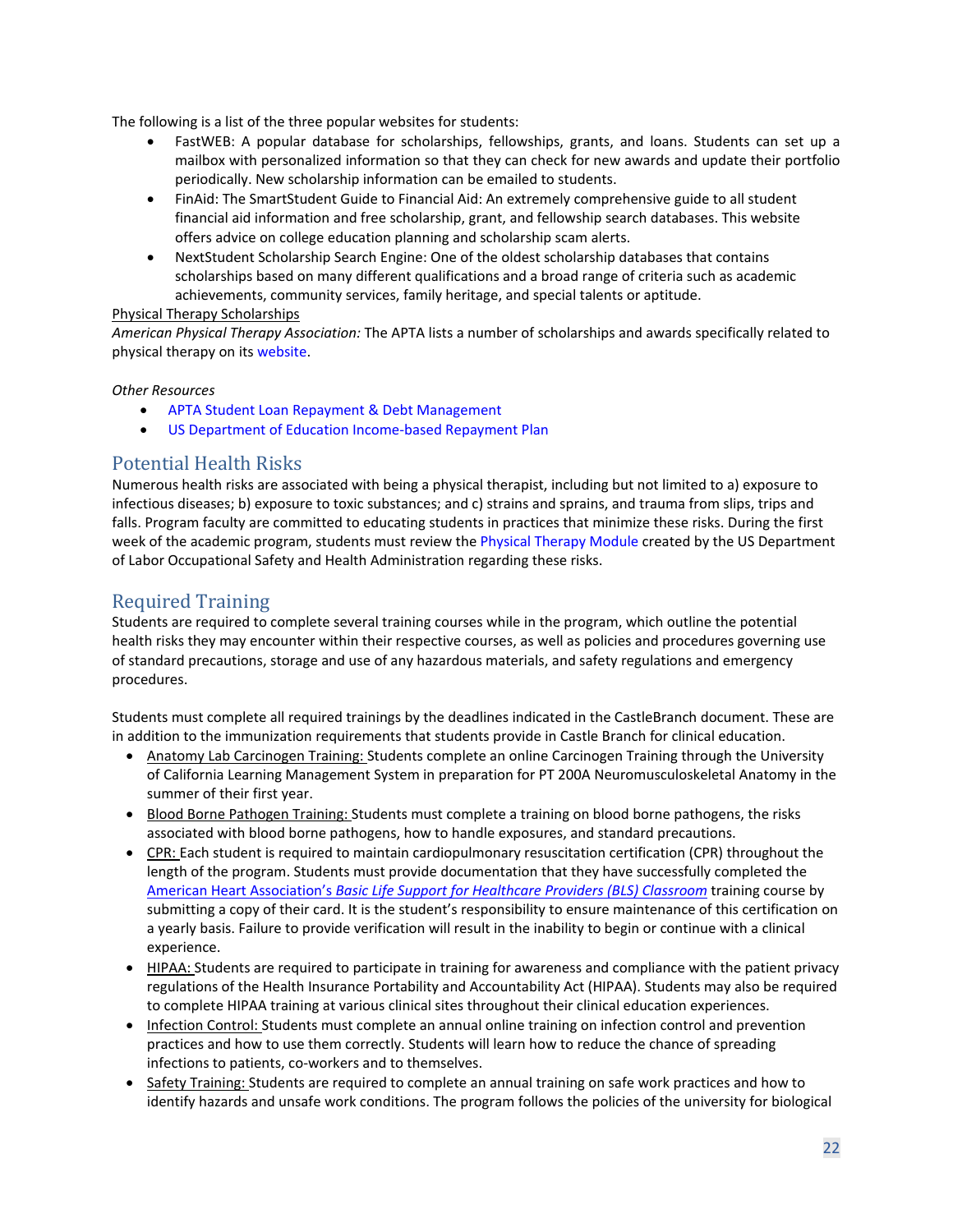safety, chemical safety, and hazardous materials management, which are outlined in this training and can be referenced in the [UCSF Environment of Care Manual.](https://safety.ucsf.edu/eoc-manual)

• UCSF Foundations of Diversity, Equity, and Inclusion: Students are required to participate in this training to introduce learners to foundational concepts of diversity, equity, and inclusion and why diversity is important to our PRIDE Principles.

# <span id="page-31-0"></span>Student Access to Educational Laboratory Space

Students may be granted access to educational laboratory space outside of regularly scheduled class time to practice skills, study for exams, etc. Students are expected to demonstrate professional behaviors at all times while using these spaces, are responsible for using the space for its intended purpose, and for returning the space to its original condition upon leaving. Students must always carry and be prepared to display their UCSF or SFSU student ID while using these spaces. The equipment utilized in these spaces may not be taken from the premises for any reason at any time. If a student would like to borrow a piece of equipment, s/he should see the Use & Maintenance of Equipment policy in the Student Handbook. Individual guidelines for requesting access to laboratory space are as follows:

- UCSF Anatomy Learning Center (ALC): Students have access to areas of the Anatomy Learning Center when not in use by academic classes 24 hours a day using their UCSF Student ID card. The technologically equipped, gross anatomy laboratory can hold up to 30 cadavers in a well-ventilated, secure environment, and the space is separable to enable two groups to learn simultaneously. The ALC also includes dry erase boards with markers and storage facilities for books and backpacks when using the facility, and a 25-seat classroom. A dissection kit, safety glasses, face masks, and nitrile gloves will be available in the ALC. No eating, drinking, smoking, and/or food or drink containers are allowed in the facility. At all times students are expected to be respectful of the donated cadavers. No photographs or video may be taken in the ALC, and cadaveric materials are not permitted to leave the ALC. Students may host guests in the facility only with the permission of the ALC Director. Specific rules of the facility will be provided during PT 200 Neuromusculoskeletal Anatomy.
- UCSF Clinical Skills Center (CSC): Students have access to the Clinical Skills Center, as needed for skills practice, when not in use by academic classes 24 hours a day using their UCSF Student ID card.
- UCSF Outpatient Physical Therapy Faculty Practice: Students have access to the Mission Bay Outpatient Faculty Practice after clinic hours, as needed, for skills practice. Access is granted by the UCSF Program Director and the Practice Supervisor. Students must be accompanied by a faculty or staff person to enter the facility between the hours of 7pm and 7am and on weekends.
- UCSF *PhysFit* Health and Wellness Center: Students have access to the *PhysFit* space when it is not in use by clients or for academic classes, as needed for skills practice. To request access, students should contact the UCSF Program Director. Students must be accompanied by a faculty or staff person in the Center.
- SFSU Teaching Laboratories: During the work week, students are permitted to access the teaching laboratories at SFSU any time an academic class is not currently in session. If a student wishes to access the lab after hours or on Saturday, assuming the HSS building is open, they can access the HSS 114/127 and Gym 119 labs using a door code which will be given to all students on the first day of class. Students should have their SFSU ID cards with them when working in the labs after class hours or on the weekend.
- All other laboratory spaces used by the program, such as the UCSF Kanbar Simulation Center and the SFSU Nursing Skills Center, are only available during regular class time.

# <span id="page-31-1"></span>Use and Maintenance of Equipment

Students are permitted to occasionally borrow lab equipment. Students must request permission to borrow equipment from the course instructor and/or Program Director. Students will not be permitted access to equipment if it conflicts with other instructors or courses that require use of the equipment during the duration of time it will be borrowed. Once permission is granted, the student must sign out the equipment from the program office, and sign back in once equipment is returned. . Equipment used for treatment purposes must be authorized and supervised by a physical therapist licensed to practice in California. Broken or faulty equipment will be identified by a sign reading "out of order" and/or "do not use." Any malfunction must be reported to the Program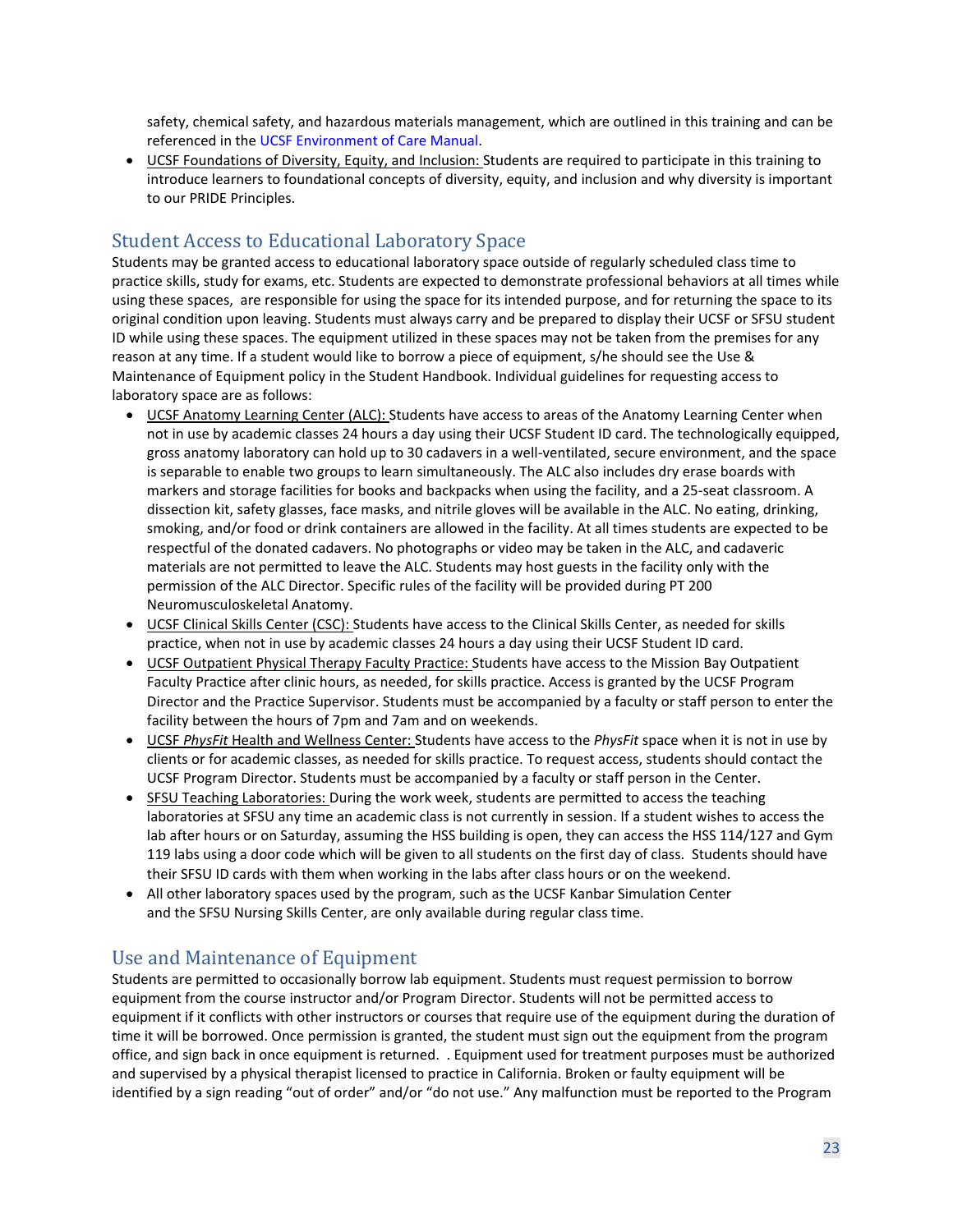Directors or Academic Office Coordinator. The supervising faculty member is then notified, and the equipment will be put in a locked office or storage space until it is repaired or replaced.

# <span id="page-32-0"></span>Use of Human Subjects in Demonstrations & Practice for Educational Purposes

Human subjects volunteer to participate in laboratory exercises and classroom demonstrations throughout the duration of the program. These subjects participate in the program willingly and without coercion or penalty for not participating. Students are to adhere to HIPAA guidelines and remember that confidentiality of human subjects is required and should be handled in the same manner as for subjects in clinical settings. The rights and dignity of human subjects must always be maintained, and subjects retain the right to withdraw participation without penalty. Subjects are informed of these rights prior to participation, and any violations of this policy must immediately be reported to the Program Directors.

# <span id="page-32-1"></span>Use of Images or Material about Individuals

The program strives to ensure the privacy, dignity, and safety of all individuals associated with the program, including students, faculty, staff, and patients/clients. Any individual who will be photographed, audiotaped, or videotaped is required to sign a consent form. Faculty, staff, or students who wish to photograph, audiotape or videotape individuals must discuss the content of the consent form with the individual and secure a dated signature from the subject. The form is then filed in the program's files.

# <span id="page-32-2"></span>Professional Dress Code

Students represent the program in all activities associated with physical therapy education. Dress and personal appearance should always reflect that status.

Students are expected to maintain appropriate personal hygiene such that body odor, smoke, and other odors are not detectable. All clothing must be clean, and any extreme or immodest attire or accessories are unacceptable. Examples of unacceptable attire include: sheer or tight garments that allow exposure of undergarments, halter or tank tops that expose the midriff in static and dynamic postures (e.g. standing or bending over), items designed to be worn as undergarments, and torn or frayed garments. Shoes must be safe, clean, and in good repair. Open toed shoes are not permitted in clinical facilities. Some exceptions to this policy may apply to course laboratory sessions where exposure to body areas may be needed to conduct assessment and treatment technique instruction and practice. Students are expected to dress professionally and wear their name tags for their classroom practical examinations.

Hair and facial hair must be clean and controlled as needed so as not to interfere with activities. Nails are to be kept neatly manicured and short (should not extend past the tip of the finger). Jewelry and other accessories must not interfere with safety or activities. Out of consideration for those who are environmentally sensitive, scented personal products should be used sparingly. Headgear, except that required by religious belief, is not allowed.

For clinical experiences, students should follow the dress code specified by each facility, which is the final authority on dress code policy. Students must always dress in a professional manner and remember that they represent the UCSF/SFSU program in all activities associated with physical therapy education, and their dress and personal appearance must reflect this status. Students should inquire about specific dress code guidelines prior to each clinical experience. Should a clinic not have a dress policy, or should the policy be less than comprehensive, students are required to follow th[e UCSF Medical Center's Employee Dress Standards Policy.](http://manuals.ucsfmedicalcenter.org/AdminManual/IndividualPolicies/EmployeeDressStandards.PDF) 

- <span id="page-32-3"></span>Classroom Behavior<br>• Food and beverages are permitted before class and during breaks.
	- No food or beverages are allowed in the Anatomy Lab.
	- No tobacco products or alcoholic beverages are permitted in the classrooms or laboratories.
	- Students are responsible for helping maintain the cleanliness and order of classrooms and labs.
	- Recordings, photos and videos may only be used with the course director's permission.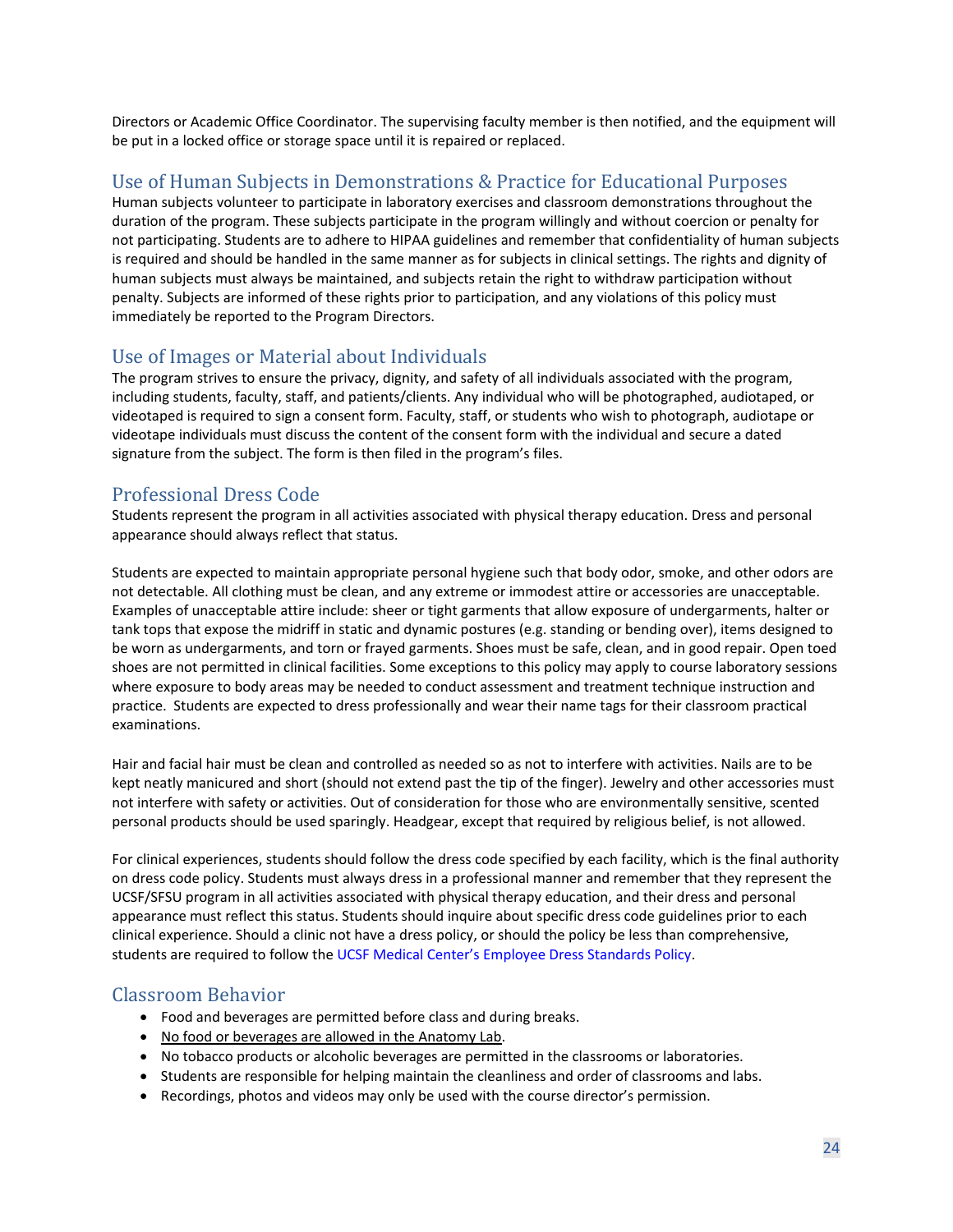# <span id="page-33-0"></span>Alcohol Policy

All students are required to abide by th[e UCSF Policy on Service of Alcoholic Beverages](https://studentlife.ucsf.edu/policies/alcohol) and the [SFSU Alcohol](https://conduct.sfsu.edu/alcohol-policy) [Policy.](https://conduct.sfsu.edu/alcohol-policy)

# <span id="page-33-1"></span>Social Media Policy

UCSF has policies and guidelines for the use of online media to ensure that laws are being followed and that the University is being accurately and consistently represented in such communications:

- [Social Media Guidelines](https://www.ucsf.edu/about/social-media-overview/social-media-guidelines)
- [Social Media Best Practices](https://www.ucsf.edu/about/social-media-overview/social-media-best-practices)

The use of a personal mobile phone during clinical experience is not permitted unless approved by the site for communication throughout the day or clinical apps.

# <span id="page-33-2"></span>Emergency Procedures

If students have an emergency they should reference the following numbers, depending on the type of emergency and their location. In all cases, if the emergency is immediate, dial 911 for the fastest service.

|                                               | <b>UCSF</b>    | <b>SFSU</b>                                     |
|-----------------------------------------------|----------------|-------------------------------------------------|
| Department of Physical Therapy                | (415) 514-6774 | $(415)$ 338-2001                                |
| Medical & Other Emergencies                   | 9-911          | 911                                             |
| Public Safety/Campus Security (emergency)     | 9-911          | 911 campus phone or<br>(415)338-2222 cell phone |
| Public Safety/Campus Security (non-emergency) | (415) 476-1414 | (415) 338-7200                                  |

When calling:

- Give your name, program and University affiliation.
- Briefly describe the nature of the emergency situation.
- Indicate your location and telephone number (specify room number and building).
- Wait for questions--let the other party hang up first.

Students should review th[e UCSF Emergency Procedures](https://safety.ucsf.edu/emergency-procedures) an[d SFSU Emergency Procedures.](https://upd.sfsu.edu/content/eprep) Students are also highly encouraged to register with UCSF's warning system[, WarnMe](https://registrar.ucsf.edu/new-students/warnme) and SFSU's [Emergency Notification System.](https://upd.sfsu.edu/ENSFAQ) Students must keep their contact information current in the registration system for both campuses. Each university uses either WarnMe or an Emergency Notification System to send alerts via email, phone and text.

- <span id="page-33-3"></span>Other Policies and Resources • **Student Success**: These websites are meant to help you navigate the wide range of resources and services at UCSF and SFSU that will help you succeed.
	- o <https://success.ucsf.edu/>
	- o <https://chss.sfsu.edu/src>
	- **Diversity Statement and Principles of Community:** UCSF and SFSU is a composite of many races, creeds, and social affiliations. It values ethical behavior, inclusiveness, treating each other with respect, accountability, and transparency.
		- o <http://ucnet.universityofcalifornia.edu/working-at-uc/our-values/diversity.html>
		- o <https://ucnet.universityofcalifornia.edu/working-at-uc/our-values/principles-of-community.html>
		- o <https://diversity.ucsf.edu/>
		- o <https://diversity.ucsf.edu/about/principles-of-community>
		- o <https://equity.sfsu.edu/odse>
	- **Policies Applying to Campus Activities, Organizations & Students**
		- o [https://studentlife.ucsf.edu/policies/campus-activities](https://studentlife.ucsf.edu/PACAOS)
		- o <https://activities.sfsu.edu/>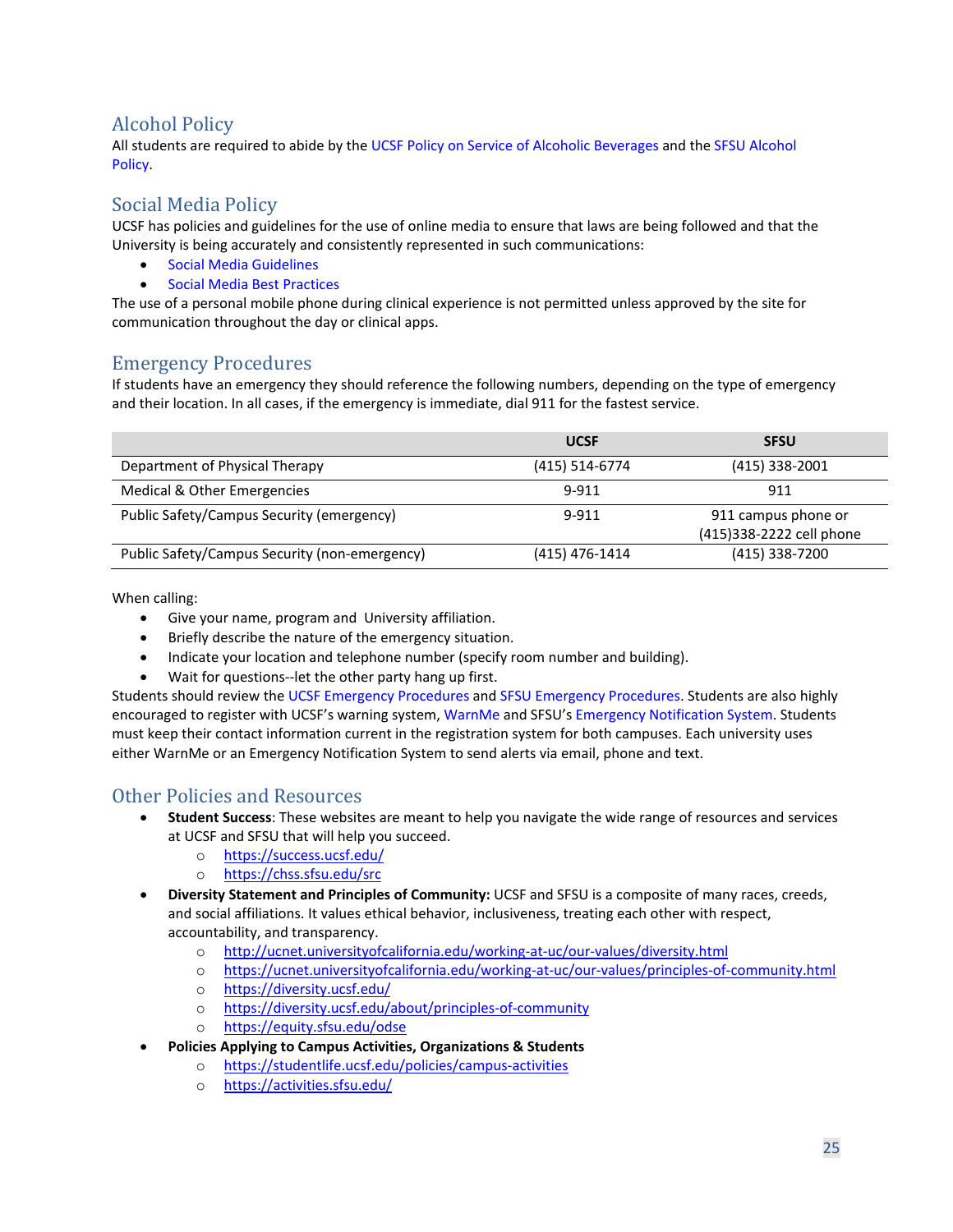- **Policies on Reporting Child Abuse and Neglect (CANRA):** All members of the UCSF and SFSU community who observe, have actual knowledge of, or reasonably suspect child abuse or neglect at a University facility or perpetrated by University personnel are encouraged to promptly report the concern to appropriate external and University officials.
	- o <http://policy.ucop.edu/doc/4000603/CANRA>
	- o <https://calstate.policystat.com/policy/6596436/latest/>
- **Policies on Copyright and the Digital Millennial Copyright Act (DCMA):** UC and CSU respects copyrights and expects members of the University community to uphold copyright law. Obtaining or offering copyrighted movies, television shows, games, software, and music over the Internet may be punishable with penalties including prison time and monetary damages.
	- o <https://it.ucsf.edu/standard-guideline/digital-millennium-copyright-act-dmca>
	- o <https://its.sfsu.edu/guides/copyright-law>
- **Policy on Mistreatment:** The UCSF/SFSU Graduate Program in Physical Therapy provides mechanisms for students to report mistreatment and procedures for intervention through the CLE- [Student Resources](https://courses.ucsf.edu/course/view.php?id=524)  [Page](https://courses.ucsf.edu/course/view.php?id=524)
- **Policies on Sexual Harassment/Violence:** UCSF and SFSU are committed to creating and maintaining an atmosphere free from all forms of harassment, exploitation, or intimidation. Sexual harassment is prohibited both by law and by University policy. Sexual harassment, in any form, will not be tolerated.
	- o <https://ophd.ucsf.edu/policies-guidelines>
	- o <https://shpr.ucsf.edu/>
	- o <https://calstate.policystat.com/policy/6741651/latest/>
- **Policies on Alcohol and Substance Abuse:** The unlawful manufacture, distribution, dispensing, possession, use, or sale of alcohol or of controlled substances by University employees and students in the workplace, on University premises, at official University functions, or on University business is prohibited. The use of alcohol and other drugs should not interfere with the university's educational mission.
	- o <http://policies.ucsf.edu/policy/150-11>
	- o <https://conduct.sfsu.edu/alcohol-policy>
- **Smoke-Free Campus Policies:** UCSF and SFSU have adopted smoke-free campus policies in order to minimize health risk, improve the quality of air, and enhance the environment in all facilities.
	- o <http://policies.ucsf.edu/policy/550-10>
	- o <https://wellness.sfsu.edu/tobaccopolicyfaq>
- **UCSF Special Use Areas:** Special Use Areas are open spaces at UCSF designated for use by Registered Campus Organizations, student governments, and campus departments for non-commercial activities at Parnassus and Mission Bay.
	- o <https://policies.ucsf.edu/policy/050-14>
- **UC Systemwide and SFSU Campus Climate Reporting:** UCSF and SFSU values diversity, affirms the inherent dignity of every person and uphold communities of justice. If you experience or observe behavior that is inconsistent with our Principles of Community, you can report it via the Campus Climate page:
	- o [https://ucsystems.ethicspointvp.com/custom/ucs\\_ccc/default.asp](https://ucsystems.ethicspointvp.com/custom/ucs_ccc/default.asp)<br>o https://climate.sfsu.edu/
	- <https://climate.sfsu.edu/>
- **Whistleblower Policies and Procedures:** Under California law and University policy, members of the campus community are encouraged to bring forward any concerns or allegations regarding violations of law or UC/CSU policy (commonly known as Whistleblower Complaints). Reporting can be done by phone or online.
	- o <https://secure.ethicspoint.com/domain/media/en/gui/23531/index.html>
	- o <http://policies.ucsf.edu/policy/150-23>
	- o <http://www.ucop.edu/uc-whistleblower/>
	- o <https://ucorp.sfsu.edu/whistleblower-policy>
	- o <https://policiesandpracticedirectives.sfsu.edu/content/whistleblower-notification>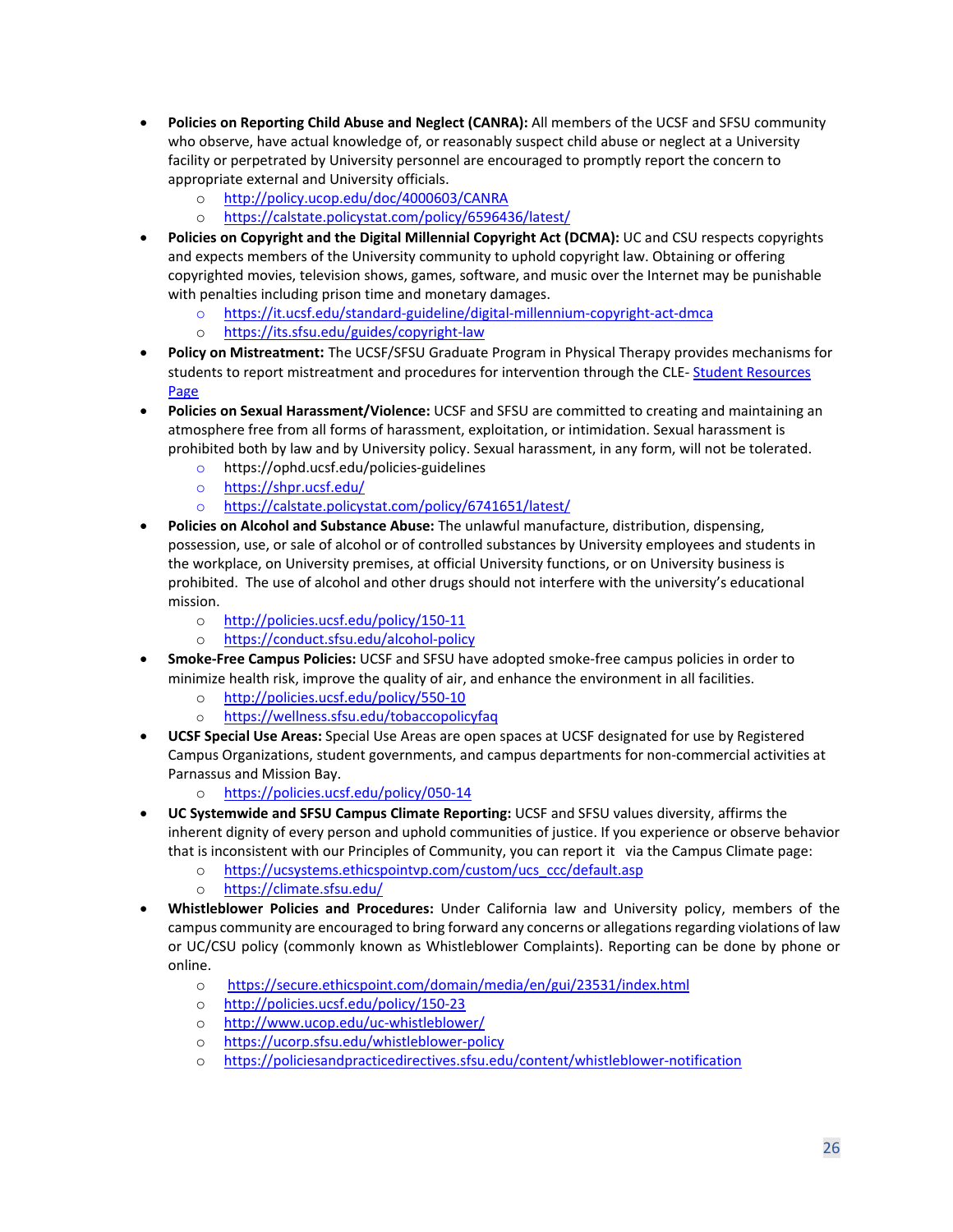# <span id="page-35-0"></span>Academic Policies

# <span id="page-35-1"></span>Attendance Policy

# <span id="page-35-2"></span>Registration, Course Start and End Times

At UCSF, Students must register for classes by [filing a study list,](https://registrar.ucsf.edu/registration/study-list-filing) and at SFSU they [self-enroll.](https://registrar.sfsu.edu/cms/registering-classes) In addition, courses with a scheduled start time at the top of the hour begin 10 minutes after the hour and end at their scheduled end times. Courses with a scheduled start time on the half hour begin and end at the scheduled time.

# <span id="page-35-3"></span>Class Schedules and Participation

Students pursuing the DPT degree have entered a profession in which full participation in the learning environment is an essential component of professional behavior. Full participation aligns with accreditation and licensing standards, as well as expectations in clinical practice.

- **Attendance and participation are expected in all educational activities.** As part of professional development as physical therapists in training, students are expected to make their education their highest priority. If a student exceeds three discretionary absences in an academic year, the student will be referred to their course directors and assigned faculty advisor and may be required to perform additional independent study assignments to demonstrate competency in the missed material. Be sure to check your course syllabi for attendance and participation policies specific to each course in addition to the overall program policy. Attendance, tardiness, and/or participation concerns will be reviewed by the course director and advisor. Repeated issues with attendance, tardiness, and/or participation will be referred to the Academic Review Committee.
- **Attendance and participation are required in lab sessions, small group and team-based learning sessions, as well as other unique sessions as specified by the Course Directors (which will be noted in the course syllabus).** Each student contributes to small group learning by being an integral part of the clinical team approach to sharing expertise and problem-solving. These principles align with professional responsibilities to the clinical team and to high quality patient care. Students should be prepared for class and arrive early enough to be ready to participate at the beginning of the class time.
- **Students are expected to accommodate any changes in the schedule, including emergency or lastminute changes.** Some classes will be scheduled in the evenings and on weekends to accommodate university sponsored learning forums, clinical faculty schedules, clinical assignments, and space availability. While we make every effort to finalize the schedule one to two quarters ahead, changes to the posted calendar do occur.

- <span id="page-35-4"></span>Illness • Students must notify their course directors and submit an Absence Notification Form as soon as possible and **before class begins** for absence due to illness or personal emergency. The Absence Notification Form can be found on the Student Resources page of the CLE. If it is not possible to complete the form and notify all of the course directors before class begins, the student must notify the Student Affairs Administrator, by email [\(angela.shoga@ucsf.edu\)](mailto:angela.shoga@ucsf.edu) or phone (415-514-6774) within 24 hours of the missed class.
	- Any student who repeatedly does not follow the above expectations will be referred to the course director and their advisor. Repeated issues will be reviewed by the Academic Review Committee. For any absences due to illness during a clinical experience, refer to the Clinical Education Handbook for specific details on the process to follow during clinical experiences.

<span id="page-35-5"></span>Discretionary Absences • Students are allowed **up to THREE discretionary absence days** from required activities per academic year (June to May) for personal and professional commitments. Discretionary absences will be tracked, and any student who exceeds three discretionary absences per year or has any absences without required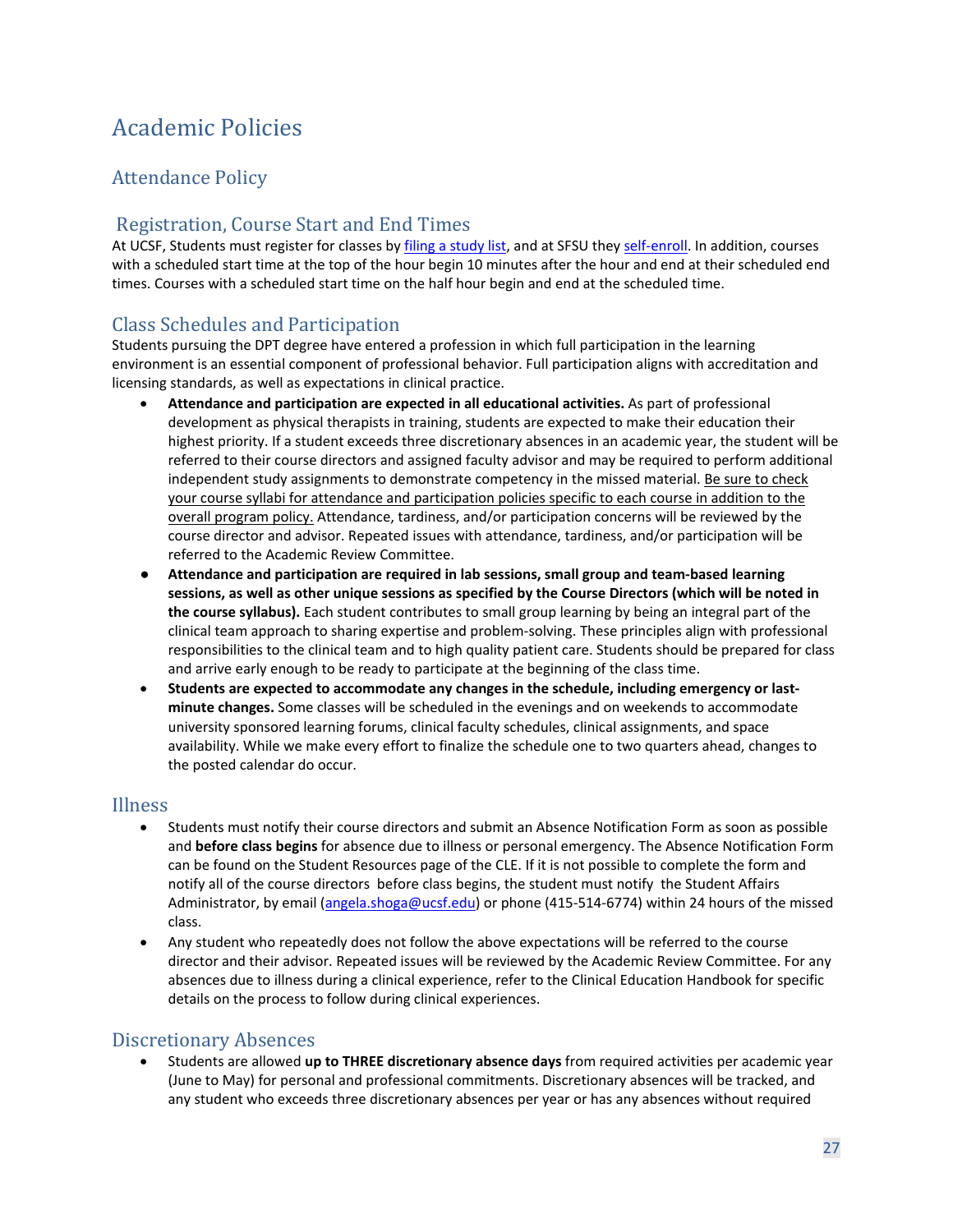notification will be referred to their advisor. Students with continued absentee issues after addressing these concerns with their advisor will be referred to the Academic Review Committee.

- For discretionary absence days, students **must make the request to their course directors directly and if approved, follow up by submitting an [Absence Notification Form](https://ucsf.co1.qualtrics.com/jfe/form/SV_bPGnjzKyUO7vif4)**. This should be done as far in advance as possible of the requested missed day. However, it must be requested at least seven days prior to the session. The Absence Notification Form can be found on the Student Resources page of the CLE.
- Discretionary absences are any requested absences for:
	- o Professional activities/conferences (e.g., CSM)
		- o Continuing education courses
	- o Important family events (e.g., weddings)
	- o Family emergencies (illness or death)
	- o Religious observances\*
	- In most instances, discretionary absence days will not be approved:
		- o On days of course examinations
		- o During clinical experiences
		- o During blocked courses for which course assignments and examinations cannot be made up during the same academic year
		- o The day immediately preceding or following an academic scheduled vacation or holiday
		- o When guest patients or special lecturers are scheduled
		- o During scheduled interprofessional learning experiences
		- o If five students have already requested that day as discretionary absences

### <span id="page-36-0"></span>Missed Work

Students are expected to make up any missed coursework. If a student exceeds three discretionary absences, the student may be required to perform additional independent study assignments to demonstrate competency in the missed material as determined by the course director.

- <span id="page-36-1"></span>Tardiness<br>• Students are expected to arrive prepared and on time. Late arrival to any class, lab, or clinic is disruptive and disrespectful to the instructor, colleagues, and patients. It is at the discretion of the course director to allow/disallow a student to enter the class or lab if arriving late. Course directors may deduct points from their class for tardiness. Please refer to individual course syllabi for details.
	- Students arriving late will receive a warning from the Course Director. Repeated tardiness may result in a lower grade and the student will be referred to his/her/their advisor, the Program Directors, and/or the Academic Review Committee for guidance on improvements in timeliness.

- <span id="page-36-2"></span>Jury Duty Summons • The program can compose a deferment request letter on your behalf if you are summoned for jury duty. However, jury duty is a legal obligation, and our general guidelines do not supersede the processes of any jurisdiction. Court processes may vary, so please contact the number on your summons should you have any questions.
	- It is your responsibility to mail the deferment request letter along with your summons. Only a letter or notification from the court serves as an exemption. To request a letter, please submit the following information via email to the Student Affairs Administrator, [angela.shoga@ucsf.edu](mailto:angela.shoga@ucsf.edu) as soon as possible after receiving your summons:
		- Court House Name & Full Address Your Name & Mailing Address Group # Badge #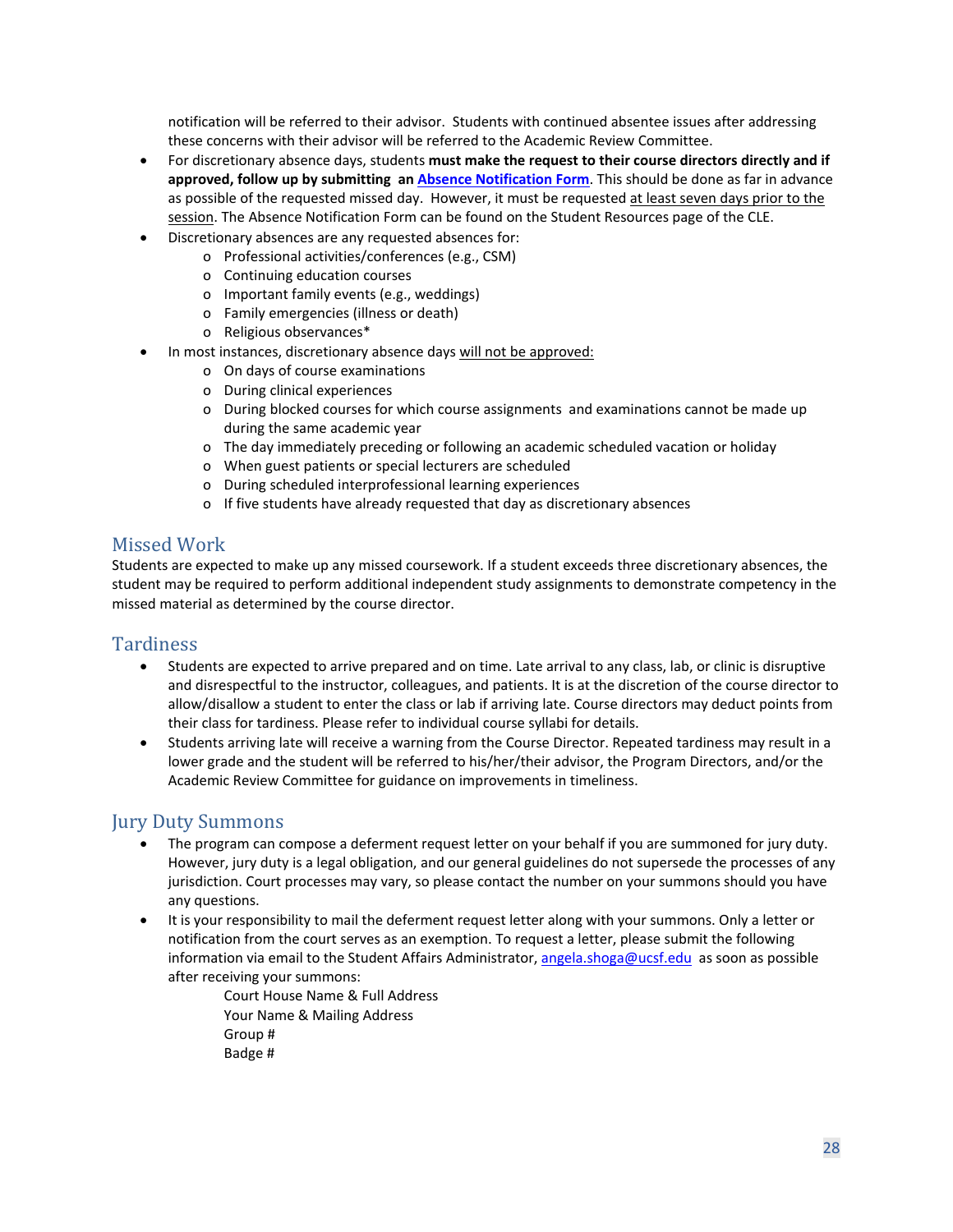# <span id="page-37-0"></span>\*Accommodations for Religious Observances

The DPT program follows the SFSU Academic Senate policy regarding accommodations for religious holidays: *The faculty of San Francisco State University shall accommodate students wishing to observe religious holidays when such observances require students to be absent from class activities. It is the responsibility of the student to inform the instructor, in writing, about such holidays during the first two weeks of the class each semester. If such holidays occur during the first two weeks of the semester, the student must notify the instructor, in writing, at least three days before the date that he/she will be absent. It is the responsibility of the instructor to make every reasonable effort to honor the student request without penalty, and of the student to make up the work missed. SFSU Academic Senate Policy S09-212*

#### Attendance Policy FAQs

- *Can I schedule my family vacation during Spring Break week?*
- o Yes this is acceptable and you do not need to submit a Discretionary Absence Notification Form.
- *What do I do if I get sick? Is this one of my discretionary absences? Do I have to contact someone to tell them I am ill?*
- o Illness does not count as a discretionary absence, but you must contact your course instructor an[d Angela Shoga,](mailto:angela.shoga@ucsf.edu) and complete an Absence Notification Form. See "Illness" section above.
- *Can you take a half or partial day discretionary absence?*
- o No. If you take a partial day, it counts as a full discretionary day.
- *I have an exam in another course in the afternoon. Can I miss your course in the morning?*
- o No. Discretionary days cannot be taken on days of course examinations. See "Discretionary Absences" section above.
- *Can I take a discretionary day immediately before or after a scheduled holiday?*
- o No. See "Discretionary Absences" section above.
- *Why do I need to call in if I am sick?*
- $\circ$  If you are not present and we have not heard from you, there are concerns about your health and/or safety. In addition, plans for the class or activity may have hinged on a certain number of people or your specific participation in a team or group. Calling in and reporting your illness demonstrates respect for all those present.

# <span id="page-37-1"></span>Participation in Clinical Experiences

Students are expected to follow the same schedule as their clinical instructor(s) during their integrated and fulltime clinical experiences. If a student is too ill to attend the clinic, they are expected to call—and make contact with the Clinical Instructor (CI) or Site Coordinator for Clinical Education (SCCE) at the site. In addition, the student is required to call or email the Director of Clinical Education (DCE), Lisa Hayes [\(lisa.hayes@ucsf.edu\)](mailto:lisa.hayes@ucsf.edu) by 8am that morning. Students must call or email during each day of absence. Students must also submit the Absence Notification Form on the CLE for each absence day.

Students failing to notify the clinic and school of an absence may receive an Unsatisfactory or No Credit grade for their clinical education course. . Absences for reasons other than illness will not be permitted. In addition, any time that students miss during the clinical experience must be made up at a later date, in order to pass the course. Time may be fulfilled on non-workdays to complete the experience. Such arrangements must be coordinated with the DCE. Holidays are determined by the schedule of the clinic, and not by UCSF/SFSU. If the clinic incurs a holiday during the student's experience, the student will have that day off and is not required to make up the time.

While at the clinical site, the student is directly responsible to the CI/SCCE and the clinical facility, and must abide by the policies and procedures of the facility concerning breaks, parking, etc. Likewise, the student is responsible for setting up and cleaning up the work area of all assigned patients, as well as assisting in the general maintenance and orderliness of the facility. Refer to the Clinical Education Handbook for specific details for these expectations.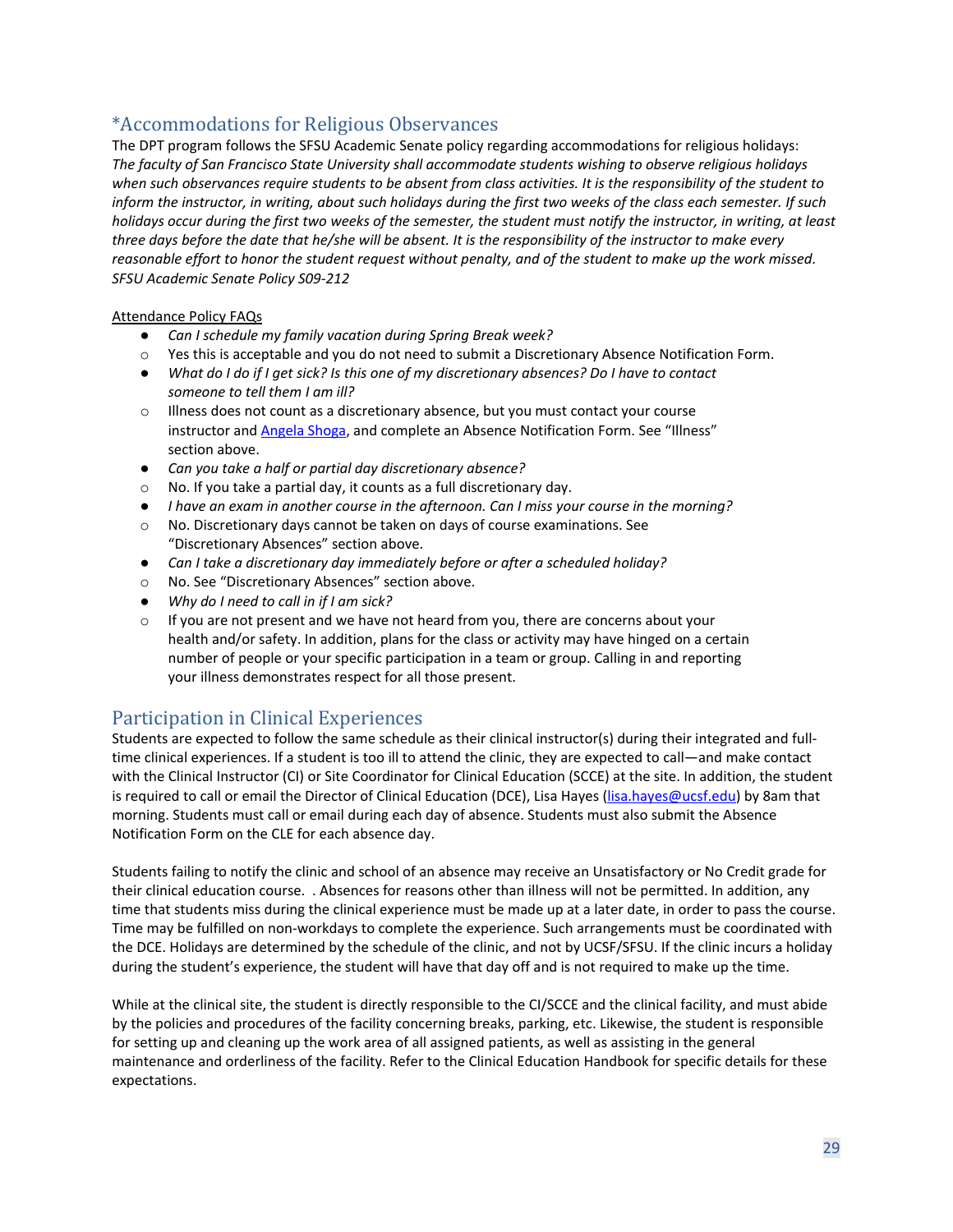# <span id="page-38-0"></span>Participation in Laboratory Practice

Students will participate in laboratory classes while enrolled in the program. Students must be willing to wear appropriate laboratory clothing to enable assessment, evaluation and treatment of the trunk, head, and extremities. During laboratory practice, students must constantly observe standards of safety. Throughout the program, students will practice clinical exam and treatment techniques on each other. In addition, instructors or guest faculty may ask students to serve as mock patients for demonstration purposes. All efforts must be observed to provide for modesty and safe conditions. Students must also report promptly any malfunctioning equipment to staff and faculty as soon as the problem is detected.

If a student is uncomfortable with any draping, manner of touch, or treatment, the student should first talk to his/her/their classmate(s) about the concern. If a student senses that the issue has not been resolved by this action, the student should speak to the course instructor. It is the responsibility of each student to give notice to the faculty of record of any allergies or asthmatic conditions as well as neurological or musculoskeletal dysfunction prior to practice or demonstration of treatment techniques. Any other requested modifications based on religious beliefs, personal preferences and/or physical needs and other requests should be communicated with the course director who will accommodate reasonable requests.

As a student enrolled in this program, each student must agree to follow the APTA Code of Ethics in the laboratory, as well as in the clinic. This includes addressing the patient professionally, asking permission to place their hands on the patient, protecting the patient, and protecting the modesty and safety of all patients treated. In addition, students are expected to practice considerate and respectful non-verbal and verbal communication during all classroom and laboratory activities.

# <span id="page-38-1"></span>Employment During the Curriculum

Physical Therapy school and the student experience is a full-time endeavor. In order for students to develop the skills and form the professional identity of a physical therapist, students are strongly encouraged to dedicate their focus to the curriculum and the co-curricular and extracurricular demands of the program. Class and laboratory schedules will not be adjusted or changed due to student's work demands. Students are expected to accommodate any changes in the schedule, including emergency or last-minute changes. It is not recommended that students become employed in any capacity that could be considered practicing Physical Therapy without a Physical Therapy License.

# <span id="page-38-2"></span>Recording of Lectures

The program recognizes that there are occasions when faculty or students may wish to record (audio and/or video) lectures to support learning. Faculty members will ask permission to record a lecture. If a student believes there are good academic reasons to record a lecture on their own, the student should contact the Course Director to request permission prior to making any recordings. Any transcriptions/video/audio recordings are for the sole purpose of academic activities in the course and cannot be shared without permission of the course director. Compliance with this policy is expected and non-compliance may be a reason for a referral about professional behavior to the Academic Review Committee

# <span id="page-38-3"></span>Access to Collaborative Learning Environment (CLE) and iLearn Course Pages

Students will be granted access to the [CLE](https://courses.ucsf.edu/) or [iLearn](https://ilearn.sfsu.edu/local/hub/index.php?wantsurl=https%3A%2F%2Filearn.sfsu.edu%2F) course page for each of their courses at the start of each term. Access will remain active for each CLE or iLearn page until graduation, at which point access to all course pages will be removed.

# <span id="page-38-4"></span>Cultural Sensitivity

As a part of the mission statement of the UCSF/SFSU DPT Program, we value diversity, equity, inclusion and as importantly cultural sensitivity. Our courses are designed to be a welcoming environment for students and instructors to learn from each other to ensure the best learning experience. As we continue to learn and grow in our professional development, we aim to use language that is inclusive of all genders, sexual orientations,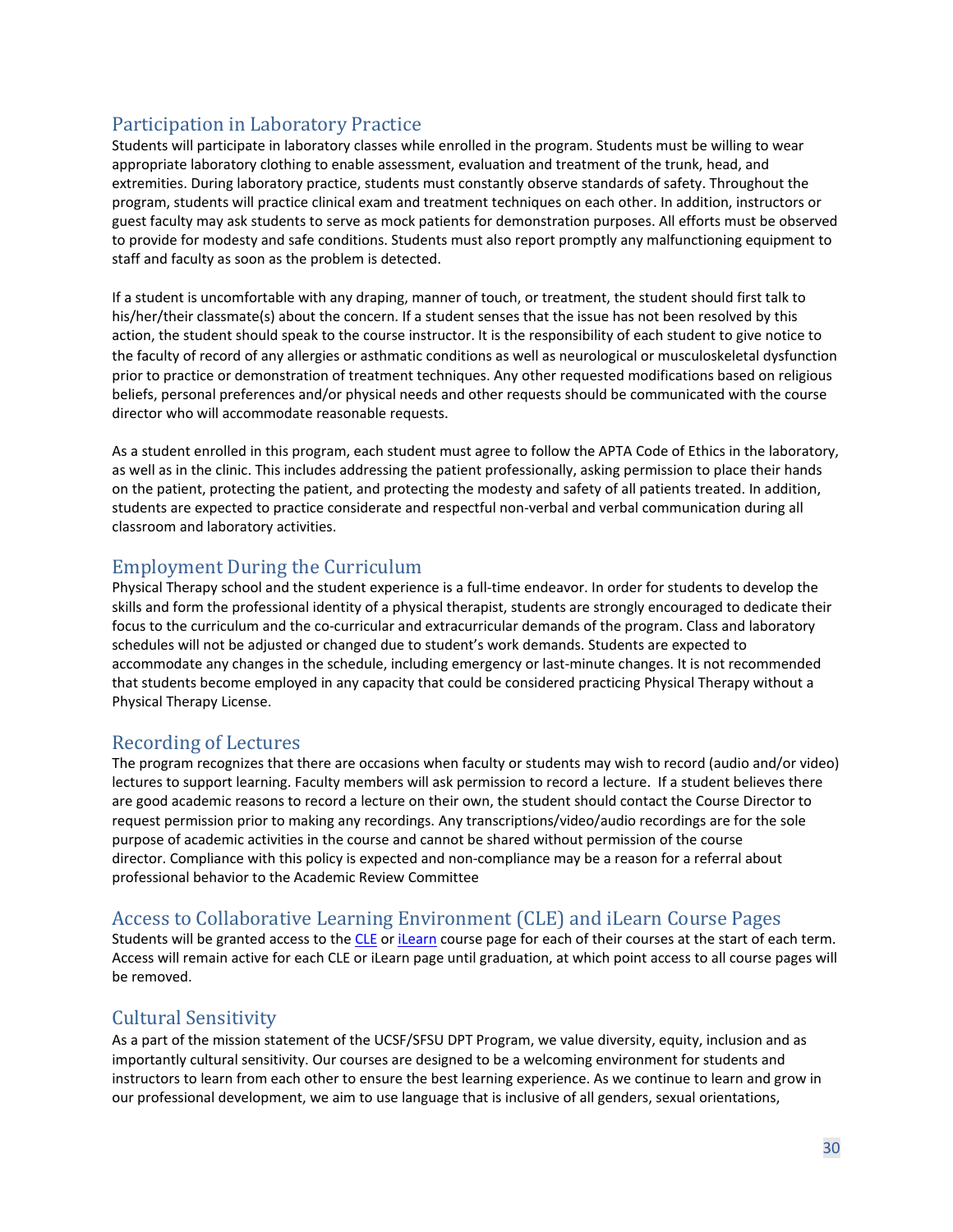ethnicities, physical body sizes, abilities, ages, religions, etc. Students are encouraged to provide feedback to the Course Director throughout the duration of each course. Students are also invited to share with the Course Directors ways in which cultural diversity can be added or integrated into the course material. Should a student fear retaliation for bringing forward suggestions, the student may share comments with the Class Diversity Liaison who will then relay this information anonymously to the Course Director(s).

# <span id="page-39-0"></span>Mistreatment Policy

#### **Purpose**

The UCSF/SFSU Graduate Program in Physical Therapy is committed to addressing the issue of mistreatment of students. The purpose of this policy is to provide mechanisms and procedures for students to report mistreatment against them or mistreatment that students observe against others. This policy also informs students what happens to their reports of mistreatment.

#### **Definition of Mistreatment Against Students**

The UCSF/SFSU Graduate Program in Physical Therapy defines Mistreatment as follows: "Mistreatment arises when behavior shows *disrespect for the dignity of others and unreasonably interferes with the learning process*. It can take the form of discrimination based on disability, race, religion, ethnicity, sex, age or sexual orientation; sexual harassment; psychological cruelty; and physical punishment."

#### **Principles**

- 1. All members of the educational community in the UCSF/SFSU Graduate Program in Physical Therapy have the right to function in a respectful educational environment.
- 2. This environment will be conducive to teaching and learning, respecting the diversity of opinion, race, gender, religion, sexual orientation, age, disability and socioeconomic status.
- **3.** The environment will be free of belittlement, humiliation, or hostility**.**
- 4. Microaggressions are the everyday insults, indignities and demeaning interaction or behaviors, whether intentional or unintentional, that communicate bias to historically marginalized groups. The UCSF/SFSU Graduate Program in Physical Therapy will make every effort to mitigate microaggressions in the classroom environments. We will provide strategies for learners to advocate on their behalf and as allies, to help build resiliency for future experiences as students and professionals in the clinical environments.

#### **Policy**

The UCSF/SFSU Graduate Program in Physical Therapy provides mechanisms for students to report mistreatment and procedures for intervention through the CLE- [Student Resources Page.](https://courses.ucsf.edu/course/view.php?id=524) And, the UCSF/SFSU Graduate Program in Physical Therapy will regularly monitor this reporting mechanism and student feedback about the learning environment to ensure a respectful educational environment.

# <span id="page-39-1"></span>Qualification for the Licensing Examination

The program will validate your graduation no sooner than 90 days prior to your graduation. The validation will allow students to register for the National Physical Therapy Licensing examination (NPTE). Once a student has met all of the requirements for the degree in physical therapy, the Program Directors will provide the P1E form for those applying for a license in CA. Students applying for a license in a state other than CA must provide the required information to the Student Affairs Officer in a timely manner. The signatures of the Directors validate that the student has:

- achieved a level of competency as measured by academic and clinical outcomes measures.
- demonstrated a commitment to professional development and behavior; and
- participated in the entire educational experience as defined by the Universities and the Commission on Accreditation for Physical Therapy Education.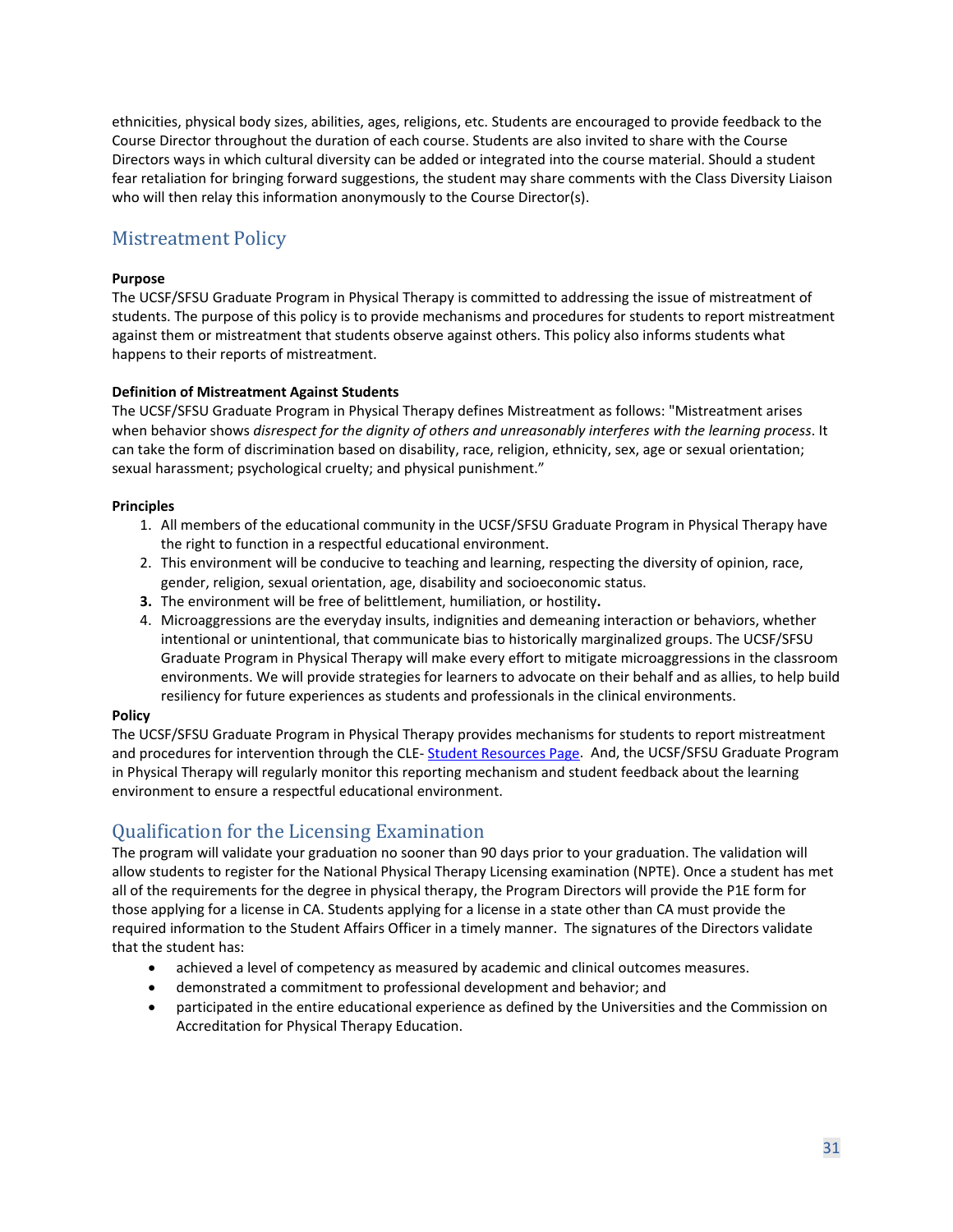# <span id="page-40-0"></span>Requirements for Graduation

The requirements for successful completion of the program are based on academic and professional expectations. Each student will be evaluated in terms of academic achievement, clinical abilities, and professional behaviors (self-assessment, faculty assessment and clinical instructor assessment). Requirements for graduation include:

- Successful completion of all academic coursework with 3.0 at both Universities and combined
- Passing grades on all practical and competency exams
- Passing grades on all Qualifying Assessment exams
- Passing grades on all clinical education experiences
- Successful completion of an evidence-based practice presentation and manuscript
- Demonstration of professional behaviors

# <span id="page-40-1"></span>Entry Level Clinical Performance

To ensure that students have achieved entry level clinical performance by graduation, each student must successfully meet the following requirements:

- 1. Students must meet technical standards and demonstrate professional behaviors considered necessary for completion of the Doctor of Physical Therapy degree program. These standards and behaviors enable each graduate to enter clinical practice as an entry-level physical therapist.
	- a. Students must demonstrate compliance with legal and ethical standards as set forth by the APTA Code of Ethics and Standards of Practice.
	- b. Students are evaluated on technical standards through didactic and clinical coursework, and each course in the program requires students to demonstrate professional behaviors.
	- c. Students complete course sequences throughout the program that address concepts related to professionalism.
	- d. Faculty evaluate student professionalism during years 1 and 2 of the program.
	- e. Students self-evaluate professionalism in each of the three years of the program.
	- f. Clinical Instructors evaluate professionalism in the clinical performance evaluation process.
- 2. Students must pass clinically based, licensing board style examinations that demonstrate critical thinking and problem-solving skills. Qualifying examination data are tracked and reviewed for all students. Three qualifying examinations are administered:
	- a. Acute Care (cardiopulmonary, orthopedic, neurologic, multisystem disorders) Second year
	- b. Orthopedic (musculoskeletal disorders) Third year
	- c. Neurological (neuromusculoskeletal disorders, both pediatrics and adults) Third year
- 3. Students must achieve a passing grade in each of their clinical experiences, including their terminal clinical experience (PT 418), as described in the course syllabus. A passing grade is determined by the course director and DCE through review of the midterm and final Clinical Performance Instrument (CPI) and other course assignments.

# <span id="page-40-2"></span>Grade Point Average (GPA) Requirements

Students are required to maintain an overall 3.0 GPA, as well as a 3.0 GPA at both UCSF and SFSU at all times while enrolled in the DPT program. Students are responsible for being aware of their GPA at all times, and to remain proactive in seeking academic support from their advisor and/or University resources when necessary. Should a student fall below this requirement, the student will be reviewed by the Academic Review Committee to determine the issues and develop a student success plan. Students may be subject to probation and/or dismissal from the program if even with help they are unable to meet the required standards. Students will receive written notification of the actions and requirements from the Academic Review Committee.

# <span id="page-40-3"></span>Grading Policy

DPT students take graduate level courses and some upper division courses. Most are required; a few are elective. Courses are designed to meet the accreditation requirements as well as the standards for graduate education at both universities. When the course of study is completed according to the guidelines for performance, the student is eligible to take the professional licensure exam.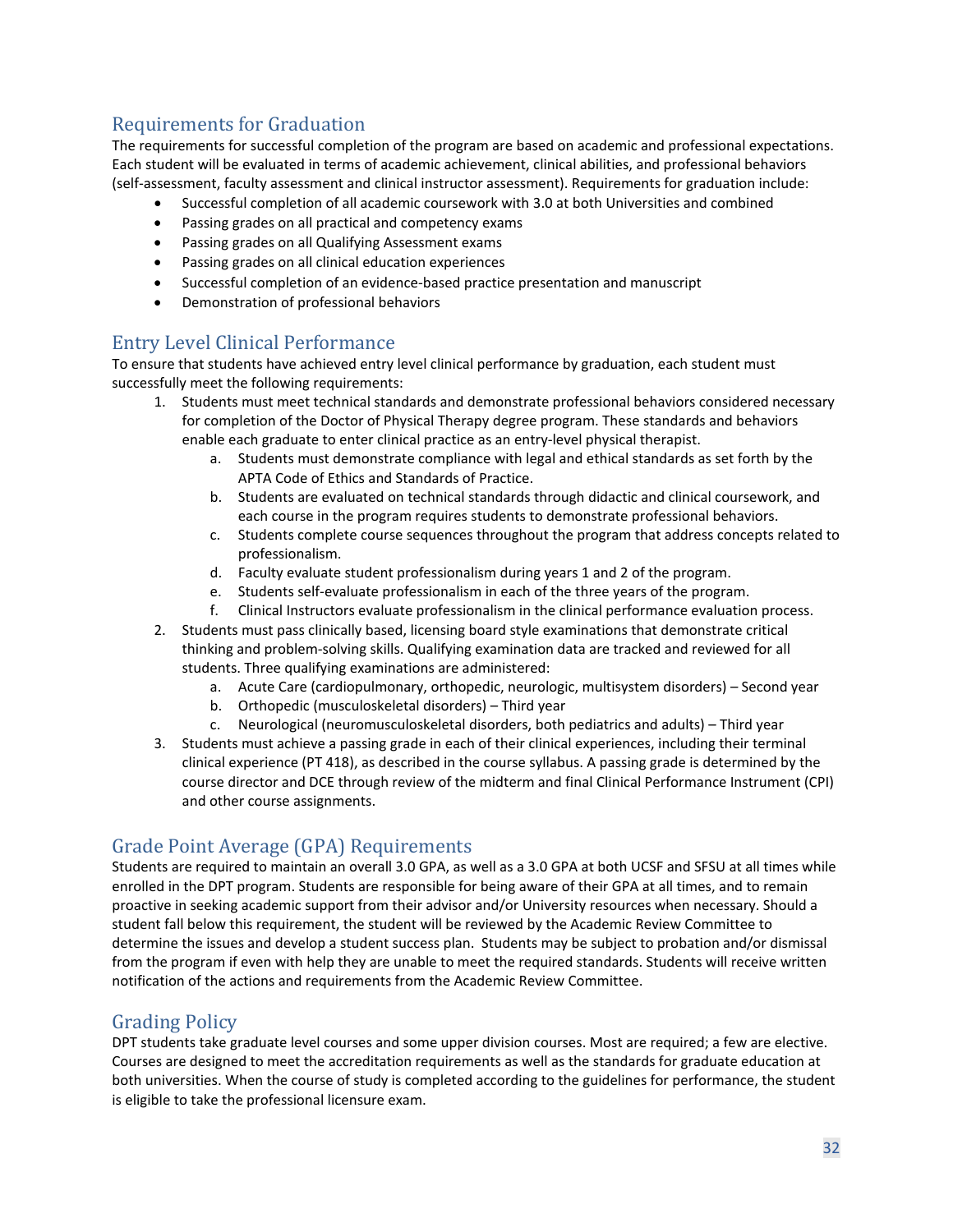A summary of the guidelines for grading are provided here, but full details of each University's grading policies can be found in th[e UCSF](https://registrar.ucsf.edu/student-records/grades) an[d SFSU](http://bulletin.sfsu.edu/policies-procedures/grading/) catalogs. In the program students take courses within three major divisions:

- UCSF School of Medicine
- UCSF Graduate Division
- SFSU College of Health and Social Sciences

The grading policies for each respective group are outlined below.

Courses in the UCSF Graduate Division and SFSU College of Health and Social Sciences *UCSF courses include numbers from 100s-400s SFSU courses include numbers from 700s-900s* 

Each course director defines the method of assigning grades in the course, and the grading policy can be found in the course syllabus. However, generally, courses are assigned the following grades:

UCSF courses are graded on a 0 to 4 scale:

- $A(4.0) = 90 100\%$
- $B(3.0) = 80 89%$
- $C (2.0) = 70 79\%$

SFSU courses are graded on a 0 to 4 scale (at SFSU, grades are issued with + and –). Below is a typical grading scale used at SFSU, however instructors may vary somewhat on their scale, please check the course syllabus:

- $A(4.0) = 93 100\%$
- $A (3.7) = 90 92\%$
- $B + (3.3) = 87 89%$
- B  $(3.0) = 83 86\%$
- B-  $(2.7) = 80 82%$
- $C+(2.3) = 77 79%$
- $C (2.0) = 73 76\%$

Some graduate courses will be graded on a Satisfactory/Unsatisfactory (S/U) or Credit/No Credit (CR/NC) basis depending on the University. Practical examinations are taken to test mastery of clinical reasoning and skills and must be passed at 80% in order to pass the course.

#### Courses in Other Departments

Courses offered by faculty from other departments within each University are graded on a scale defined by the instructor consistent with the standards of other courses offered by the home department.

#### Clinical Education Courses *(PT 410, 801, 802, 418)*

Clinical education experiences are graded on a S/U and CR/NC basis. The full grading policy for clinical education experiences can be found in the Clinical Education Handbook.

#### Failing Grades

A student must receive a grade of "B" or better to satisfactorily pass a course. A "C" grade will count as credit, but the content may need to be repeated, as determined by the Academic Review Committee. A student must retake a course that is graded as NP, U, NC or below a C.

#### Incomplete Grades

A student may receive an "Incomplete" grade only if /they are in good academic standing and has personal problems or extenuating circumstances that prevent the student from completing the course. If this occurs, the course must be completed within one year or the "Incomplete" grade will become an F grade. Occasionally, exceptions may be made if the course is not offered again until the following year.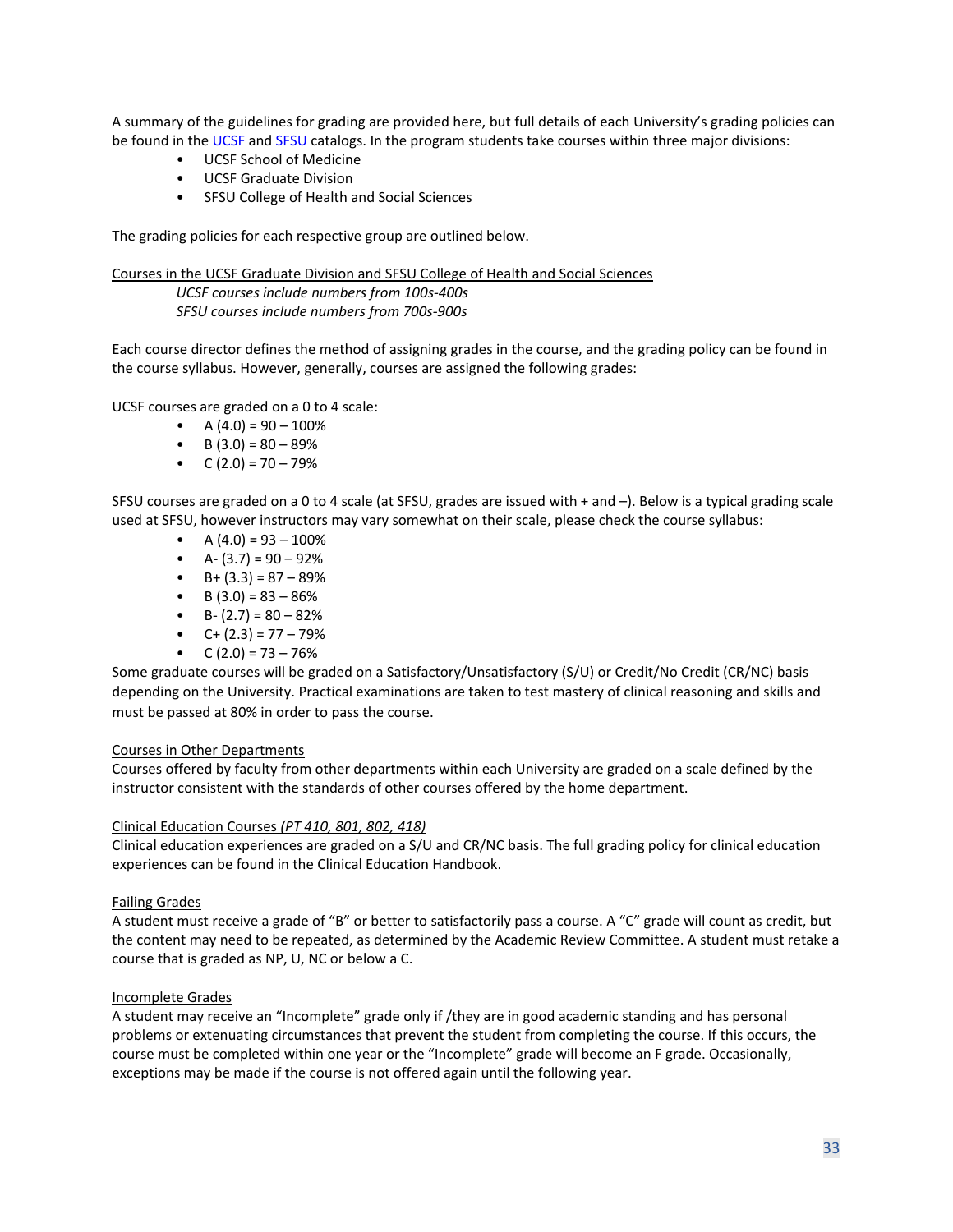#### Report in Progress Grades

At UCSF, if a course extends across two quarters a report in progress grade (IP) will be given. Once the course is finished the IP grade will be replaced by the letter grade. At SFSU, if a grade is not available by the end of semester, for example: student is still completing clinical rotation, then a report in progress (RP) grade will be given, until such time as the course is satisfactorily completed.

#### Withdrawal Grades

A "Withdrawal" grade is given if the student withdraws from a course in the pre-defined time period or if the student is withdrawn from the course by the faculty after the pre-defined time period. A grade of "W" is posted on the student's record. If the student remains in the program, they must reenroll and pass the course in order to graduate from the program.

# <span id="page-42-0"></span>Evaluation of Professional Behaviors

If a student does not meet the professional behavior standards outlined in the Professional Behavior policy, the student may be presented to the Academic Review Committee. Students who are having difficulty with professional behaviors may be required to engage in mentoring/counseling sessions. Unprofessional behaviors can serve as a reason for dismissal from the program, independent of grades.

# <span id="page-42-1"></span>Grade Appeals

Grievances are not the same as disagreements. Students cannot grieve grades merely because they disagree with the grade. However, a student who feels the grade posted on their transcript is not a fair representation of the work completed may request review by the instructor. The request must be made during the quarter/semester of attendance, or immediately following the quarter/semester in which the grade was assigned. The student must also make the request for grade change within 4 weeks of when the grade is assigned, so for example, if a grade for an exam during a semester/ term is being appealed, then student must file the grade appeal within 4 weeks of when the grade has been assigned, in the same semester/ quarter. If the instructor and the student reach t an agreement, a petition for a grade change may be submitted.

If an agreement is not reached between instructor and student, the student should consult; the formal SFSU Graduat[e Grade Appeal Practices and Procedures](https://senate.sfsu.edu/policy/grade-appeal-practices-procedures) for SFSU courses and the following steps for UCSF courses:

A student may request the instructor enlist a "second opinion" in a timely manner from a member with expertise in the evaluation of the course or experience. Examples of such a "second opinion" are when a course instructor asks another faculty member to review the grading of an examination or a Site Director for Clinical Education asks the Director of Clinical Education to review the student's evaluations.

If the student is dissatisfied with the outcome of the steps above, the student may only further appeal the grade in the following instances:

- The evaluation or grade is perceived to be an act of discrimination.
- The student's academic freedom is perceived to have been infringed upon. (An example of possible infringement of academic freedom would be a faculty member grading a student lower based not on the student's performance but rather upon the student's expression of opinions or academic positions that differed from that of the faculty member's opinions or positions.)

A grievance of an alleged act of discrimination as expressed through a summary evaluation or grade will follow the [Divisional Procedure for Student Grievance in Academic Affairs.](https://senate.ucsf.edu/appendix-VII)

A grievance of an alleged infringement of academic freedom as expressed through a summary evaluation or grade will be reviewed by the Dean of the Graduate Division and/or an appointed designate.

# <span id="page-42-2"></span>Academic Honesty

Students are expected to follow the student conduct and non-plagiarism standards cited in the [UCSF Policy on](https://studentlife.ucsf.edu/policies/campus-activities-orgs-students/10000-policy-on-student-conduct-and-discipline) [Student Conduct & Discipline](https://studentlife.ucsf.edu/policies/campus-activities-orgs-students/10000-policy-on-student-conduct-and-discipline) and the [SFSU Bulletin.](https://conduct.sfsu.edu/academic-dishonesty)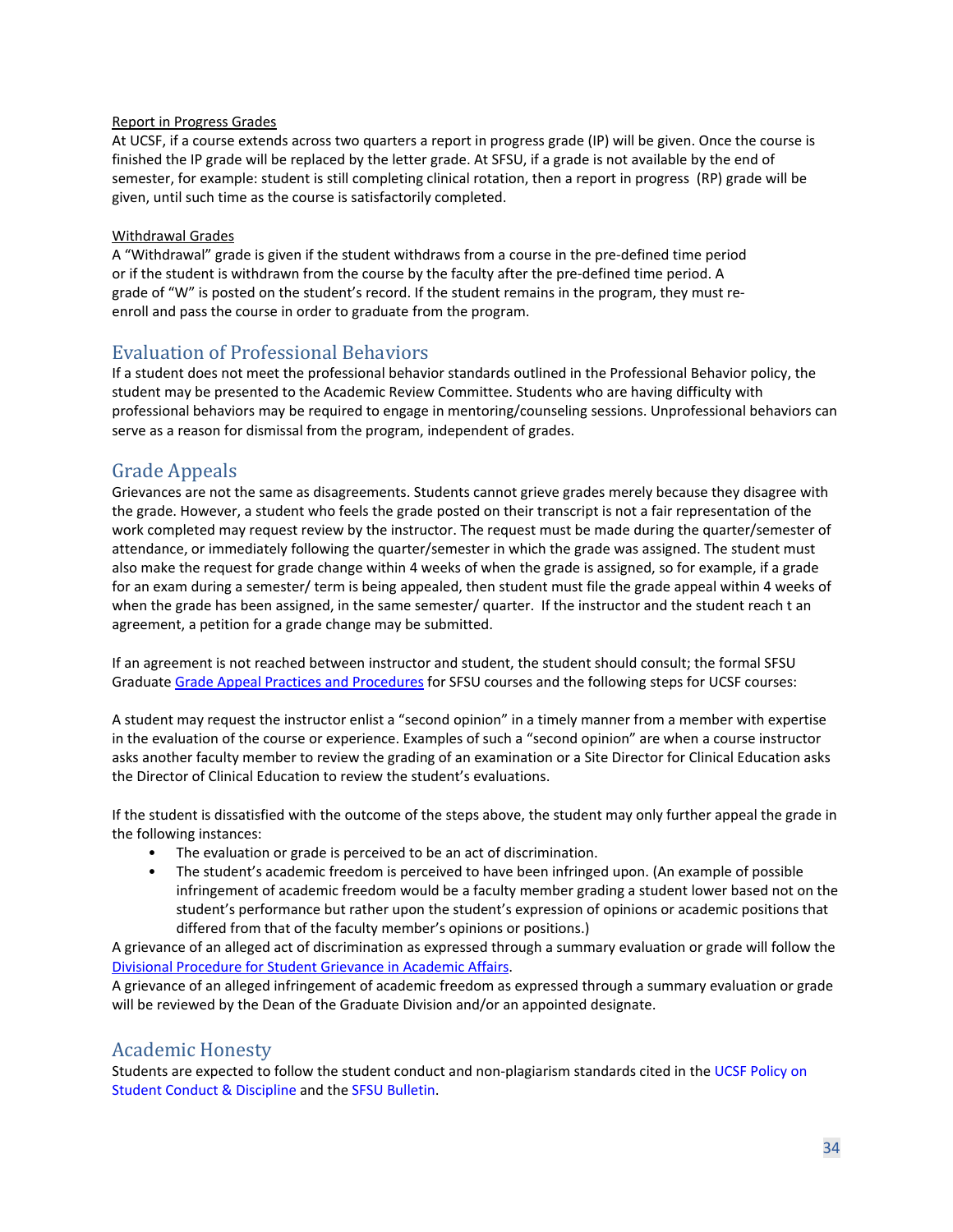It is the expectation that students will maintain their academic honesty. The following are prohibited (a) stealing, reproducing, circulating, or otherwise gaining access to written and/or practical examination materials prior to the time authorized by the instructor; (b) unauthorized collaborating on an academic assignment; (c) retaining, possessing, using, circulating, or discussing previously given written and/or practical examination materials (including case scenarios and test materials to be returned to the instructor at the conclusion of the examination); or (d) intentionally obstructing or interfering with another student's academic work. The use of electronic media (e.g., cell phones, tablets) is prohibited during examinations unless authorized by the instructor/proctor.

As members of an established profession, the program faculty and students will adhere to th[e APTA Code of Ethics.](http://www.apta.org/Ethics/Core/) Any violation of that code is subject to disciplinary action by the Academic Review Committee up to and including dismissal from the program. Students are expected to work independently and honestly on all examinations and report those who appear to be cheating.

# <span id="page-43-0"></span>Academic Probation

#### Academic Performance

If a student earns a GPA below a 3.0 at either UCSF or SFSU, or in combination:

- 1. The student will be placed on academic probation at the affected campus and in the program. The Financial Aid Office will be notified, and a hold will be placed on the student's registration for the following term.
	- 1. The student will be reviewed by the Academic Review Committee and a student success plan will be developed.
	- 2. The student will be required to meet with his/her advisor to determine what assistance is needed to bring the GPA up to a 3.0.
	- 3. The student will be offered the option to arrange for counseling if needed through UCSF Student Health Services. Students may also arrange for counseling for academic skill-building through the SFSU Student Testing Center or the UCSF Learning Resource Services Office.
	- 4. Courses graded D, F, U, NC or NP must be retaken. Many courses are offered only once per year, which may delay a student's advancement in the program.
	- 5. The student must make reasonable progress towards achieving a 3.0 GPA in the following term after dropping below a 3.0 GPA. To do so the student will be required to obtain an A in an equivalent number of course units for which they received a C. If a student is unable to raise /their GPA after one quarter/semester, the student's progress will be reviewed by the Academic Review Committee and recommendations will be made regarding next steps.
	- 6. The student must demonstrate satisfactory completion of all of the first year courses with a 3.0 GPA at both UCSF and SFSU, and in combination, in order to be eligible to begin the full-time summer clinical experience.
	- 7. The student must demonstrate satisfactory completion of all of the second and third year courses with a 3.0 GPA at both UCSF and SFSU, and in combination, in order to be eligible to progress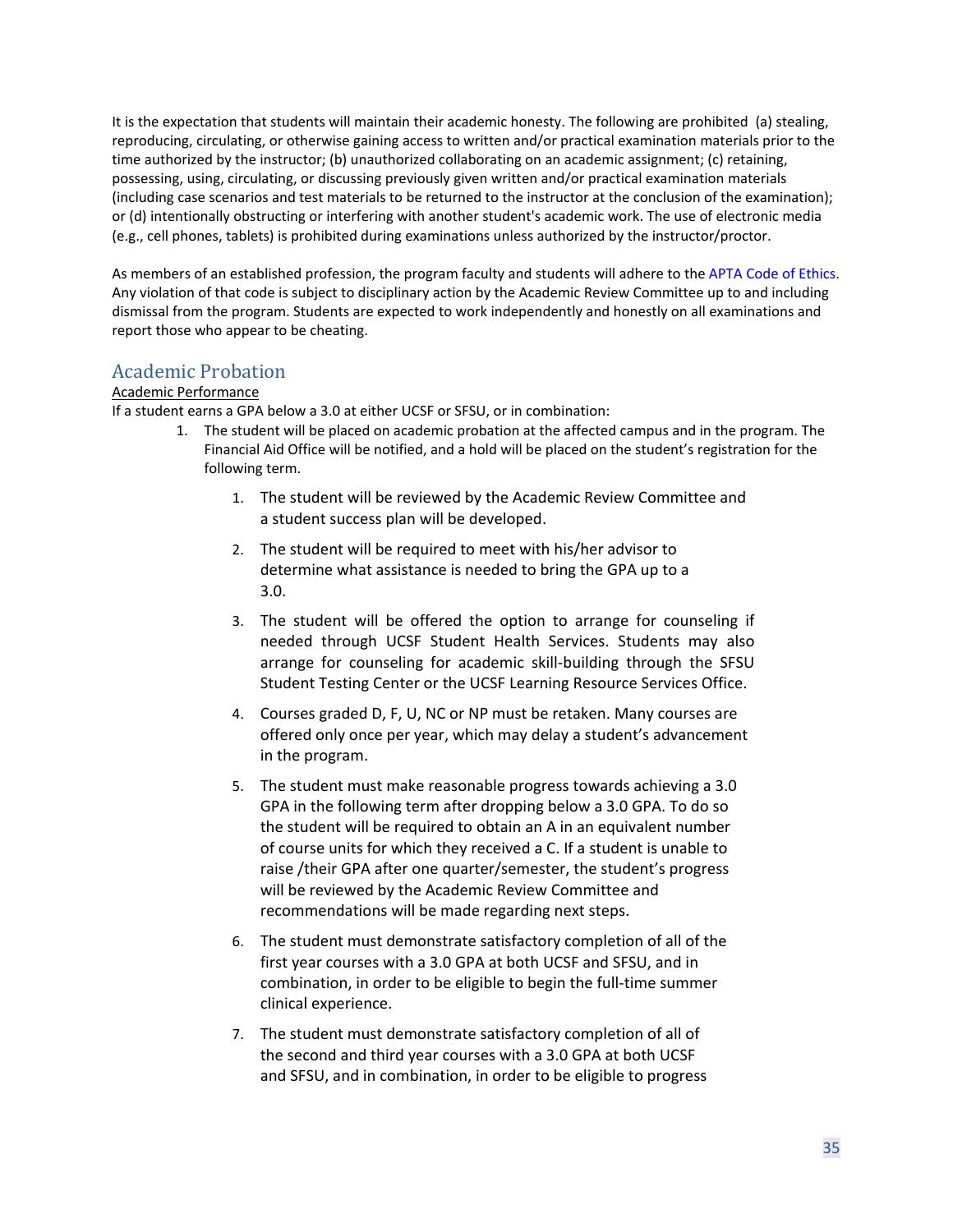to second- and third-year clinical experiences, respectively.

#### Clinical Education Experiences

- 1. At times, a student may need extra time to successfully complete a clinical experience. The length of time will be determined by the Director of Clinical Education (DCE) in consultation with the Clinical Instructor, Site Coordinator for Clinical Education, and/or Academic Review Committee.
- 2. Each student must successfully pass each integrated clinical experience and full-time clinical experience in order to be eligible for graduation from the program. Any student who fails an integrated clinical experience or full-time experience will be placed on academic probation.
- 3. If a student fails an integrated clinical experience, the student will retake the experience at the earliest time possible. A student may not proceed to the full-time clinical experiences until the integrated clinical experience is passed satisfactorily. If an integrated experience is failed a second time, the student's case will be referred to the Academic Review Committee who will determine if the student may continue in the program.
- 4. If a student has a 3.0 GPA but fails a clinical experience:
	- $\circ$  The student will be required to retake the failed experience at a site selected by the DCE.
	- o The student will be required to retake the failed experience within a reasonable timeframe balanced with their academic schedule, determined, and arranged by the DCE. Given that some classroom coursework requires clinical experience, a student may be required to delay enrolling in subsequent coursework until successful completion of the requisite clinical experience. The time required to satisfactorily make-up the failed experience may vary from one week to twelve weeks, depending on the reason for failure.
	- $\circ$  The student will be subject to dismissal if a clinical experience is failed a second time.

#### Professional Behaviors

If a student has a 3.0 GPA but fails to meet professional behavior expectations:

- 1. The situation must be reviewed by the Academic Review Committee.
- 2. The student will be given the opportunity for following a student success plan and counseling if the unprofessional behaviors were initially observed in the classroom setting.
- 3. The student will be asked to develop a plan of action to modify inappropriate behaviors and demonstrate honest, sensitive, and caring behaviors typical of a health professional.

# <span id="page-44-0"></span>Dismissal from the Program

A student may be subject to dismissal from the program if:

- 1. The student earns less than a 3.0 overall GPA and receives a grade of "C" or lower in any of the core courses in the DPT curriculum.
- 2. The student receives a grade of "D" or "F" in any of the required coursework (unless unusual circumstances are present, and the overall GPA is above a 3.0).
- 3. The student has not achieved a 3.0 GPA on each campus (UCSF and SFSU) by the end of the spring quarter/semester of the first year after having been placed on Academic Probation from an earlier term. The student fails a full-time clinical experience twice.
- 4. The student is on probation for unprofessional behavior and fails a clinical experience or does not receive a "B" grade or higher in a required course.
- 5. The student receives two faculty reviews reporting unprofessional behaviors.
- 6. The student fails to provide transcript information on all courses taken at other colleges and universities.
- 7. The student fails to tell the truth (lying).
- 8. The student does not achieve a satisfactory score on any of the Qualifying Assessment exams.
- 9. The student does not meet the writing requirement for graduate studies.
- 10. The student uses private property belonging to a community facility or the University for personal business.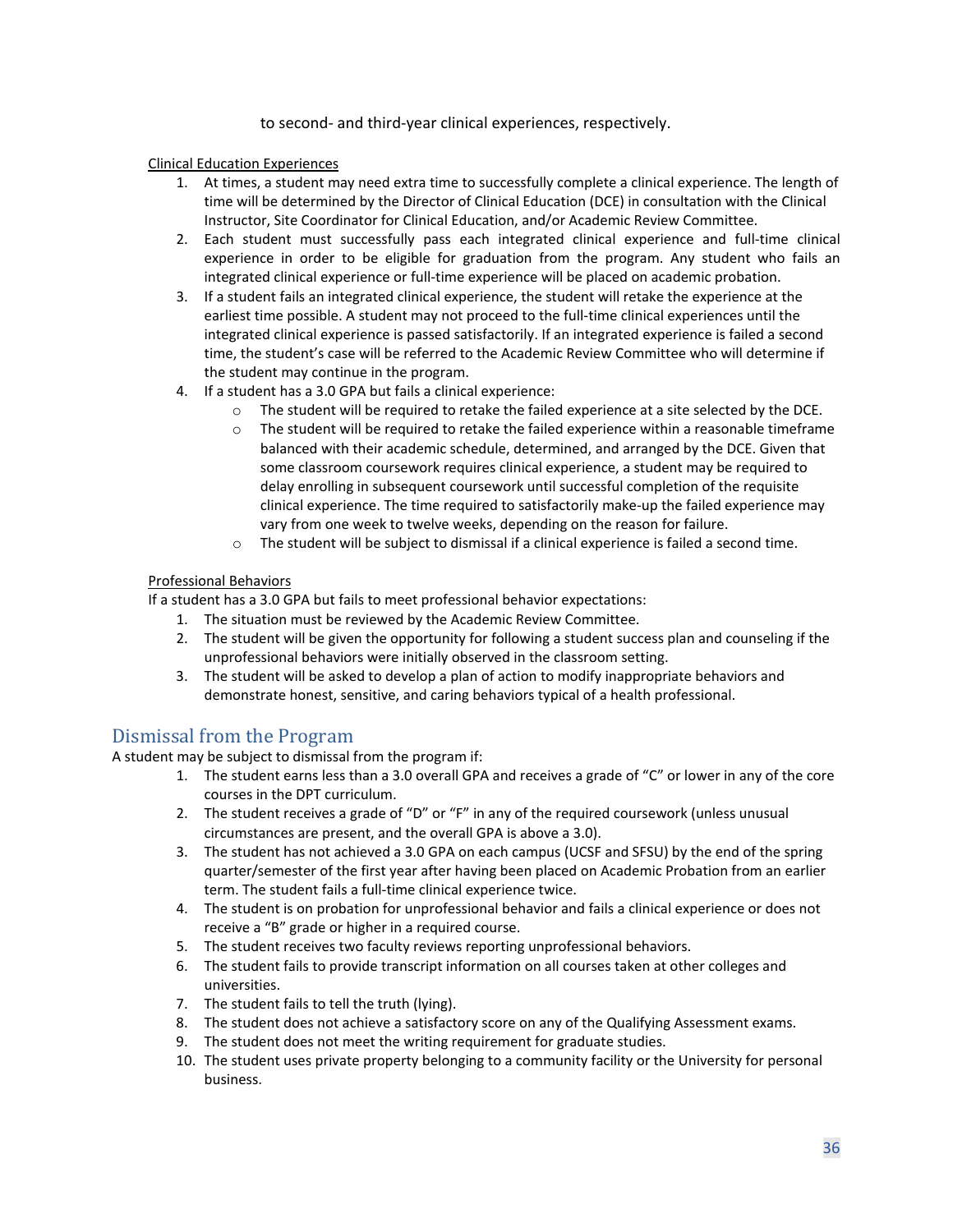# <span id="page-45-0"></span>Withdrawal/Leave of Absence from the Program

If extenuating circumstances necessitate that a student withdraw from the program and the student is otherwise in good standing in all academic coursework, the student may request a withdrawal or a leave of absence. Requests for reinstatement must occur within one year. This request must be approved in advance by the Program Director(s) and the University Registrar.

# <span id="page-45-1"></span>Progression & Dismissal Appeals

After following the established procedures, should a student wish to appeal decisions regarding progression or dismissal, at SFSU, s/he/they should follow the policy as outlined in the [SFSU Bulletin](http://bulletin.sfsu.edu/graduate-education/academic-policies-procedures/) (Section: Graduate Student Academic Standing).

A graduate student who has problems arising from academic evaluation, degree requirements, or general policies and procedures is strongly encouraged to follow the informal concerns and complaints process as outlined at [Student Concerns and Complaints.](https://vpsaem.sfsu.edu/content/student-concerns-and-complaints) Graduate students should discuss grievances first with a graduate major advisor or graduate coordinator. Graduate coordinators are listed on th[e Graduate Studies website.](https://grad.sfsu.edu/) If a student wishes to appeal a decision, he/she/they should then consult with the department chair, the college dean or the dean of Graduate Studies, in that order. Should questions arise beyond this point, the University dean of students or designee may be consulted for advice. If after following the informal process and the concern or complaint remains unresolved, students may pursue a formal complaint. For questions about the process, contact Beth Helwid, Interim Vice President for Student Affairs/Enrollment Management, SSB 403, (415) 338–2032 or [vpsaem@sfsu.edu.](mailto:vpsaem@sfsu.edu)

After following the established procedures, should a student wish to appeal decisions regarding progression or dismissal at UCSF, the student should refer to the [UCSF Divisional Procedure for Student Grievance in Academic](https://senate.ucsf.edu/appendix-VII) [Affairs.](https://senate.ucsf.edu/appendix-VII)

# <span id="page-45-2"></span>Privacy & Access to Records

The Health Insurance Portability and Accountability Act of 1996 (HIPAA) regulates and sets standards for the way the University protects the privacy and confidentiality of personal information of its patients. With this University policy, medical records, employment/personnel records, records relating to the Medical Center's business and finances, physical patient communications, attorney-client communications and intellectual property related records are considered confidential. Students must exercise these rights of privacy. An overview of patient rights can be found on the [UCSF Medical Center](https://www.ucsfhealth.org/your_stay/hospital_policies/#rights) website.

A student may request an appointment to review his or her academic file at any time within the program's normal working hours (8am - 5pm, Mon-Fri). This request will be honored within 48 business hours. To make this request, students must make an appointment at the UCSF or SFSU Physical Therapy program office.

Please note that a student will be required to present proper identification before reviewing his or her file. All documents in a student file are the property of the program and may not be taken or sent to another institution or agency. The following documents typically comprise a student's file: Admission Materials

# • Application for admission

- Official undergraduate and graduate transcripts
- Correspondence regarding admission

Student Progression

- Graduate Division forms, e.g., advancement to candidacy form and filing fee
- Academic reviews Various copies of petitions, memos, and correspondence with regard to the student's academic progression

Fellowships and Awards

• Applications for fellowships, research awards, non-resident tuition waivers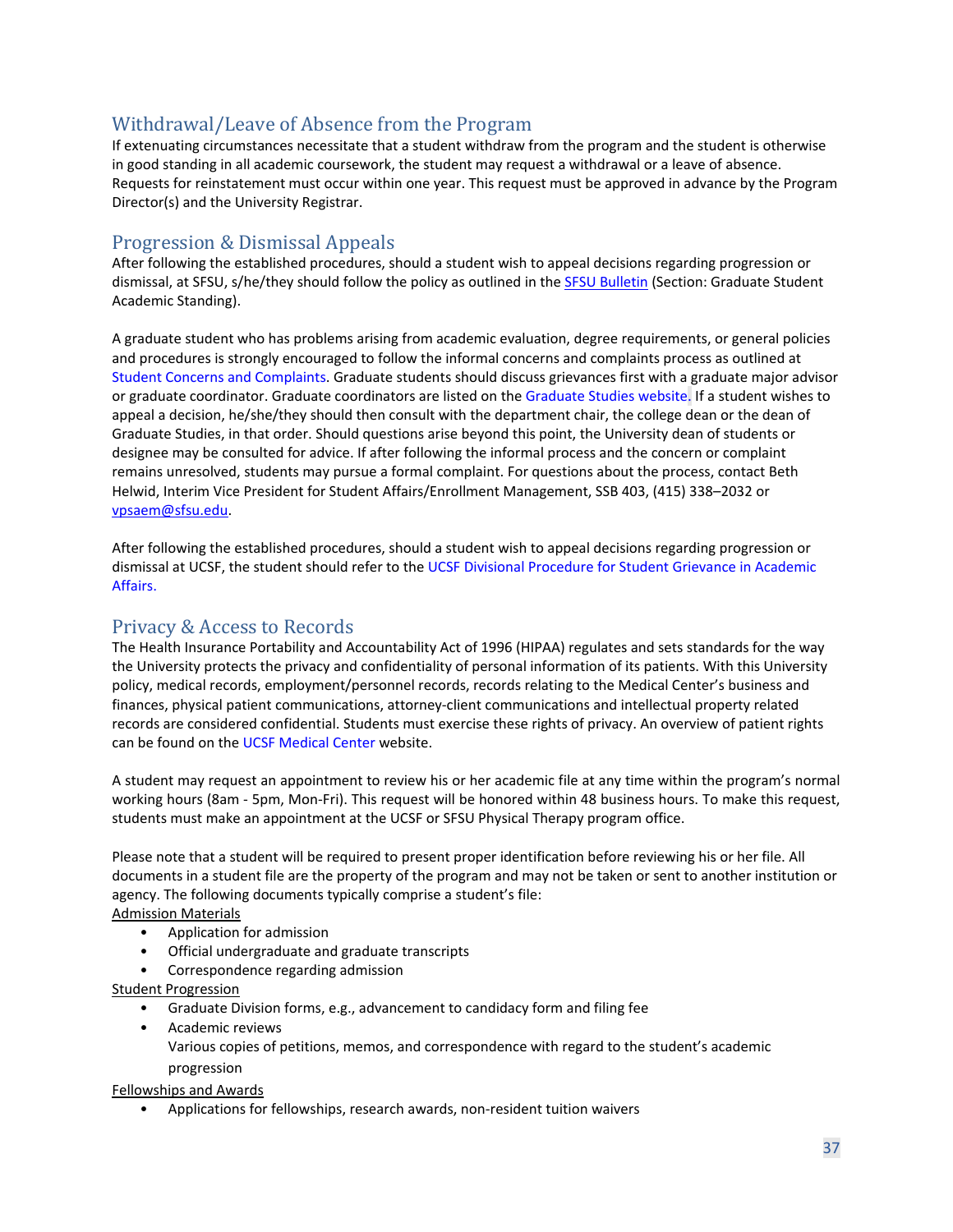• Correspondence with regard to awards, fellowships, and Graduate Division

Clinical Education Reports

• Reports from midterm visits at each clinical experience

The full policies outlining disclosure of information from student records are located on th[e](https://registrar.ucsf.edu/student-records/disclosure) [UCSF](https://registrar.ucsf.edu/student-records/disclosure) an[d SFSU](http://bulletin.sfsu.edu/policies-procedures/regulations-procedures/concerns-complaints/) websites. Additional information regarding the Family Educational Rights and Privacy Act (FERPA) can be found here[. https://studentprivacy.ed.gov/resources/ferpa-general-guidance-students](https://studentprivacy.ed.gov/resources/ferpa-general-guidance-students)

# <span id="page-46-0"></span>Complaints Against the Program

#### Complaints to the Program (outside due process)

Any individual or organization who has a complaint that falls outside due process with a student, faculty, or staff member is advised to file a written complaint against the program. The procedure for handling complaints is as follows:

- When possible, the Program Directors or Director of Clinical Education, as appropriate, will discuss the complaint directly with the party involved within 14 business days. If at all possible, the matter is reconciled at this point. A letter from the Program Director acknowledging resolution of the complaint will be filed with the complaint in the program's files and a copy will be sent to the complainant.
- If resolution of the complaint is not achieved, or if the complaint is against the Program Director, the involved party may submit a written complaint to the Dean of the SFSU College of Health & Social Sciences or the Dean of the UCSF Graduate Division. The Program Director will also forward a written summary of any previous discussions when appropriate. The Dean or Dean's designate may meet with each party separately and may meet with both parties jointly to reconcile the complaint. A letter outlining the resolution by the Dean or Dean's designate will be filed with the complaint in the program's files.
- If satisfactory resolution is not achieved, the involved party may submit a written complaint to the Provost or Chancellor of the University. A letter outlining the resolution by the Chief Academic Officer will be filed with the complaint in the program's files for a period of five years.

Complaints should be addressed to the appropriate person or persons below:

| <b>Theresa Jaramillo, Associate Program Director</b> | <b>Nicquet Blake, Dean</b>                                | <b>Sam Hawgood, Chancellor</b>  |
|------------------------------------------------------|-----------------------------------------------------------|---------------------------------|
| Graduate Program in Physical Therapy                 | <b>Graduate Division</b>                                  | Office of the Chancellor        |
| <b>UCSF</b>                                          | <b>UCSF</b>                                               | <b>UCSE</b>                     |
| <b>Amber Fitzsimmons, Chair</b>                      | <b>Alvin Alvarez, Dean</b>                                | <b>Jennifer Summit, Provost</b> |
| Graduate Program in Physical Therapy                 | College of Health & Social Sciences Office of the Provost |                                 |
| <b>UCSF</b>                                          | <b>SFSU</b>                                               | <b>SFSU</b>                     |
| Jeanette Lee, Program Director/Chair                 |                                                           |                                 |

Graduate Program in Physical Therapy SFSU

**[Lisa Hayes, Director of Clinical Education](https://ptrehab.ucsf.edu/lisa-hayes-pt-dpt-ccs)**

Graduate Program in Physical Therapy UCSF

Additionally, should a student wish to file a complaint against the University, they should follow either th[e Complaint Process Policy for UC Students](http://www.sa.ucsb.edu/docs/default-source/default-document-library/complaintdisclosure.pdf?sfvrsn=2) or the Student Complaints about [Actions Taken on Behalf of San](http://bulletin.sfsu.edu/policies-procedures/regulations-procedures/concerns-complaints/) [Francisco State University policy.](http://bulletin.sfsu.edu/policies-procedures/regulations-procedures/concerns-complaints/)

#### Complaints to the Commission on Accreditation of Physical Therapy Education (CAPTE)

The Commission on Accreditation in Physical Therapy Education (CAPTE) is a nationally recognized accrediting agency by the US Department of Education and the Council for Higher Education Accreditation. CAPTE grants specialized accreditation status to qualified entry-level education programs for physical therapists and physical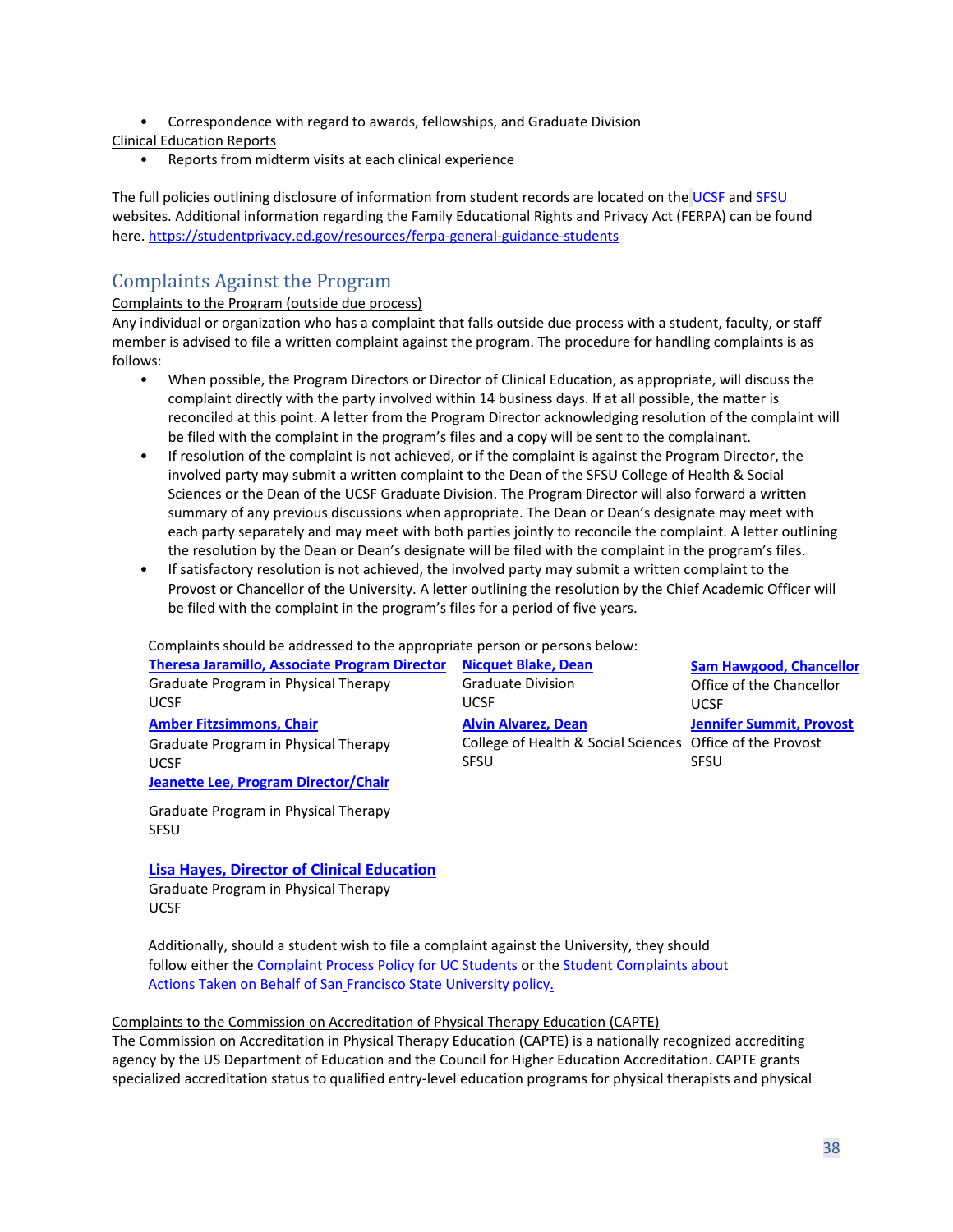therapist assistants. The only mechanism through which CAPTE can act on an individual's concerns is through a formal complaint process. For more information, please visit th[e CAPTE](http://www.capteonline.org/Complaints/) website.

# <span id="page-47-0"></span>Clinical Education

# <span id="page-47-1"></span>Overview of Clinical Education Experiences

Students participate in integrated clinical experiences and three full-time clinical experiences spaced throughout the curriculum. The integrated clinical experiences occur during students' first year. The first full-time clinical experience occurs during the summer of students' second year for ten weeks. Second year physical therapy students then participate in one twelve-week full-time experience during the winter term. In the spring of their third year, students participate in a terminal twelve-week clinical experience. Students are required to complete a clinical experience in at least one inpatient setting and one outpatient setting.

# <span id="page-47-2"></span>Goals of Clinical Education Experiences

#### PT 410: Integrated Clinical Experiences

The main purposes of these experiences is to introduce students to the clinical environment and to develop clinical and professional skills. Specifically, the goals of this clinical experience are to:

A. Allow students the opportunity to relate academic materials to patient care.

B. Permit students to apply didactic information in the clinical setting and develop clinical reasoning through observing, examining, and treating patients under close supervision of the clinical instructor.

C. Encourage students to develop interpersonal skills with patients, staff, and other members of the health care team.

D. Facilitate integration of academic information through working with individual patients.

#### PT 801, PT 802, PT 418: Full-time Clinical Experiences

The goals of the full-time clinical experiences are for students to have the opportunity to integrate and to apply didactic and laboratory instruction to develop critical skills in observation, examination, evaluation and intervention to treat patients in a variety of settings, with different levels of injury across a broad spectrum of age and disease. Clinical sites include settings such as acute care hospitals, outpatient clinics, skilled nursing facilities, adult day health programs, health and wellness centers, industrial medicine clinics, sports medicine clinics, private practice facilities and schools.

# <span id="page-47-3"></span>Clinical Experience Readiness & Academic Requirements

In order to be eligible to participate in clinical education experiences, the Core Faculty and DCE must determine that a student is ready to enter the clinical setting. Students must meet a number of criteria for each clinical experience. These include:

PT 410 – integrated clinical experiences throughout student's first year

- A. Achievement of a cumulative 3.0 GPA at both UCSF and SFSU, and in combination
- B. Passing grades and 100 % safety on all practical exams
- C. Passing grades and 100% safety on all competency exams
- D. Compliance with professional behavior expectations

#### PT 801 – full-time experience in summer of student's first year

- A. Achievement of a cumulative 3.0 GPA at both UCSF and SFSU, and in combination
- B. Passing grades and 100 % safety on all practical exams
- C. Passing grades and 100% safety on all competency exams
- D. Compliance with professional behavior expectations

#### PT 802 – full-time intermediate experience in winter of student's second year

- A. Achievement of a cumulative 3.0 GPA at both UCSF and SFSU, and in combination
- B. Passing grades and 100 % safety on all practical exams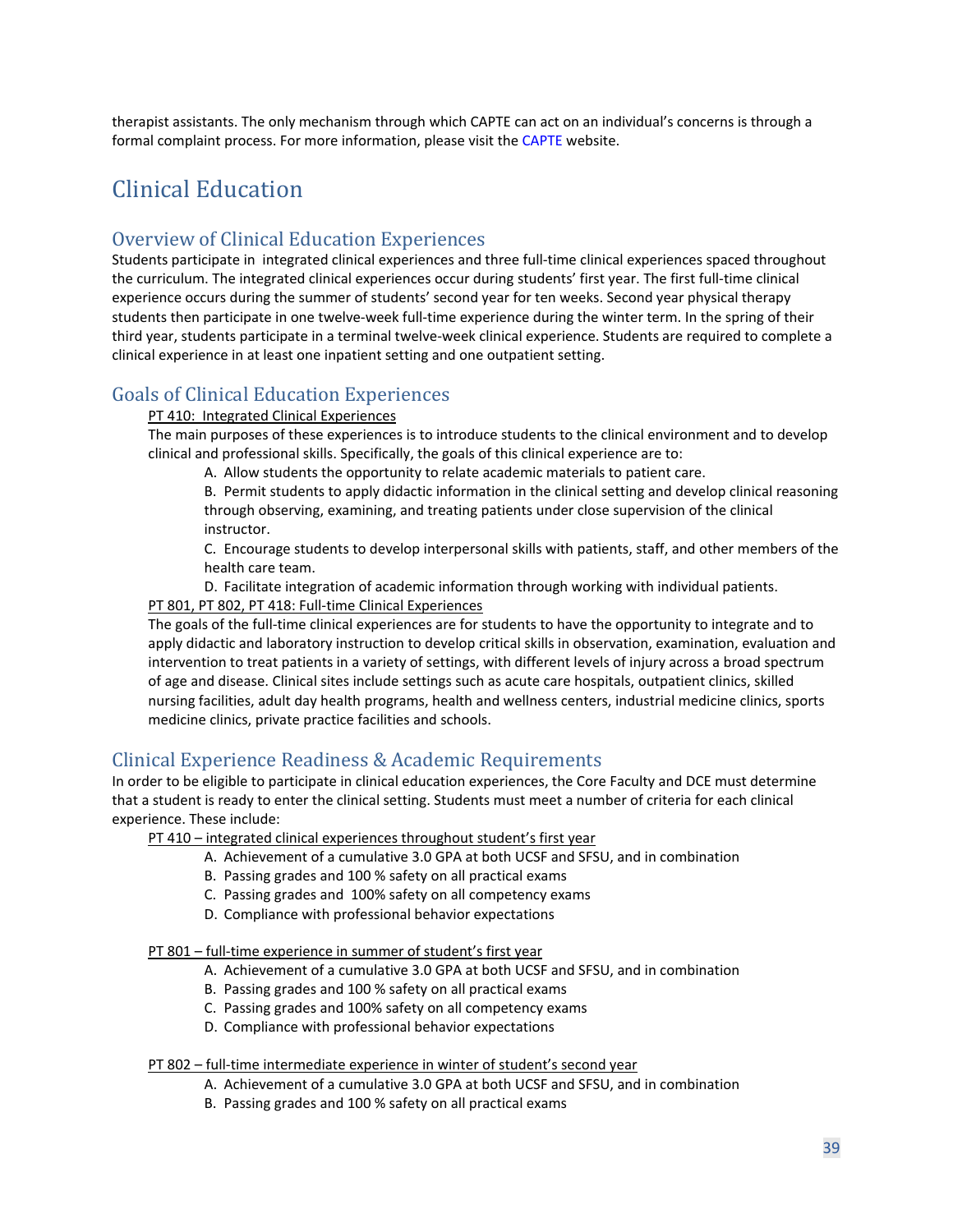- C. Passing grades and 100% safety on all competency exams
- D. Passing grade on acute care qualifying exam
- E. Compliance with professional behavior expectations

#### PT 418 – full-time terminal experience in spring of student's third year

- A. Achievement of a cumulative 3.0 GPA at both UCSF and SFSU, and in combination
- B. Passing grades and 100 % safety on all practical exams
- C. Passing grades and 100% safety on all competency exams
- D. Passing grade on orthopedic and neurological qualifiying exam
- E. Compliance with professional behavior expectations

### <span id="page-48-0"></span>Documentation Requirements

Students are required to comply with and upload onto Castle Branch standard documentation requirements in order to participate in classes and clinical education experiences. The full list of student requirements and deadlines for clinical experiences are outlined in the Clinical Education Handbook.

# <span id="page-48-1"></span>Student Services

# <span id="page-48-2"></span>Student Rights

Students in the Doctor of Physical Therapy program enjoy the same rights and privileges as all other graduate students who attend UCSF and SFSU. Students should consult the UCSF Graduate Catalog and the SFSU Bulletin for a detailed description of any student rights and/or due process not outlined in this Student Handbook.

# <span id="page-48-3"></span>Code of Conduct & Grievances

Each student is expected to comply with all rules, regulations and policies applicable to student conduct on each university campus (including the [UCSF Code of Conduct and Discipline](https://chancellor.ucsf.edu/sites/chancellor.ucsf.edu/files/Code%20of%20Conduct.pdf) and [SFSU Student Conduct](https://conduct.sfsu.edu/standards) policy). The SFSU Student Conduct policy will be used to adjudicate violations that occur on the SFSU campus. The UCSF Student Conduct policy will be used to adjudicate violations that occur on the UCSF campuses. If the violation occurs off campus, the UCSF Student Conduct policy will be used. Departments and divisions within the Universities are permitted to determine additional rules and regulations concerning the particular needs of their disciplines. Students who wish to report grievances should follow either the [UCSF Policy on Grievance Procedures](https://studentlife.ucsf.edu/student-conduct-and-discipline) o[r SFSU](https://conduct.sfsu.edu/student_resources) [Student Grievance Procedures](https://conduct.sfsu.edu/student_resources) depending upon where the violation occurred.

# <span id="page-48-4"></span>UCSF Email Address & Contact Info

- The UCSF Office of the Registrar provides instructions to new students to activate a UCSF email account. Students are required to activate and use the UCSF account during the program. Timely response to all email communications from faculty, staff and both universities is required. Faculty and staff will not respond to any other email address. Additionally, the following offices must be notified immediately of any change in a student's name, physical address, mailing address or phone number:
	- [UCSF Student Financial Aid Office](https://finaid.ucsf.edu/)
	- [UCSF](https://registrar.ucsf.edu/) and [SFSU](http://registrar.sfsu.edu/) Registrar Offices
	- [UCSF and SFSU Program Offices](https://ptrehab.ucsf.edu/location-directions)

# <span id="page-48-5"></span>Library Services

Students have full access to the libraries a[t UCSF](https://www.library.ucsf.edu/) an[d SFSU](http://library.sfsu.edu/) and are required to use these resources for locating textbooks and materials. In addition, a few textbooks are housed in the program offices. UCSF Program Office: The textbooks in the UCSF program office are primarily for faculty. In special circumstances these books can be checked out to students, but they can only be signed out for 24 hours. Faculty Offices: Textbooks in faculty offices belong to individual faculty and can only be checked out by permission of the faculty member.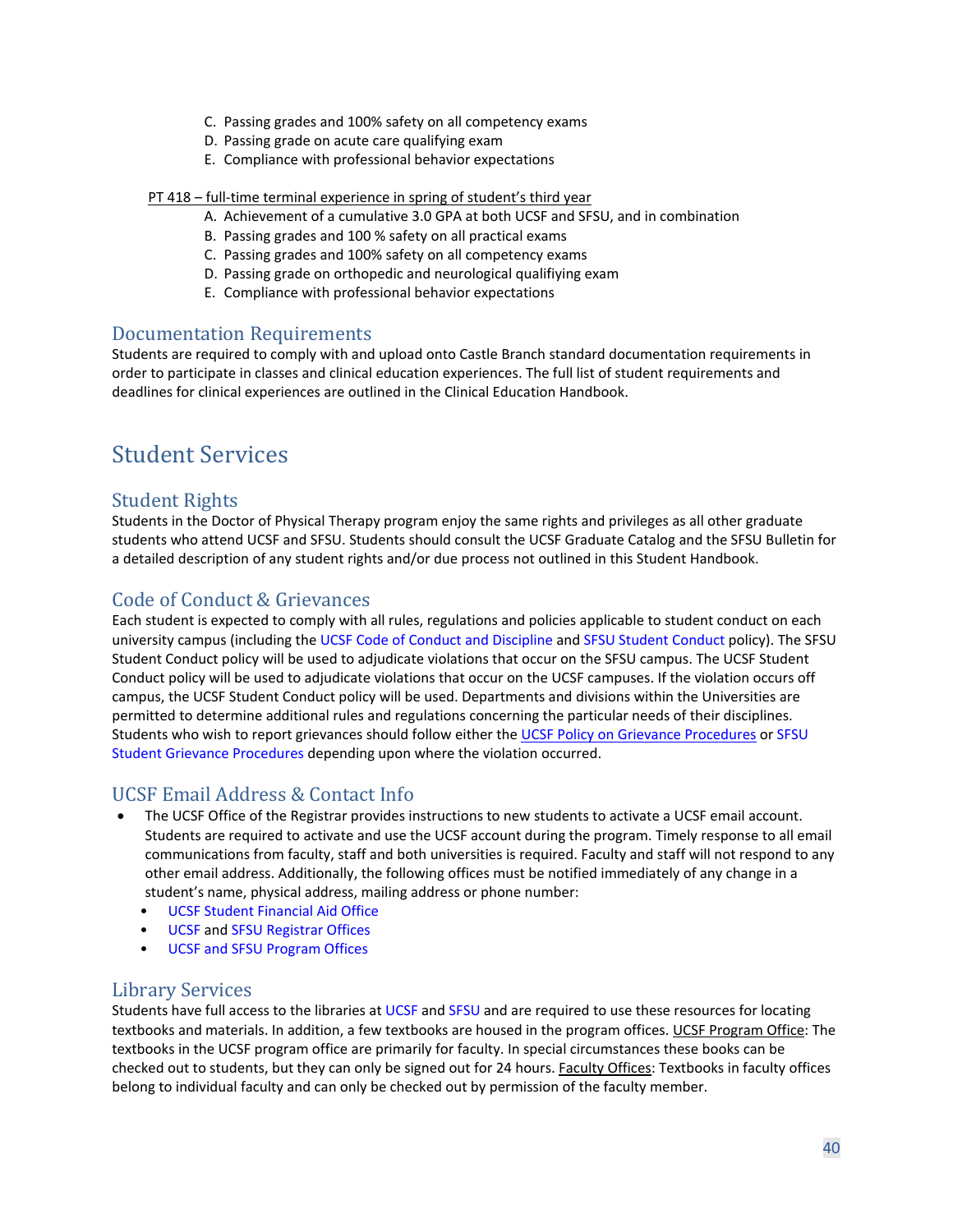# <span id="page-49-0"></span>Student Health Services

- Student Health Insurance: Students must have health insurance while enrolled in the program. Those who elect to use the UCSF Student Health Insurance Plan will have insurance under UCSHIP
- Counseling and Psychological Services: All students have access to confidential free counseling and psychological services at UCSF. Students are encouraged to utilize these services, as needed, throughout the program. Low-cost counseling services are also available through SFSU's Student Health Center.
- UCSF Fitness Center: Included in the UCSF registration fees is a membership to the fitness centers at UCSF Parnassus and Mission Bay campuses.
- SFSU Fitness Center: SFSU has several facilities listed under campus recreation <https://campusrec.sfsu.edu/facilities> - including the Mashouf Wellness Center [\(https://campusrec.sfsu.edu/mashouf-wellness-center\)](https://campusrec.sfsu.edu/mashouf-wellness-center). Most of the outdoor playing fields and courts are available for use by our students with proper facilities reservation. However, use of the Mashouf Wellness Center requires a fee to access, as students do not pay fees to SFSU except during their second summer in the program.

# <span id="page-49-1"></span>Academic Support Resources

A number of academic support services are available to students including:

- **UCSF**
	- o [Learning Resource Services:](https://learn.ucsf.edu/) provides individual counseling on learning styles, study strategies, test preparation skills, time management skills, and how to cope with anxiety.
	- o [Student Wellness:](https://studenthealth.ucsf.edu/wellness) Student Health & Counseling Services offers workshops, lectures, small group series and health education to improve health and promote personal success.
	- o [Office of the Ombuds:](https://titleix.sfsu.edu/content/office-ombuds) offers mediation services program, which provides professional conflict management consultation, education, and services to students.
- **SFSU**
	- o [Student Support Services](http://studentsuccess.sfsu.edu/) offers advising and counseling services to students, along with career planning, professional development, and peer mentorship through the College of Health and Social Sciences (CHSS).
	- o [Student Resource Center:](http://chss.sfsu.edu/src) provides advising and tutoring services for students in the CHSS.
	- o [Learning Assistance Center:](http://lac.sfsu.edu/) provides skill-based tutoring services across disciplines.

# <span id="page-49-2"></span>Career Services

The UCS[F Office of Career and Professional Development](https://career.ucsf.edu/physical-therapy-students) offers students a number of resources related specifically to the physical therapy profession. Available resources include (1) sample resumes/CVs, cover letters, interview questions; (2) programs, books, and appointments on interviewing/negotiation skills and job networking skills; (3) programming and online resources on communication skills; (4) resources on career exploration; and (5) confidential individual appointments to discuss professional and career development. The Office also hosts [a job](https://opportunities.ucsf.edu/) [posting site](https://opportunities.ucsf.edu/) for physical therapy positions. SFSU runs a [Career Center](http://careerservices.sfsu.edu/) that offers students access to information regarding resume writing, networking and informational interviewing, navigating the job offer process, career assessments, and individual appointments with a career counselor.

# <span id="page-49-3"></span>Volunteering in Free Clinics

UCSF sponsors a number of [campus organizations](https://studentlife.ucsf.edu/) dedicated to volunteer work. Students cannot act as physical therapists while engaging in volunteer work, but they can participate by observing, offering general health information, or helping answer phones or checking in patients.

# <span id="page-49-4"></span>Disability Accommodations

Both UCSF and SFSU are committed to providing equal access to all of their programs, services, and activities for students with all types of permanent and temporary disabilities, including students with physical, psychological, learning, and sensory disabilities, AD/HD, and chronic health conditions. [UCSF Student Disability Services \(SDS\)](https://sds.ucsf.edu/) and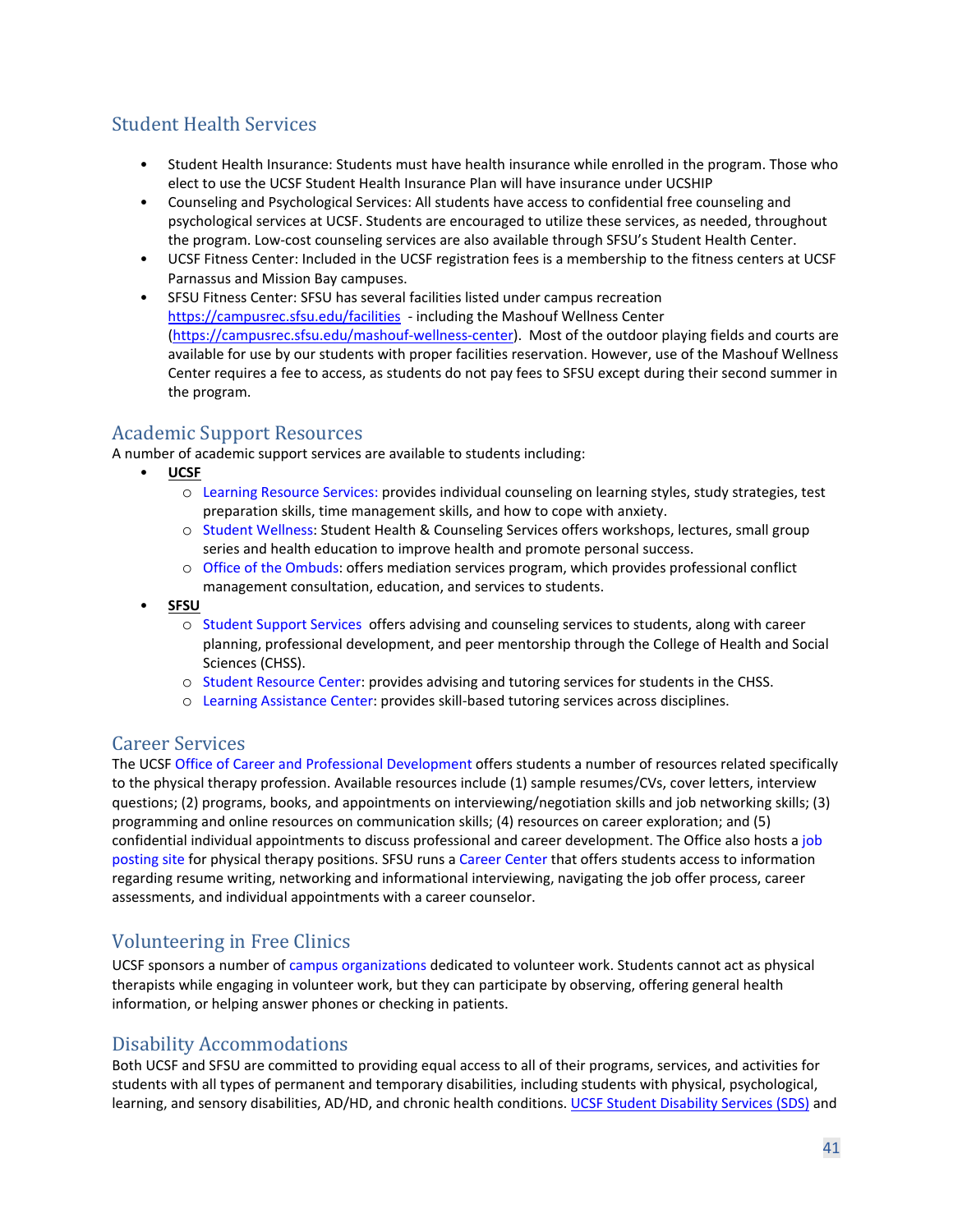[SF State's Disability Programs and Resource Center \(DPRC\)](https://access.sfsu.edu/) facilitate equal access to students with disabilities by coordinating reasonable accommodations and support services. Both offices also provide assistance to students with temporary disabilities.

Reasonable accommodations are adjustments to policies, practices, and procedures that "level the playing field" for students with disabilities while preserving the integrity of academic standards and programmatic requirements. Examples include adjustments to exam administration, services such as note-takers, sign language interpreters, assistive technology, and coordination of accessible housing. Accommodation plans and services are designed to match the specific disability-related needs of each student and are determined according to documented need and program requirements.

For qualified students, the SDS Director will provide a letter for the student to give to their course directors at the start of each term in which accommodations are requested. Students will also need to submit this letter to the [Disability Programs and Resource Center](http://access.sfsu.edu/) (DPRC) at SFSU in order to access recommended accommodations at SFSU. Note that accommodations recommended by SDS at UCSF will be honored at the SFSU Disability Program Resource Center, and accommodations for SFSU classes will be coordinated by the DPRC. SDS will provide a copy of this letter to the program co-directors and student affairs officer. Students are responsible for providing their accommodation letter and speaking individually with each course director at the start of each term to set up the accommodations.

Students with disabilities may contact UCSF Student Disability Services (SDS) to ensure proper accommodations. There they can engage in a confidential conversation about the process for requesting reasonable accommodations in the classroom and clinical setting. Accommodations are not provided retroactively.

Students are encouraged to register with SDS as soon as they begin the program. The full SDS registration process is outlined on the SDS website. More information can be found online at [sds.ucsf.edu](https://sds.ucsf.edu/) or by contacting SDS at 415- 502-6595, or via email[: studentdisability@ucsf.edu](mailto:studentdisability@ucsf.edu)

- Homepage: [https://sds.ucsf.edu](https://sds.ucsf.edu/)
- How to Register: <https://sds.ucsf.edu/register>
- Process for Current Students in Physical Therapy: <https://sds.ucsf.edu/Physical-Therapy>

# <span id="page-50-0"></span>Student Travel Award Policy

Attending Physical Therapy and other professional conferences is an opportunity for students to interact with other professionals, both clinicians and scientists, and present their own work to their professional community.

The UCSF Graduate Division Travel Award provides up to \$700 for graduate students to present at professional conferences. Award funding is dependent on funds availability. For covered costs, eligibility, and application procedures, please visit the Graduate Division website[: https://graduate.ucsf.edu/graduate-division-travel-award.](https://graduate.ucsf.edu/graduate-division-travel-award)

The UCSF/SFSU Graduate Program in Physical Therapy may provide additional limited funds, dependent upon fund availability, for conference registration fees only. Applications for a UCSF/SFSU Graduate Program in Physical Therapy Student Conference Grant should be made only if the UCSF Graduate Division has declined a request for funds.

If a student is interested in attending a professional conference, they should proceed as follows:

- The student should discuss his/her/their interest in presenting his/her/their work with the academic and/or research advisor.
- If the student decides to attend a conference to present their work, they must first pay the conference registration fees using their own funds. Note that proof of payment is required when applying for either the UCSF Graduate Division Travel Award or UCSF/SFSU Graduate Program in Physical Therapy Student Conference Grant.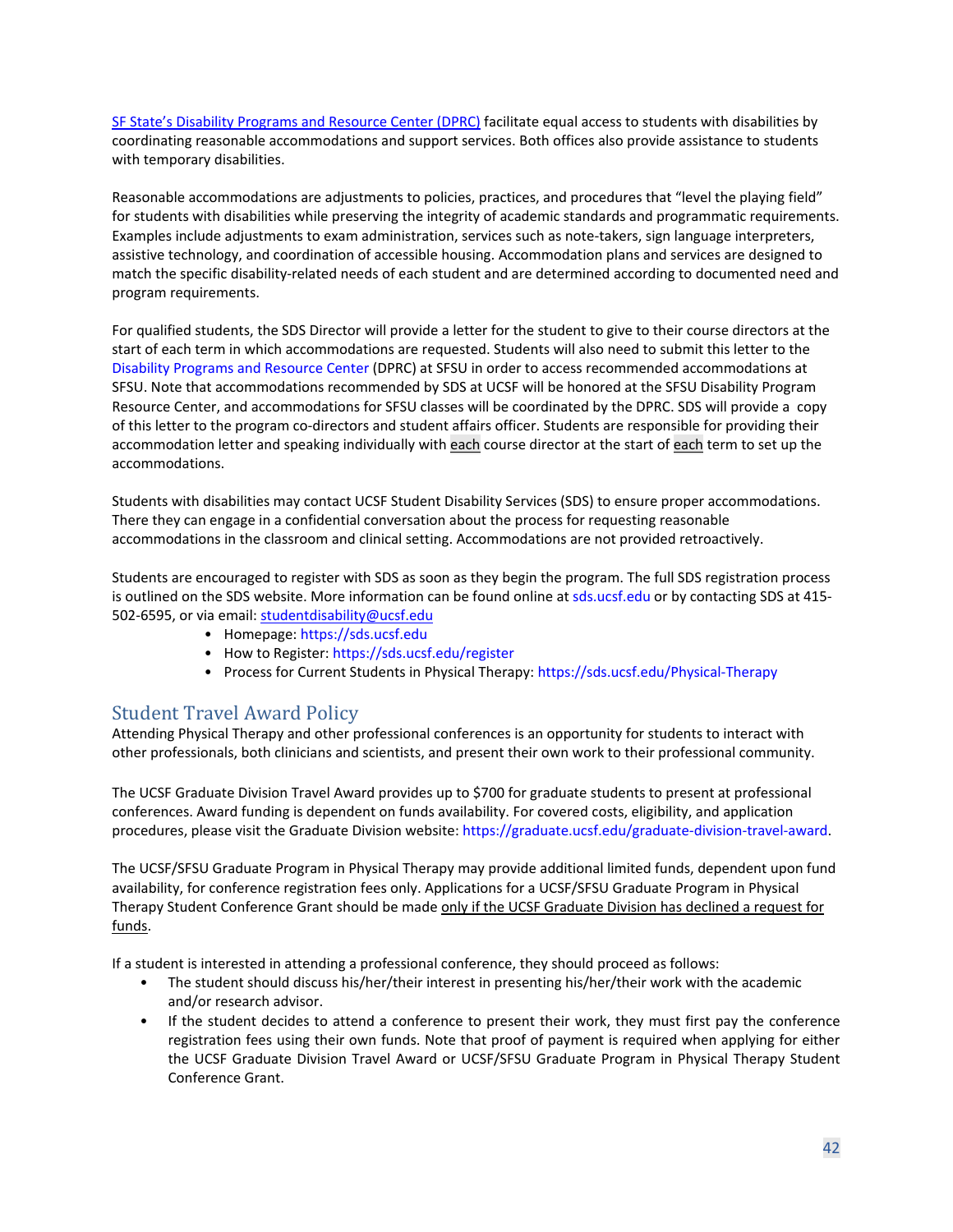- Once the student receives confirmation that s/he/they will be presenting at the conference, the student should submit an application for a UCSF Graduate Division Travel Award, following the directions outlined on their website. Note that the application must be submitted BEFORE the conference, not afterwards. Students are advised to plan ahead, check the deadline for the award application, and apply early, as funds are limited. Confirmation of attendance at the conference must be provided in order to disburse the travel award.
- If the application for a UCSF Graduate Division Travel Award is not granted, the student may then apply for a UCSF/SFSU Graduate Program in Physical Therapy Student Conference Grant. To apply for this award, the student must submit the same application provided to the UCSF Graduate Division, as well as the letter indicating funds were not distributed to the student under the Travel Award application. Applications for the Student Conference Grant should be submitted to the Student Affairs Officer in the Graduate Program Office at least ten (10) working days in advance of the proposed conference date. Confirmation of attendance at the conference must be provided in order to disburse the travel award.
- In order to showcase the student's work, any student who receives funds under the UCSF/SFSU Graduate Program in Physical Therapy Student Conference Grant will be expected to write a one paragraph summary of their experience for a spotlight article on the UCSF Department website.

# <span id="page-51-0"></span>Campus Maps

Campus maps for each location used by the program are as follows:

- UCSF [Parnassus campus](https://www.ucsf.edu/maps/parnassus)
- UCSF [Mission Bay campus](https://www.ucsf.edu/maps/mission-bay)
- SFSU [Campus Map](http://www.sfsu.edu/%7Esfsumap/)

- <span id="page-51-1"></span>Public Transportation<br>• UCSF Shuttle[: UCSF provides free shuttle services](https://campuslifeservices.ucsf.edu/transportation/) between all major campus locations on a regular schedule Monday through Friday between 6am - 8pm (excluding campus holidays). Some shuttles pick up after hours and on weekends.
	- SFSU Shuttle: The San Francisco State Transportation Department provide[s free shuttle service](http://parking.sfsu.edu/transit/shuttle-service) around the campus and to the Daly City BART station during the fall and spring semesters.
	- City of San Francisco: Bus and light rail services are available throughout San Francisco. [511.org](https://511.org/) provides personalized trip planning for all transit users in the greater San Francisco Bay Area.

- <span id="page-51-2"></span>Parking<br>• Automobile Parking at UCSF: All UCSF campus locations have a permit parking system. Students must go to the [Transportation Services](https://campuslifeservices.ucsf.edu/transportation/information/contact_us) [Office](https://campuslifeservices.ucsf.edu/transportation/information/contact_us) at one of the campuses to request a permit. Carpools are treated preferentially for permit parking spaces. The Parnassus campus has 1,200 stalls and the Mission Bay campus has 1,800 parking stalls. Public parking spots are also available at all UCSF campuses. Public [parking rates](https://campuslifeservices.ucsf.edu/transportation/services/parking/public_parking) for UCSF campuses can be found online.
	- Disabled Parking at UCSF: Students with special needs may obtain a disabled parking pass by contacting the [Transportation Services](https://campuslifeservices.ucsf.edu/transportation/information/contact_us) [Office.](https://campuslifeservices.ucsf.edu/transportation/information/contact_us) Monthly rates apply. Students are not eligible for a public disabled daily parking rate.
	- Automobile Parking at SFSU: Students may purchase a daily or semester-lon[g permit](http://parking.sfsu.edu/sfsu-parking/parking-permits) for parking at the SFSU campus. A valid daily or semester permit is required at all times in every lot. After 5pm on weekdays and during the weekends all lots are open to the public.
	- Bike Parking at UCSF: UCSF offers bike parking for students on campus, and students are required to register their bikes. T[o register a bike,](https://campuslifeservices.ucsf.edu/transportation/services/biking) students will need the following: a photo ID and the bike's make, model, color and serial number. A bicycle safety quiz is also required.
	- Bike Parking at SFSU: SFSU offers bike parking for students on campus. The [Bike Barn,](http://parking.sfsu.edu/biking/bike-barn-parking) an indoor bike parking area, includes an attendant on duty during posted hours, secure bicycle parking for up to 350 bikes, racks for skateboards, and secured areas for scooters and skates. Students are required to check in and out their bike with the attendant.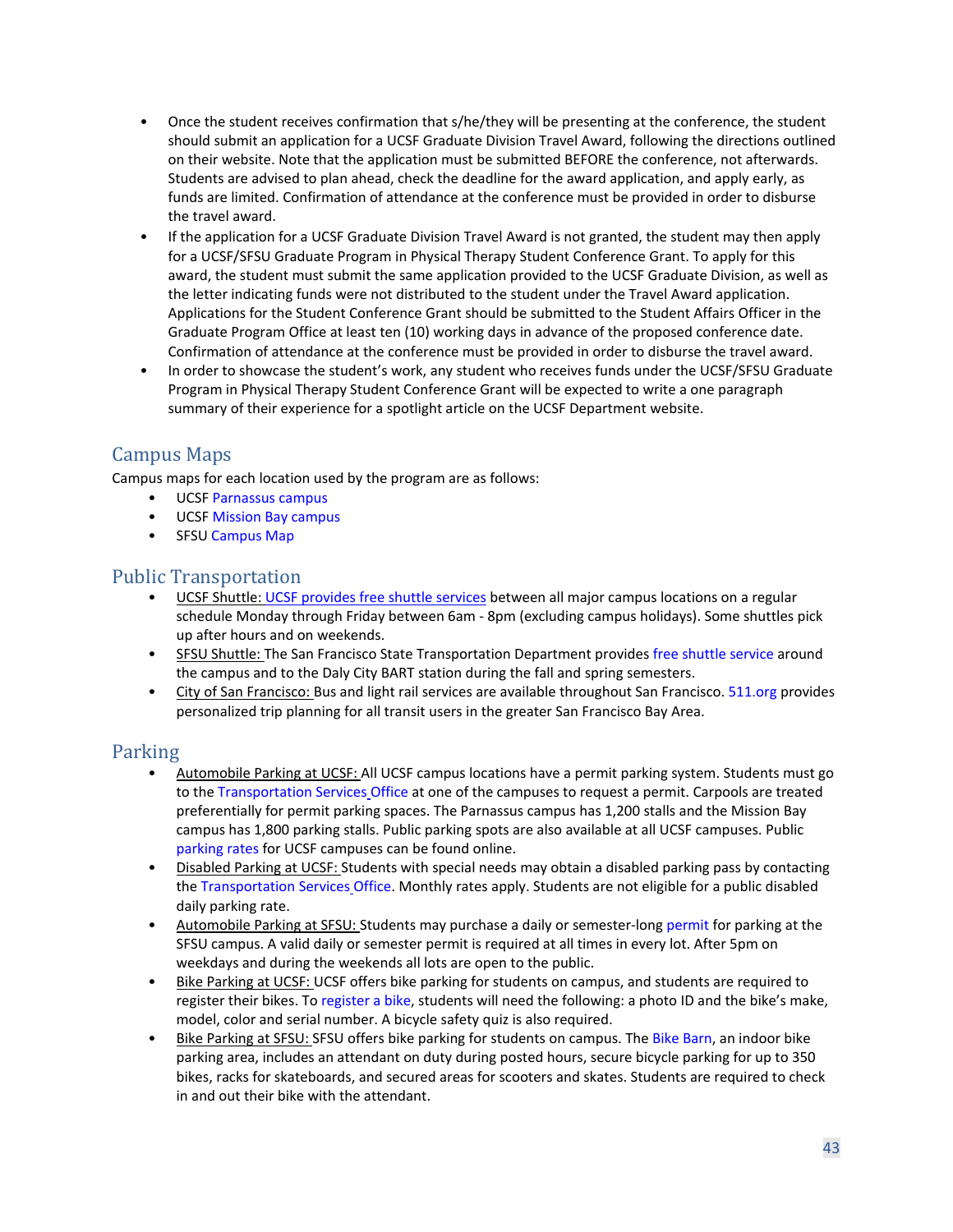# <span id="page-52-0"></span>Curriculum Information

# <span id="page-52-1"></span>Academic Calendars

Academic calendars are available on th[e UCSF/SFSU website.](http://ptrehab.ucsf.edu/calendars-schedules) Specific class calendars are available on th[e Physical](https://courses.ucsf.edu/course/view.php?id=524) [Therapy Student Resources CLE](https://courses.ucsf.edu/course/search.php?search=physical+therapy+student+resources) page.

# <span id="page-52-2"></span>Plan of Study

The plan of study documents required courses, units, and enrollment terms. Your cohort's plan of study is available on th[e Physical](https://courses.ucsf.edu/course/view.php?id=524) [Therapy Student Resources CLE](https://courses.ucsf.edu/course/view.php?id=524) page. Plans of study are subject to updates throughout the program. For the most up to date plan of study, check the CLE page.

Plans of study are subject to updates throughout the program. For the most up to date plan of study, check the CLE page.

# <span id="page-52-3"></span>Course Descriptions

Course descriptions are available on th[e UCSF Course Catalog](https://coursecatalog.ucsf.edu/) website and th[e SFSU Bulletin.](http://bulletin.sfsu.edu/courses/)

# <span id="page-52-4"></span>Book List & Required Materials

For the summer term in the first year, a list of required and highly recommended books and materials will be sent to students. Students are responsible for obtaining texts and materials in a timely manner. After the first summer term, required books and materials can be found in the syllabus for each course.

# <span id="page-52-5"></span>Qualifying Assessment & Culminating Experience

#### Qualifying Assessment

Each student must successfully complete the components of the Qualifying Assessment in order to advance to candidacy for the DPT degree. The Qualifying Assessment includes the following components. Students must:

- Achieve an overall 3.0 GPA, in academic coursework, at UCSF and SFSU, and in combination.
- Achieve a passing grade on practical examinations in all clinical coursework.
- Achieve a passing grade in clinical experiences to date
- Pass clinically based, board style examinations that demonstrate critical thinking and problem-solving skills.

The board-style examinations include a series of three examinations that students will take beginning in the second year of the program. These exams are designed to cover knowledge consistent with completed program and clinical coursework in each area. Content areas for these examinations include:

- Acute Care (cardiopulmonary, orthopedic, neurologic, multisystem patients) Second year
- Orthopedic (musculoskeletal outpatients) Third year
- Neurological (neuromusculoskeletal patients, both pediatrics and adult) Third year

Students must achieve a score of 80% on each examination in order to pass the Qualifying Assessment. Students may retake each exam once to achieve the passing score. If a student fails the exam a second time, they will be offered an oral examination.

#### Culminating Experience

Within both the California State University and the University of California systems, a culminating experience at the doctoral level must include an original, in-depth researched project with performance expectations of a "B" grade or better. The culminating experience for the DPT degree will be an in-depth, researched evidence-based question. Students must prepare a manuscript following the criteria outlined in the PT 209/910 Evidence Based Practice courses. The culminating experience must be prepared in a manuscript ready format and presented orally in a forum of faculty and peers. Each written manuscript and oral presentation will be reviewed according to criteria outlined in the PT 209/910 Evidence Based Practice course.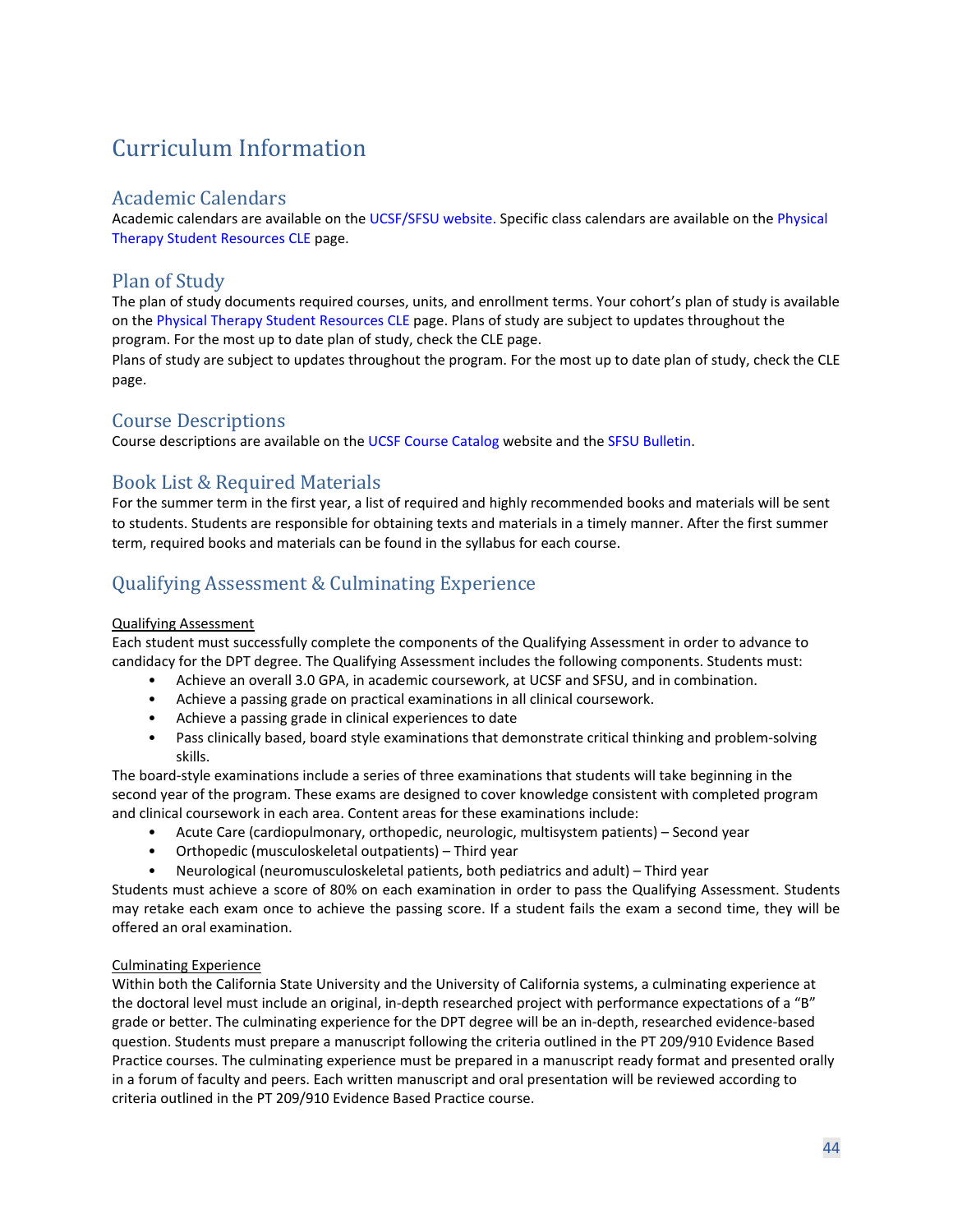To successfully complete the culminating experience, students must receive a faculty evaluation score of 80% or better on both the written manuscript and the oral presentation. These two performance requirements must be achieved regardless of the course cumulative grade for PT 910.

*Students who do not meet the 80% score on the written manuscript and oral presentation will not be allowed to graduate until the minimum criteria are met.* Within the normal time frame for graduation, this could mean repeating the oral presentation or continuing to edit the manuscript until it satisfies the criteria. However, in some cases it may mean receiving an Incomplete grade in PT 910 to allow sufficient time to adequately complete both parts of the project.

# <span id="page-53-0"></span>Program Evaluations

#### Purpose

The program employs a complete and comprehensive evaluation process to provide the maximum opportunity for students and faculty to provide constructive feedback regarding the program. The evaluation process allows the program to be dynamic and responsive to change within the profession and in education. The evaluations are necessary for faculty advancement and ongoing improvement of the program. The following groups are provided opportunities to evaluate the program.

#### **Students**

The major component of the evaluation process is student input. This includes evaluations of each course and faculty member(s) who teach in the course. These evaluations are completed throughout the quarter/semester as appropriate. It is important for each student to be objective and constructive when giving feedback. This feedback should reflect both the positive and negative aspects of a course. Focus should be on the issues that can be changed rather than those that cannot. Personal issues should be handled individually and should not be included in the course evaluation process. These evaluations are very important for future course and faculty planning, and also play a role in faculty retention, tenure and promotion.

Students are also asked to complete a Student Evaluation of Clinical Experience and Clinical Instruction on EXXAT for each full-time clinical experience. These evaluations are required for the completion of the clinical experiences and provide students with the opportunity to provide feedback to the clinical site and the clinical instructor. These evaluations are helpful to the institutions and instructors and are essential for their continued partnership with the program.

#### Faculty

Faculty within the program evaluate their peers biannually. In some cases, outside faculty will also be asked to evaluate core faculty. In addition, every three years, the faculty, and students are asked to evaluate the performance of the Program Directors and Director of Clinical Education (DCE).

#### Graduates

At the end of the program, all students will evaluate the entire curriculum of instruction in terms of its contribution to their professional growth and development. This allows students an opportunity to reflect on the program in its entirety. This information is used by the core faculty to modify and guide the program, and by individual faculty members to modify and guide their teaching approach. Program alumni are also asked to evaluate the curriculum one year after and five years after their graduation.

#### Employers of Graduates

One year after graduation, employers of program alumni are asked to provide information about recent graduates they have hired. The employer evaluates the graduate in light of other employees and other program graduates they have hired. Employers are asked to identify the strengths and weaknesses of alumni performance and whether they would hire those alumni again.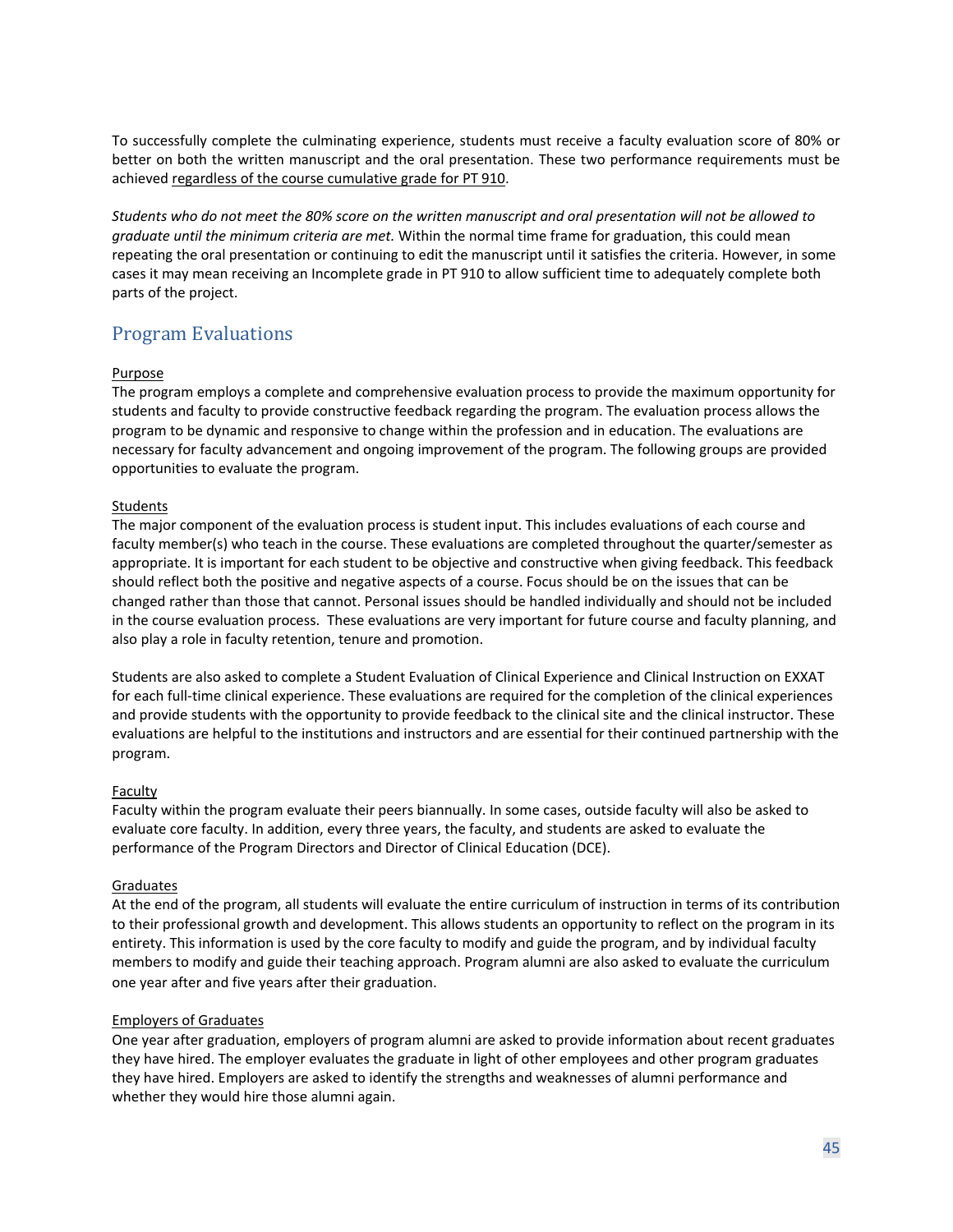#### Clinical Sites

At the end of each clinical experience, clinical sites are extended the opportunity to evaluate the student, program preparation, and performance of the DCE during the experience. The data are compiled in the Clinical Education Annual Report, along with additional feedback, to assess the ongoing success of the clinical education program.

# <span id="page-54-0"></span>Student Leadership

As a group within the UCSF and SFSU communities, each class may be called upon to represent the program and to act as liaisons with the faculty, other organizations, and associations on the campuses. In addition, each class is expected to handle its own group needs. These duties can be managed through a class leadership structure. Approximately five individuals can be elected by their peers to represent each class in various capacities. Suggested roles include:

- Class President (or similar title): presents the group's questions, decisions, or desires to an individual instructor, Department Chair, Program Director, Dean, and so on; appoints committee chairs for various class projects and responsibilities; meets with appropriate groups when necessary; attends faculty meetings as invited; coordinates Interview Day tours and reception; assists administrative staff with programming as needed.
- Vice President: assists the Class President, forms subcommittees for organizing and conducting class projects.
- Secretary (or Secretary-Treasurer): keeps minutes of class meetings and account books if a combined position.
- Representative to the Graduate and Professional Student Association (GPSA): attends meetings of the GPSA, acts as liaison for the class with the GPSA and reports to the class regarding meetings and impending actions of the GPSA.
- Cultural Liaison: represents the group's regarding issues on cultural inclusion, including communicating questions, decisions or desires to an individual instructor, Department Chair, Program Director, Dean or others

Group activities depend upon individual class interests and goals. It is expected that the class will take the initiative in and be responsible for organizing their own activities and seek guidance from faculty as appropriate. Overall group cohesiveness and common objectives have been important group attributes in the past. In addition, students have reported being most satisfied by directing their attention toward service activities that have benefited the greater community.

Students are required to do the following:

- Represent themselves through the class officers
- Participate in GPSA activities

Additional projects which various other groups have done include:

- Run fundraisers to raise money for class projects
- Solicit donations for Interview Weekend and other hosting duties
- Form or join group sports teams at Millberry Union or at SFSU
- Take on "campus or professional causes"
- Organize short classes and review sessions to enhance their learning in special topics
- Participate in health fairs at UCSF and SFSU
- Participate in outreach activities such as Inside UCSF or PITCH

Class visibility on each campus depends upon the collective efforts of the cohort. Thus, it is important for the class to communicate effectively, actively participate in the larger GPSA community, and present a professional image.

#### Student Representative to the Assembly of Golden Gate District, California Chapter, APTA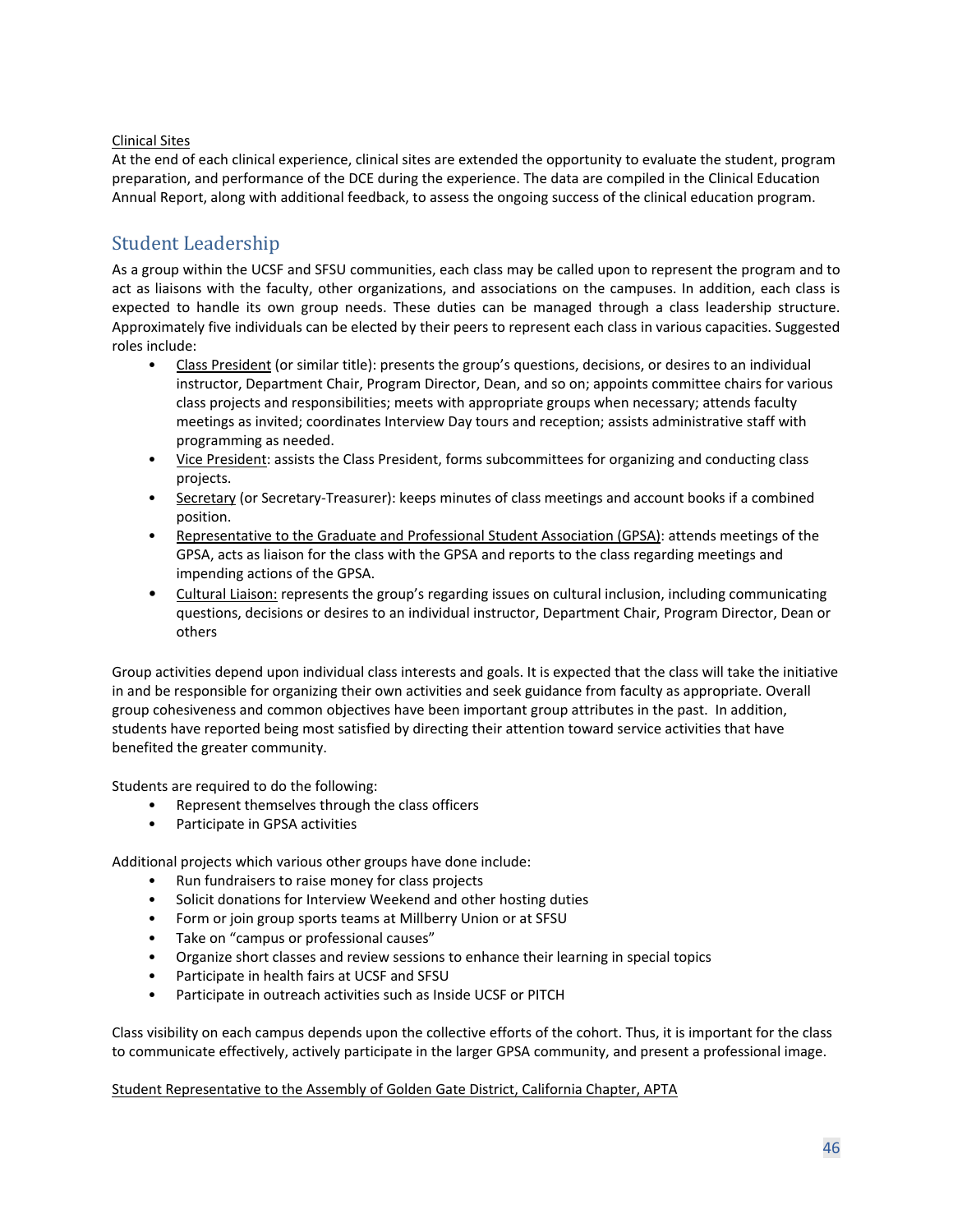The Assembly of Representatives is the legislative body of the California Chapter of the American Physical Therapy Association (CPTA). Each geographic district within the state elects APTA members from the district to represent its members at the Assembly, which meets twice per year. In addition, every physical therapy or physical therapist assistant educational program within a district is invited to select a student to represent each class at the Assembly. The UCSF/SFSU program is located within the Golden Gate District, which sponsors a student representative from each class to attend both Assembly meetings each year. The student representative also serves as the class liaison with the CPTA Student Special Interest Group.

By the end of the Fall quarter, the entering class of physical therapy students will elect a class member who will serve a two-year team (running from September 1 of the first year through May 31 at the end of the second full year) as the class student representative to the Assembly. The student selected to be the representative should be interested in actively participating in the professional and political activities of the local and state physical therapy association. The student representative must accept the following responsibilities upon taking this position:

- 1. Attendance at all Golden Gate District meetings (held quarterly usually July, Sept, Feb and May).
- 2. Attendance at all the Assembly of Representative meetings held over the full two years of the term, beginning with the Fall Assembly of the first year and ending with the Spring Assembly of the second. Assembly meetings are held twice a year on the third Friday and Saturday of May and a Saturday afternoon and Sunday in October in conjunction with the CPTA annual conference. Student Special Interest Group meetings occur in conjunction with Assembly meetings. During the first year of his/her/their term, the student serves as the program's student alternate; during the second year, the student serves as the program's official student representative.
- 3. The Golden Gate District has additional student representative guidelines and responsibilities as follows: To be elected and retain office, the student representative must:
	- Be an APTA student member in good standing.
	- Be elected by his or her classmates.
	- Be in the first year of the school program when elected.
	- Be in good academic standing throughout his or her term of office.
	- Fully carry out the student representative responsibilities (as follows) to the satisfaction of the District and the Chief Representative.

Responsibilities of the student representative from each class:

- 1. Provide at least two reports each year to his/her classmates regarding APTA, Golden Gate District, and Assembly business.
- 2. Actively represent classmates at Golden Gate District meetings, at the Assembly, and with the Student Special Interest Group.
- 3. Attend all pre-Assembly preparatory meetings as called by the Chief Representative of the District and all Golden Gate District meetings.
- 4. Attend both the Forum and Assembly meetings in the spring and fall of both years of his/her term (except in an emergency). The student rep must notify the Chief Rep one month prior to any of the meetings that s/he will be unable to attend.
- 5. Fully orient the alternate student rep to the process should the student rep be unable to attend a specific Forum/Assembly.
- 6. In the second year of his/her term, serve as a mentor for the new first year student representative.

# <span id="page-55-0"></span>Research Information

# <span id="page-55-1"></span>Required Student Research

### Purpose

The purpose of the research curriculum is to teach students how to be critical consumers of research literature, how to problem solve using principles of logic and critical thinking, and to ask questions that can be answered by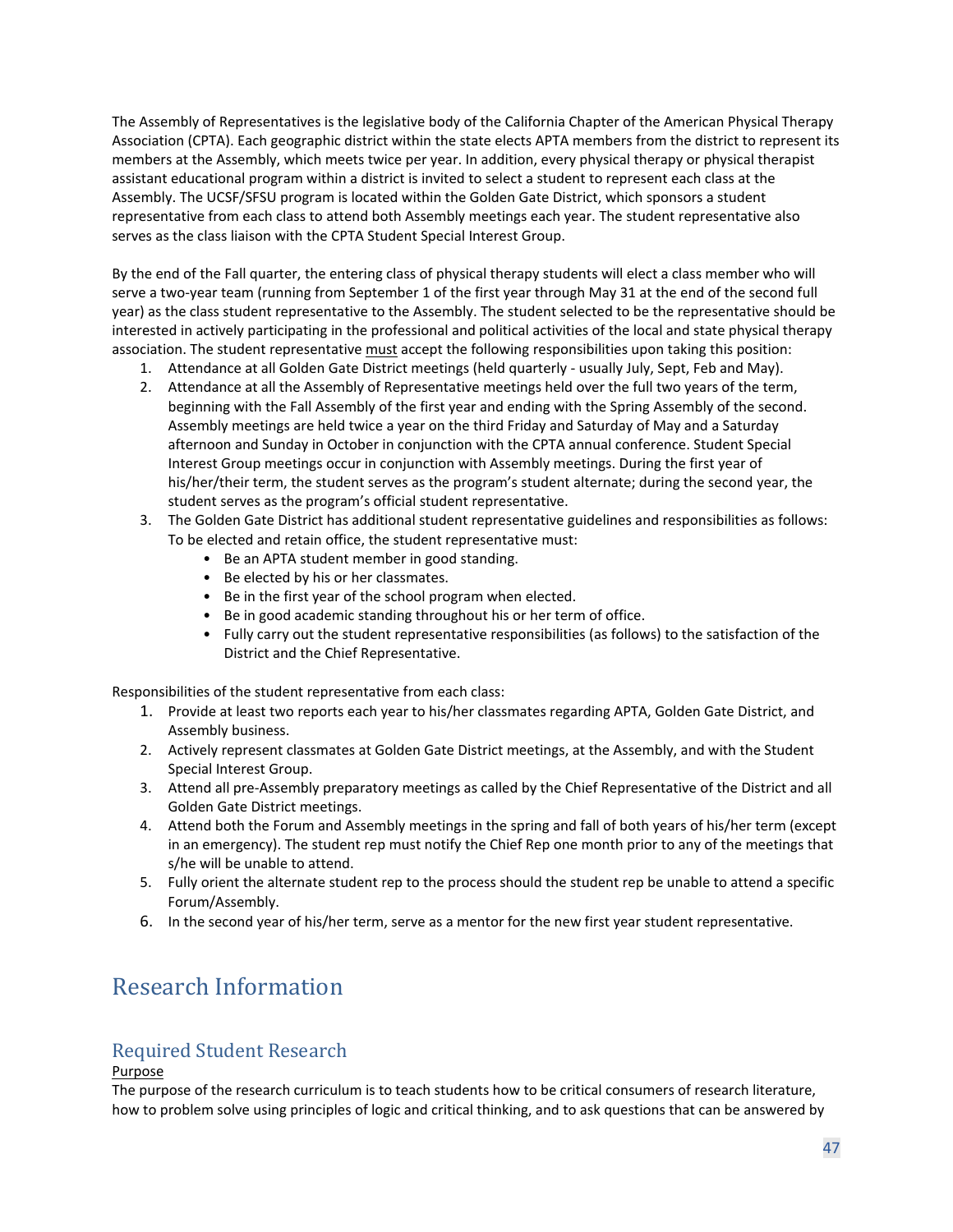applying scientific methodology.

#### Required Core Components

The core required components of the research program include the following:

- 1. PT 251A/B Research Design I & II(4 quarter units) courses are taken in the summer and fall of the second year. These courses explore the underlying theoretical concepts that guide the design of clinical research studies. Students will be introduced to the scientific method and to a variety of research methods and designs. The goals for this course are for students to: 1) learn research designs that will be applicable to their future physical therapy practice; 2) develop a research question and design an appropriate study for that question; and 3) learn to critically appraise and become proficient consumers of research literature.
- 2. PT 419A/B/C Research Seminar I & II & III (1.5 quarter units) is taken in the second and third years. Each part of this course series consists of three components: overview of a research topic, lecture and seminar series, and small group learning activities. Students will gain an understanding of the research methodologies used in the topic and will integrate the material presented with other coursework in the curriculum. At the end of the series, students will be able to understand and relate the relevance of research to the field of physical therapy.

# <span id="page-56-0"></span>Elective Information

# <span id="page-56-1"></span>Research and Elective Courses

- 1. To foster development of skills in critical thinking and scientific investigation, students may choose to work on a research project, clinical practice project or course coordinated by faculty. These projects or courses may include working one-on-one or in teams with a faculty member. These courses are not required; they are optional for students, based on individual interest.
- 2. PT 199 is the course number for electives for both research and non-research topics. PT 199 electives are offered depending on faculty availability, and each faculty offering the course sets their own guidelines/requirements. For all PT 199 courses, the number of units and course expectations are specified in the course description which will be posted on th[e PT199 CLE page.](https://courses.ucsf.edu/course/view.php?id=679))
- 3. For research electives, mentors include faculty within the UCSF/SFSU Graduate Program in Physical Therapy, UCSF/SFSU researchers outside of the Program, as well as faculty at consortium institutions. Students may work individually or within a small group with a faculty member, depending on the type of research and faculty expectations. Research projects may either be clinically directed or involve participation in a laboratory-based, basic science study. For non-research electives, supervising faculty include faculty within the UCSF/SFSU Graduate Program in Physical Therapy, as well as clinicians who are volunteer faculty or who are affiliated with the program.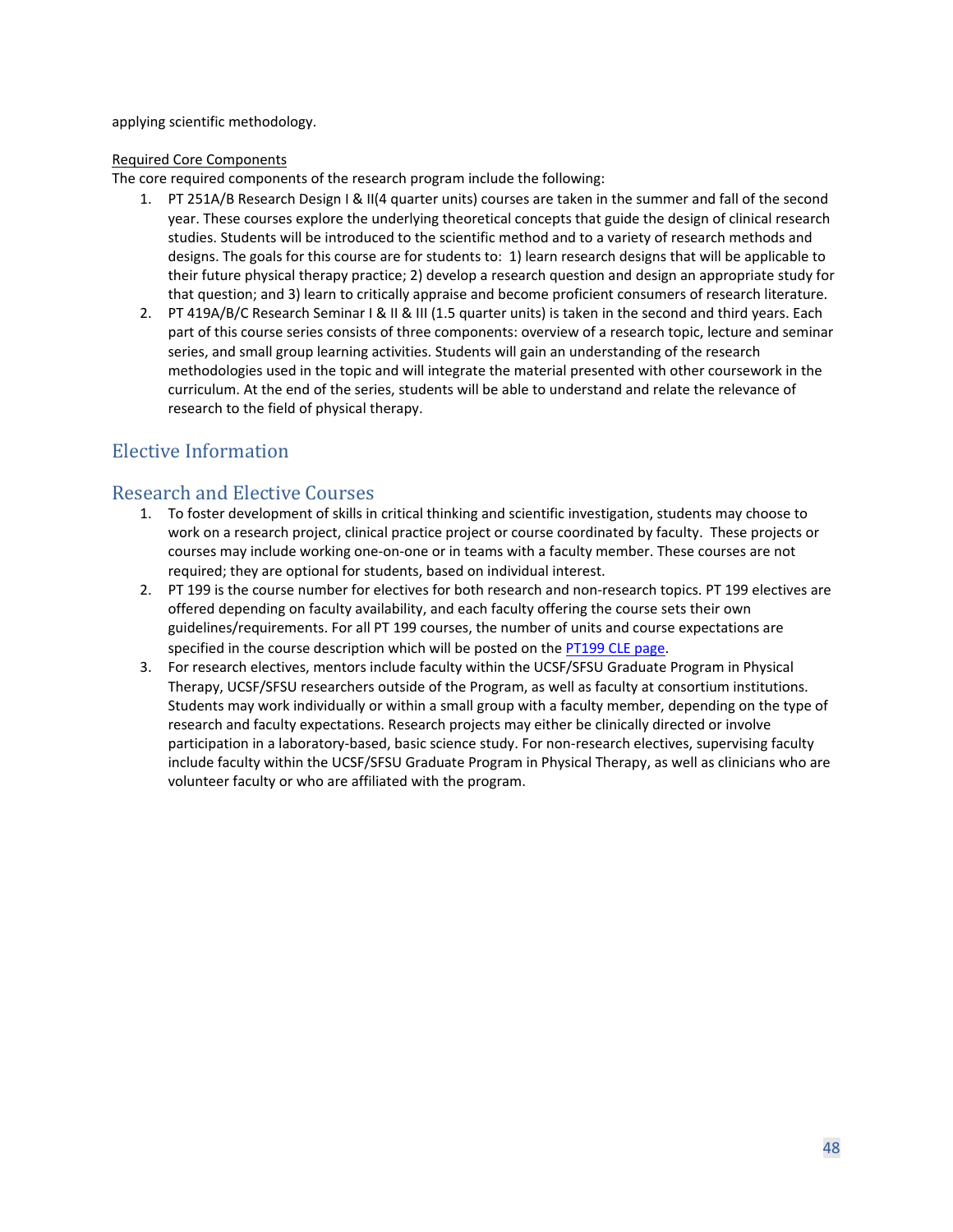# Faculty Clinical, Teaching, and Research Areas

<span id="page-57-0"></span>

| <b>Faculty</b>            | <b>Clinical Area</b>                        | <b>Teaching Responsibilities</b>                                                                                                                   | <b>Areas of Research</b>                                                                                                                  |
|---------------------------|---------------------------------------------|----------------------------------------------------------------------------------------------------------------------------------------------------|-------------------------------------------------------------------------------------------------------------------------------------------|
| <b>Core Faculty</b>       |                                             |                                                                                                                                                    |                                                                                                                                           |
| Allen, Diane              | Adult neurology                             | Neurorehabilitation, evidence-based practice                                                                                                       | Outcome measurement, MS intervention,<br>evidence-based practice                                                                          |
| Ann, Vincent              | Orthopedics                                 | Orthopathokinesiology, Orthopedic Residency                                                                                                        | Telemedicine                                                                                                                              |
| Armstrong, Elise          | Orthopedics                                 | Grand Rounds, Physical therapy assessment                                                                                                          |                                                                                                                                           |
| Arriaga-Martinez,<br>Ivan | Orthopedics, spine care,<br>amputee care    | Orthopathokinesiology, Orthopedic Residency                                                                                                        | Blood flow restriction training, telemedicine,<br>myofascial decompression                                                                |
| Baxter, Stephen           | Orthopedics, sports, pain                   | Psychosocial issues in rehabilitation                                                                                                              | Manual therapy                                                                                                                            |
| Bhide, Heather            | Neuro Rehab                                 | Neuro Rehab, Vestibular                                                                                                                            |                                                                                                                                           |
| Block, Valerie            | Adult Neurology, Neuro<br>Rehab             | Neurorehabilitation                                                                                                                                | MS, remote monitoring, wearable tech,<br>BrainWalk (Weill), MS UI.                                                                        |
| Brockman, Harvey          | Orthopedics                                 | <b>Orthopedic Residency</b>                                                                                                                        |                                                                                                                                           |
| Chaumeil, Myriam          | Radiology, imaging                          | Research seminar                                                                                                                                   | Imaging, neurological disease                                                                                                             |
| Cheuy, Victor             | Orthopedics, radiology                      | Research design, diabetes, and rehab                                                                                                               | Musculoskeletal complications in diabetes,<br>arthroplasty; applied biomechanics, imaging                                                 |
| Cong, Victoria            | Cardiovascular and<br>Pulmonary, Acute Care | Cardiopulmonary rehabilitation, Acute Care, clinical<br>application of cardiopulmonary anatomy/physiology,<br>pathophysiology, clinical monitoring |                                                                                                                                           |
| Dien, Alex                | Neurologic rehabilitation                   | Medical screening and neuro rehabilitation                                                                                                         | Virtual reality interventions for vestibular<br>impairments, FES and telerehabilitation to<br>improve foot drop in people with MS         |
| Fecteau, Luc              | Orthopedics, sports,<br>performing arts     | Therapeutic exercises, manual therapy                                                                                                              | Manual therapy, performing arts and sports<br>injuries                                                                                    |
| Fitzsimmons, Amber        | Acute care and acute<br>rehabilitation      | Anatomy and psychosocial issues in rehabilitation                                                                                                  | Interprofessional education, Belonging in<br>Health Profession Education, qualitative<br>research                                         |
| Gann, EJ                  | Neurologic rehabilitation                   | Neurorehabilitation, geriatrics                                                                                                                    | Virtual reality interventions for vestibular<br>impairments, use of FES and telerehabilitation<br>to improve foot drop in people with MS. |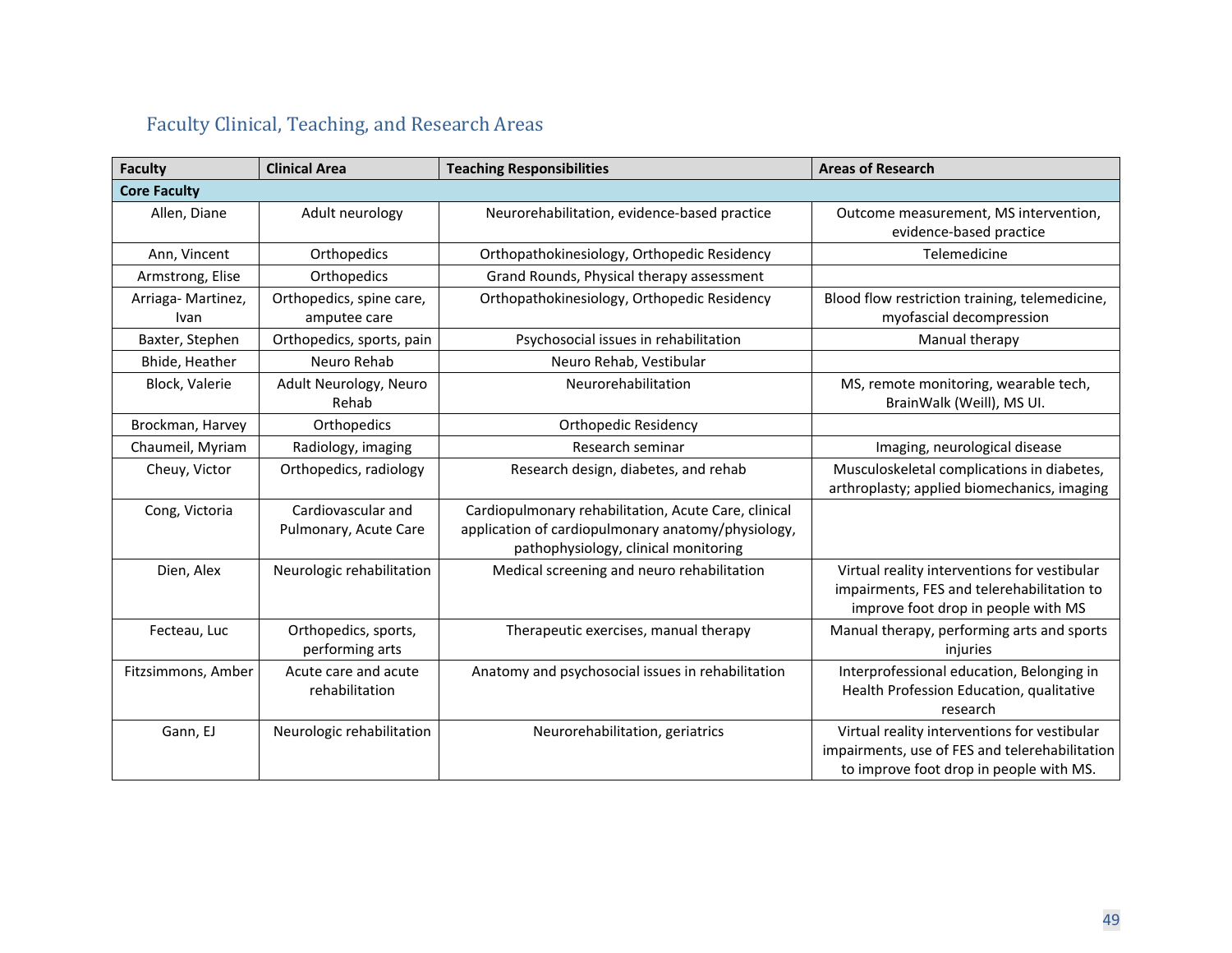| Hallet, Erin         | Acute Care, Neuro Rehab                         | <b>Acute Care and Neuro Residencies</b>                          | Early mobility in acute ischemic and                                             |
|----------------------|-------------------------------------------------|------------------------------------------------------------------|----------------------------------------------------------------------------------|
|                      |                                                 |                                                                  | hermorrhagic stroke, concussion and mTBI,<br>Neuro rehab access across continuum |
| Hayes, Lisa          | Clinical education, Acute                       | Clinical education, Acute Care Residency                         | Clinical education, Critical care mobility, cardiac                              |
|                      | Care, Cardiovascular &                          |                                                                  | rehabilitation access in the healthcare                                          |
|                      | Pulmonary, Pelvic Health                        |                                                                  | continuum, Pelvic floor rehabilitation with                                      |
|                      |                                                 |                                                                  | cardiovascular & pulmonary comorbidities                                         |
| Hernandez, Alejandra | Orthopedics                                     | Orthopathokinesiology                                            | TBD (In Progress)                                                                |
| Hoang, Cathy         | Orthopedics                                     | Ortho Residency                                                  |                                                                                  |
| Jaramillo, Theresa   | Pediatric neuro, clinical<br>education          | Neuropathokinesiology, clinical education                        | Professionalism training, education                                              |
| Keller, Daniel       | Ortho, sports injury,<br>amputee care, oncology | Ortho rehab, clinical education, limb loss/preservation<br>rehab | Osseointegration for amputees, telehealth PT,<br>Ortho Rehab                     |
| Kennedy, Kai         | Orthopedics, Education                          | PT assessment, Clinical Education,                               | Health Professions Education, Health Equity,                                     |
|                      |                                                 | Professionalism/Leadership (CARE)                                | Educational Equity, Global Health, Leadership                                    |
| Kinder, Jennifer     | Pelvic Health, orthopedics                      | Anatomy & Physiology                                             | Postpartum care, female athletes, telehealth                                     |
| Labrec, Jordan       | Orthopedics/sports,                             | Orthopedics, Strength and Conditioning course                    | Exercise interventions for chronic conditions,                                   |
|                      | oncology                                        |                                                                  | oncology                                                                         |
| Lee, Jet             | Acute care, oncology                            | Acute care, evidence-based practice                              | Oncology rehabilitation, lymphedema, cancer-                                     |
|                      |                                                 |                                                                  | related fatigue                                                                  |
| Lui, Andrew          | Rheumatology, spine care,                       | Therapeutic exercise, geriatrics, rheumatology,                  | Rheumatology                                                                     |
|                      | neuromuscular diseases                          | ergonomics, ALS                                                  |                                                                                  |
| Long, Arthur         | Therapeutic exercise,                           | Therapeutic exercise, manual therapy, orthopedics,               |                                                                                  |
|                      | manual therapy,                                 | modalities                                                       |                                                                                  |
|                      | orthopedics                                     |                                                                  |                                                                                  |
| Matthew, Robert      | Biomechanics,                                   | Biomechanics,                                                    | Biomechanics, Robotics, Neuro Rehab                                              |
| Miller, Matthew      | Neurology, Acute-                               | Psychosocial Issues in Rehabilitation                            | Psychosocial factors, behavior change,                                           |
|                      | rehabilitation, Post-acute                      |                                                                  | implementation science, cognitive impairment,                                    |
|                      | care, Aging                                     |                                                                  | aging                                                                            |
| Nesbit, Casey        | Pediatrics, acute care                          | Pediatric Neurorehabilitation, Motor Control, Acute Care,        | Community health, Global health, Sociocultural                                   |
|                      |                                                 | Health Promotion and Wellness, Evidence-Based Practice           | factors influencing perceptions of disability                                    |
| Pak, Sam             | Orthopedics                                     | Administration/Organization/Informatics                          | Patient outcomes, Quality Improvement,                                           |
|                      |                                                 |                                                                  | health systems, Informatics                                                      |
| Patel, Monika        | Neuro rehab, adaptive                           | Neuro rehabilitation                                             | Telerehabilitation in Parkinson's Disease and                                    |
|                      | yoga                                            |                                                                  | other neurologic diagnoses.                                                      |